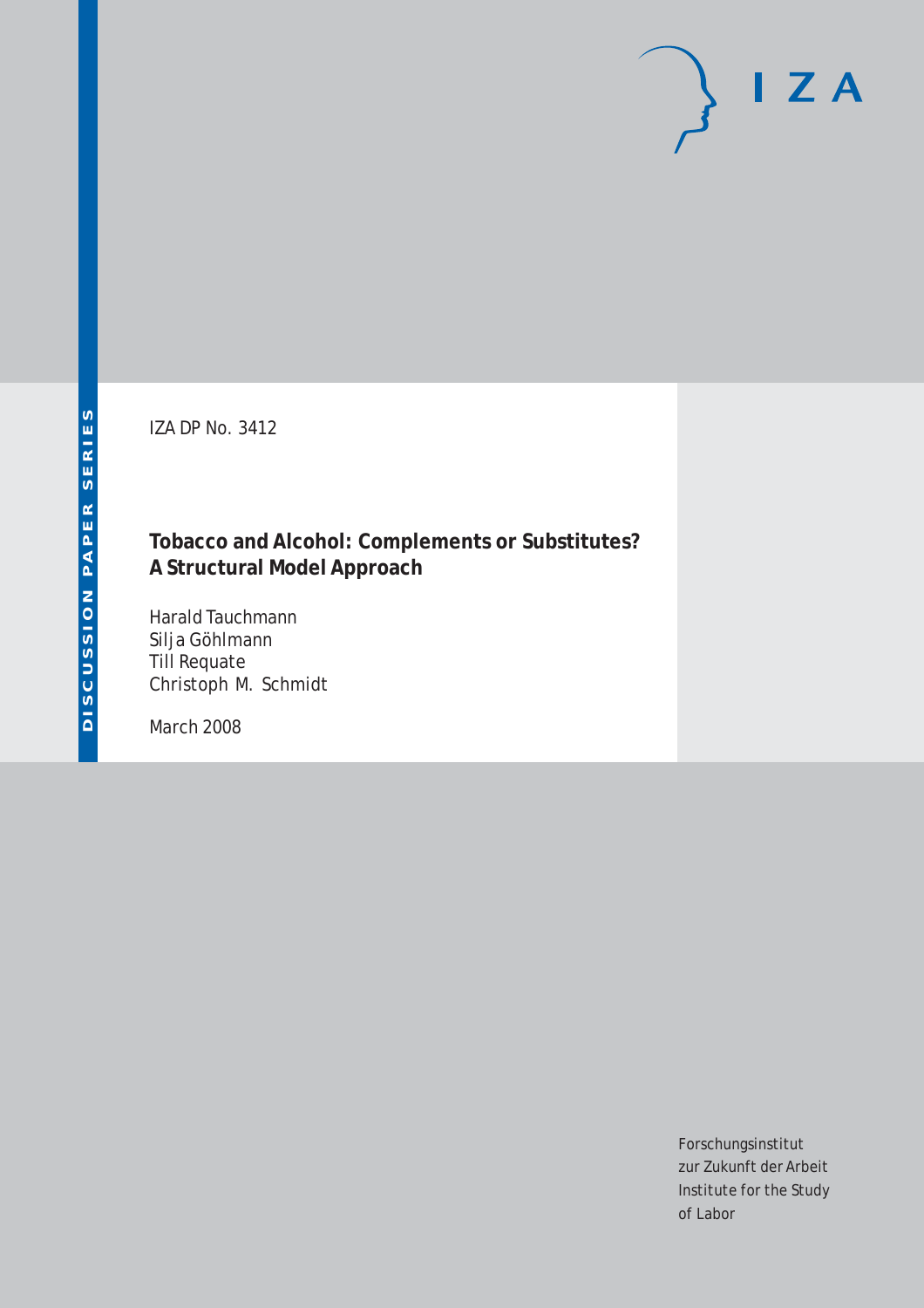# **Tobacco and Alcohol: Complements or Substitutes? A Structural Model Approach**

## **Harald Tauchmann**

*RWI Essen* 

## **Silja Göhlmann**

*RWI Essen* 

## **Till Requate**

*University of Kiel* 

## **Christoph M. Schmidt**

*RWI Essen, Ruhr University Bochum and IZA*

Discussion Paper No. 3412 March 2008

IZA

P.O. Box 7240 53072 Bonn Germany

Phone: +49-228-3894-0 Fax: +49-228-3894-180 E-mail: [iza@iza.org](mailto:iza@iza.org)

Any opinions expressed here are those of the author(s) and not those of IZA. Research published in this series may include views on policy, but the institute itself takes no institutional policy positions.

The Institute for the Study of Labor (IZA) in Bonn is a local and virtual international research center and a place of communication between science, politics and business. IZA is an independent nonprofit organization supported by Deutsche Post World Net. The center is associated with the University of Bonn and offers a stimulating research environment through its international network, workshops and conferences, data service, project support, research visits and doctoral program. IZA engages in (i) original and internationally competitive research in all fields of labor economics, (ii) development of policy concepts, and (iii) dissemination of research results and concepts to the interested public.

IZA Discussion Papers often represent preliminary work and are circulated to encourage discussion. Citation of such a paper should account for its provisional character. A revised version may be available directly from the author.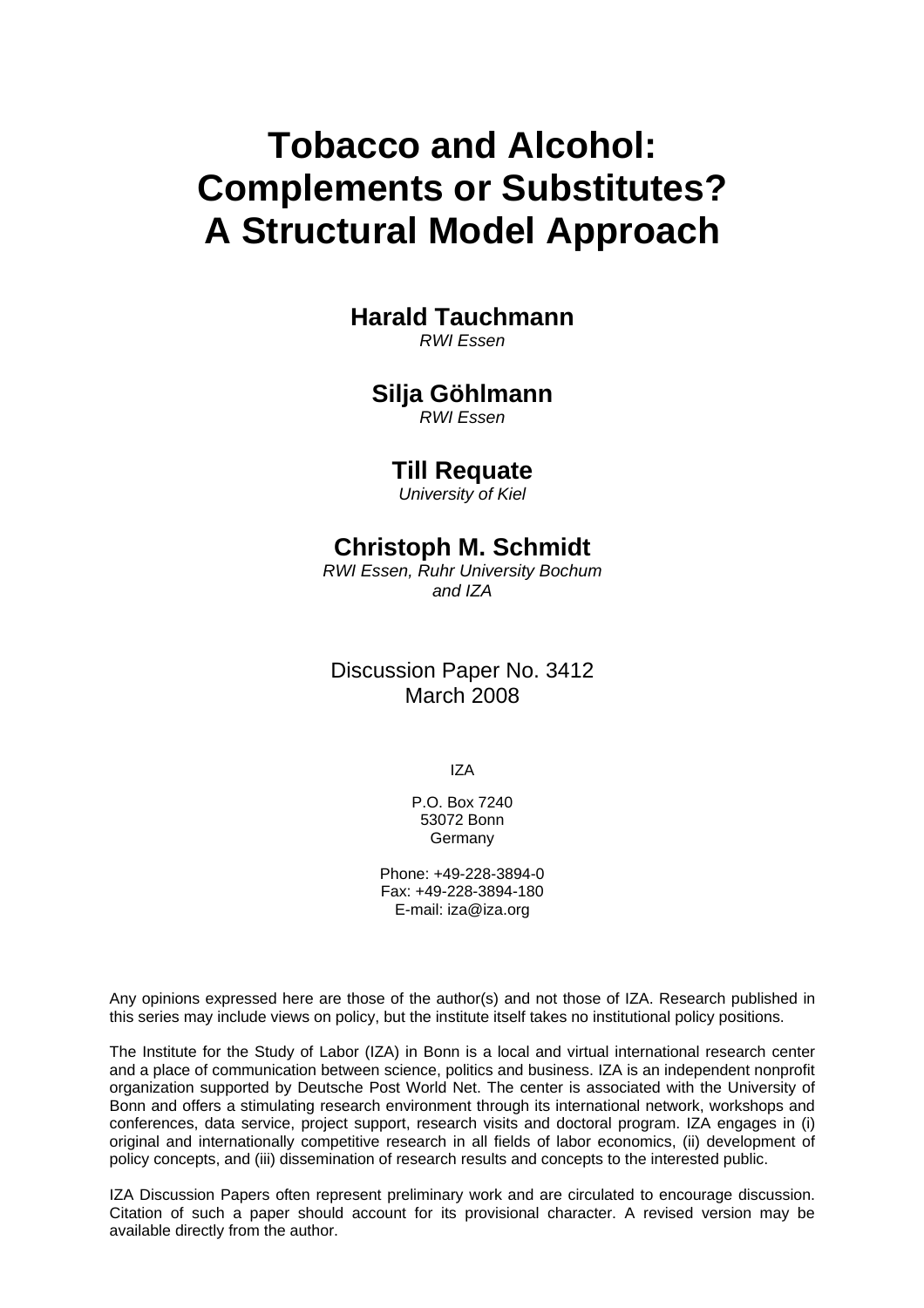IZA Discussion Paper No. 3412 March 2008

## **ABSTRACT**

## **Tobacco and Alcohol: Complements or Substitutes? A Structural Model Approach[\\*](#page-2-0)**

The question of whether two drugs – namely alcohol and tobacco – are used as complements or substitutes is of crucial interest if side-effects of anti-smoking policies are considered. Numerous papers have empirically addressed this issue by estimating demand systems for alcohol and tobacco and subsequently calculating cross-price effects. However, this traditional approach often is seriously hampered by insufficient price-variation observed in survey data. We therefore suggest an alternative instrumental variables approach that statistically mimics an experimental study and does not rely on prices as explanatory variables. This approach is applied to German survey data. Our estimation results suggest that a reduction in tobacco consumption results in a moderate reduction in alcohol consumption. It is shown theoretically that this implies that alcohol and tobacco are complements. Hence, we conclude that successful anti-smoking policies will not result in the unintended side-effect of an increased (ab)use of alcohol.

JEL Classification: C31, D12, I12

Keywords: complements or substitutes, interdependence in consumption, tobacco and alcohol, insufficient price-variation, instrumental variables approach

Corresponding author:

 $\overline{a}$ 

Harald Tauchmann RWI Essen Hohenzollernstraße 1-3 45128 Essen Germany E-mail: [harald.tauchmann@rwi-essen.de](mailto:harald.tauchmann@rwi-essen.de)

<span id="page-2-0"></span><sup>\*</sup> We would like to thank Boris Augurzky, Lars Siemers, and two anonymous referees as well as participants at the Scottish Economic Society Annual Conference 2006, the European Society for Population Economics 20th Annual Conference, and the Verein für Socialpolitik Annual Conference 2006 for many useful comments. Any errors are our own.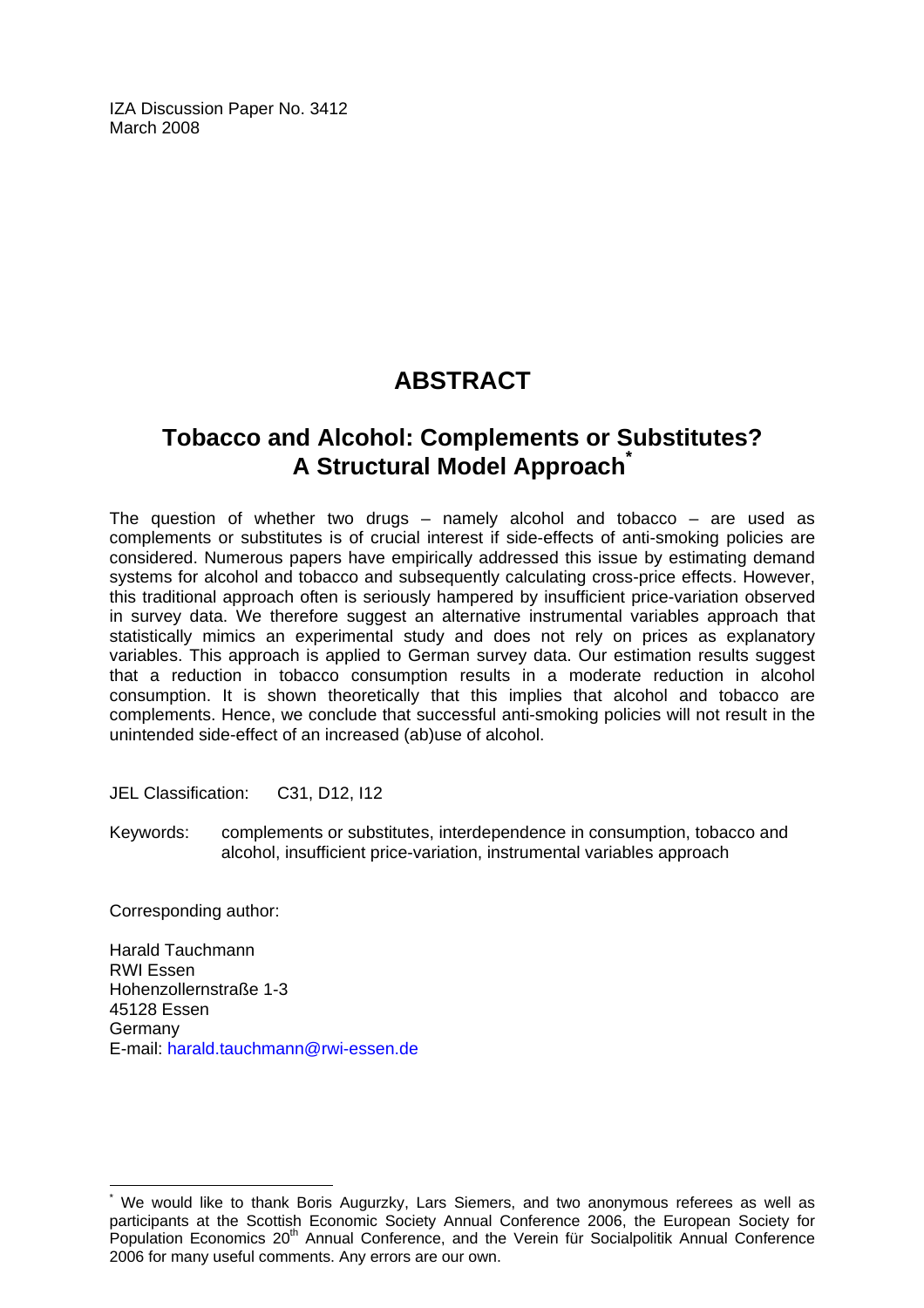## 1 Introduction and Literature Review

Tobacco consumption has been identified as a major cause of health problems in industrialized countries. Consequently, smoking has been placed under severe restrictions. Even in Germany, one of last developed countries to consider such restrictions, smoking has recently been banned from public sector buildings and public transport, and a similar ban is discussed for bars and restaurants. But even if such policies successfully manage to reduce tobacco consumption, can they be viewed in isolation? In principle, restricting the access to tobacco may only encourage potential drug users to turn to other substances, notably the socially undisputed licit drug alcohol.

Using German micro data, this paper therefore asks whether tobacco and alcohol are complements or substitutes in consumption. If tobacco and alcohol were substitutes, an isolated policy measure aiming at a reduction of smoking would tend to increase the consumption of alcohol. If the two drugs were complements, though, a smoking ban could have a desirable side effect on the consumption of alcohol. Yet, answering this question is far from straightforward. The standard approach of estimating crossprice effects is typically precluded in micro data due to an insufficient variation of prices across observation units. To solve this problem, we suggest an alternative approach based on a structural model of quantities whose parameters are estimated via instrumental variables. Our results point at a complementary relation of tobacco and alcohol, thus promising positive side effects of smoking bans in the form of reduced alcohol consumption.

Our contribution adds to a growing literature on the joint consumption of legal drugs. The vast majority of econometric analyses addressing tobacco and alcohol is based on estimating demand functions and calculating cross-price effects from es-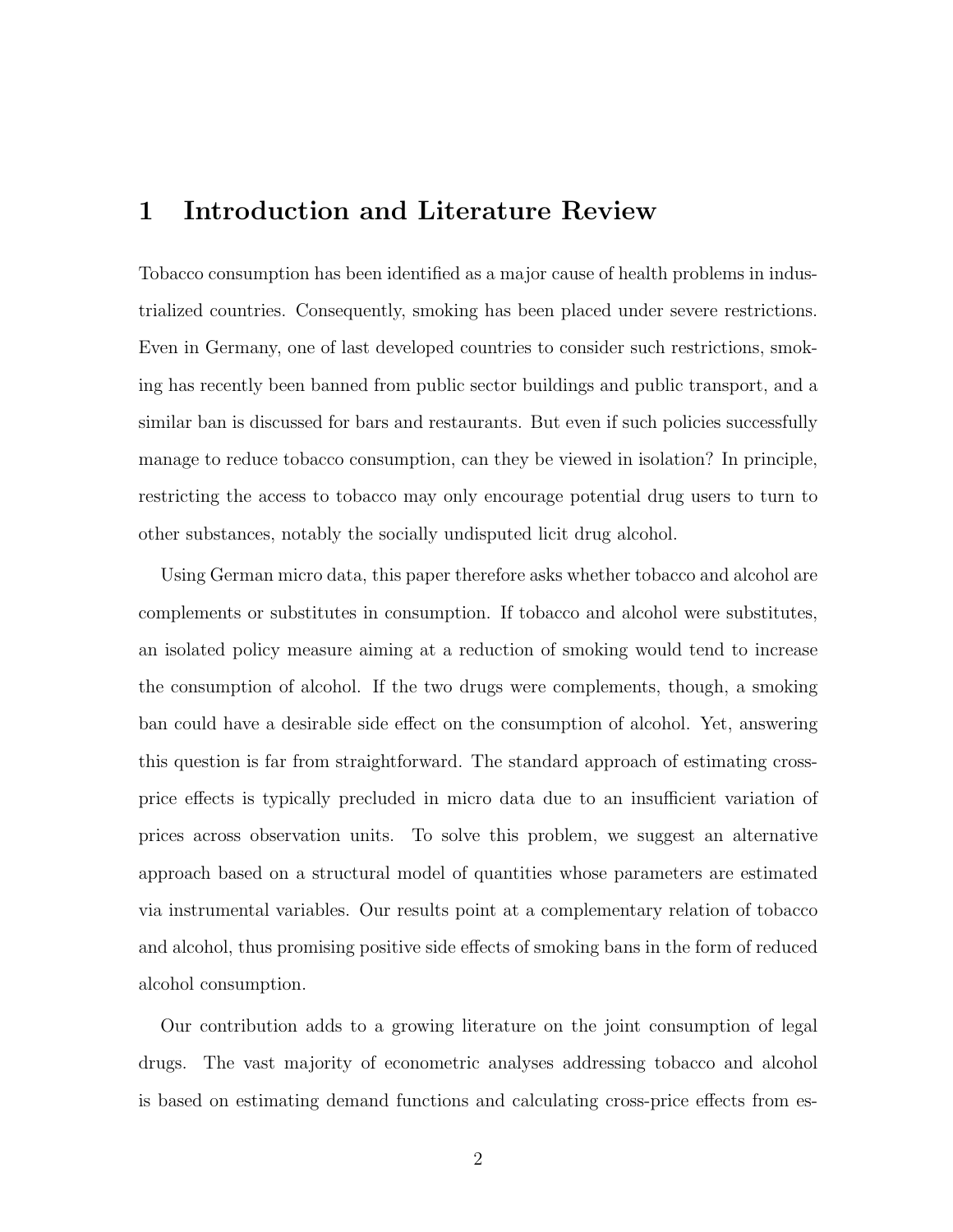timated price and income coefficients. Jones (1989), Florkowski and McNamara (1992), Goel and Morey (1995), Dee (1999) and Bask and Melkerson (2004) rely on aggregate data at regional or national level. Several other studies use survey data at the level of individual consumers; e.g. Jimenez and Labeaga (1994), Decker and Schwartz (2000), Cameron and Williams (2001), Zhao AND HARRIS  $(2004)$ , and PICONE ET AL.  $(2004)^{1}$ . Since prices are generally not consumer-specific such analyses typically have to rely solely on price-variation across periods and/or across regions, and therefore quite regularly exhibit serious difficulties in disentangling genuine price effects from time or regional effects. Irrespective of the level of aggregation and the country considered, most of these studies find negative cross-price effects and therefore conclude that alcohol and tobacco are complements. As the only exception, GOEL AND MOREY (1995) find positive and significant crossprice elasticities.

The remainder of paper is organized as follows. Section 2 discusses the econometric approach, section 3 introduces the data material, section 4 reports the empirical results, and section 5 derives conclusions for economic and health policy.

## 2 The Econometric Framework

#### 2.1 A Structural Model of Complementarity

Our micro data comprise quantities consumed of tobacco and alcohol, and a range of individual-level background variables. In Germany, the prices of tobacco and alcohol do not display any remarkable variation over time and across regions, and no variation

<sup>&</sup>lt;sup>1</sup>CHALOUPKA AND LAIXUTHAI (1997), DINARDO AND LEMIEUX (2001), and WILLIAMS ET AL. (2001) address the interdependency of the consumption of alcohol and drugs others than tobacco, for instance, marijuana. Moreover, several related papers do not use prices as explanatory variables and are therefore concerned with correlation of drinking and smoking rather than interdependency, e.g. Su AND YEN (2000), LEE AND ABDEL-GHANY (2004), and YEN (2005).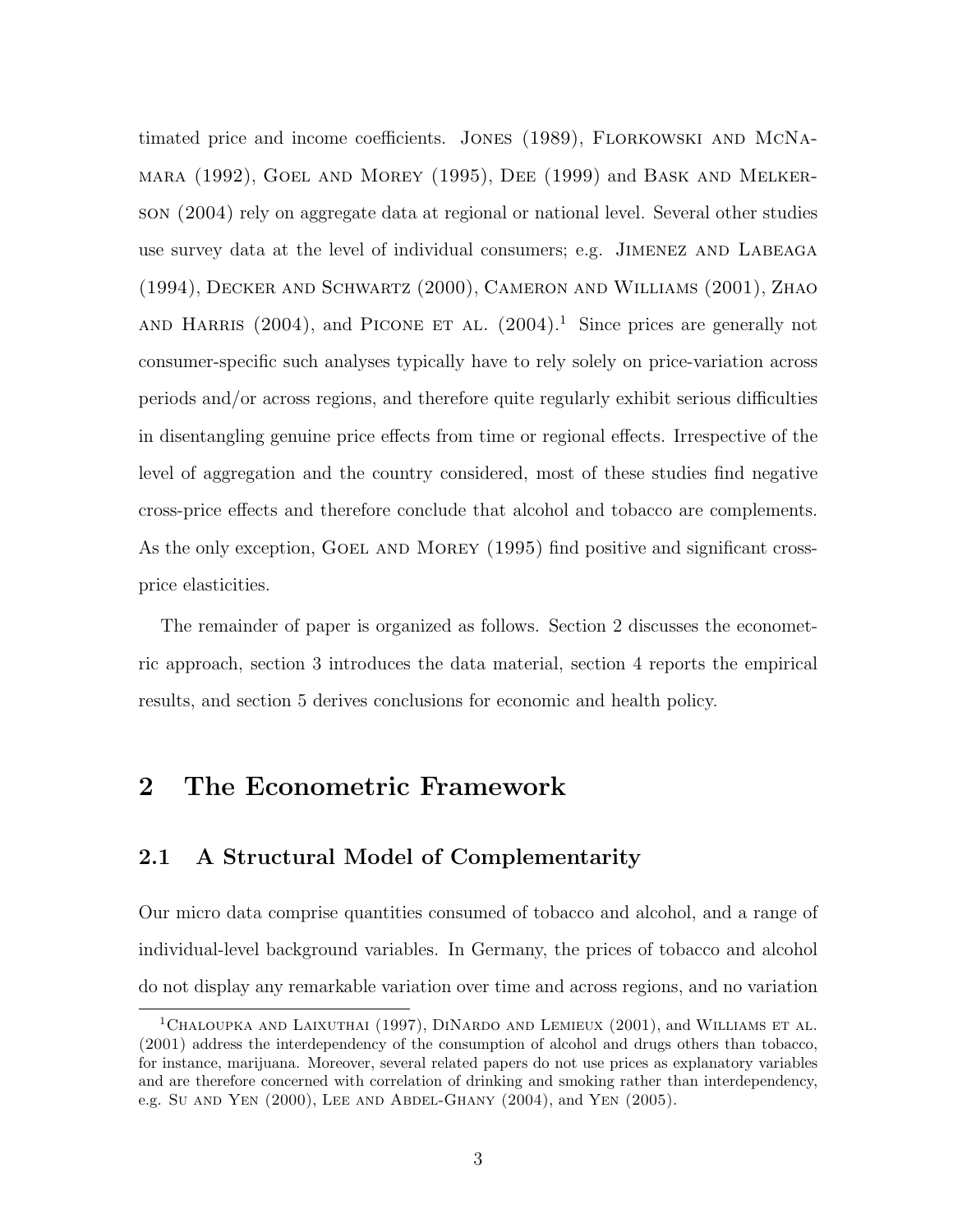whatsoever at the level of individual consumers. In order to tackle this problem of insufficient price variation, our empirical analysis avoids relying on prices as explanatory variables. Instead of specifying a conventional demand system, the analysis is based on a structural, interdependent model of the consumption of both commodities. Using subscripts  $i$  and  $t$  to indicate individuals and survey periods, respectively, we express the demand for alcohol  $a_{it}$  as a linear function of the consumption of tobacco  $c_{it}$  and common explanatory variables  $x_{it}$  as well as of alcohol-specific variables  $z_{ait}$ . Correspondingly, there is a demand equation for tobacco which comprises the consumption of alcohol, the common explanatory variables, and some tobacco-specific variables  $z_{cit}$ as explanatory variables:

$$
a_{it} = \gamma_a c_{it} + \beta'_a x_{it} + \delta'_a z_{ait} + \varepsilon_{ait} \tag{1}
$$

$$
c_{it} = \gamma_c a_{it} + \beta_c' x_{it} + \delta_c' z_{cit} + \varepsilon_{cit}
$$
\n
$$
\tag{2}
$$

Here  $\varepsilon_{ait}$  and  $\varepsilon_{cit}$  represent random error terms while time and regional effects, including those due to temporal and regional price variation, are accounted for by including sets of dummy variables in the vector  $x_{it}$ . Similar structural models have been formulated by DEE (1999) and BASK AND MELKERSON (2004). However, in contrast to the analysis presented here those analyses still critically rely on price data that serve as instrumental variables and they ultimately aim at estimating cross-price effects.

In structural equation (1) the coefficient  $\gamma_a$  measures what would happen to the consumption of alcohol if the consumption of tobacco were exogenously reduced by one unit.<sup>2</sup> This interpretation analogously applies to  $\gamma_c$ . We use these coefficients as a measure of complementarity in consumption, since they exactly answer the relevant question pertaining to the possible side-effects of drug related regulation: "Imagine the

<sup>&</sup>lt;sup>2</sup>If feedback-effects are taken into account, one might think of  $(1 - \gamma_a \gamma_c)^{-1} \gamma_a$  as the more appropriate measure. For model stability, the condition  $1 - \gamma_a \gamma_c > 0$  needs to be satisfied.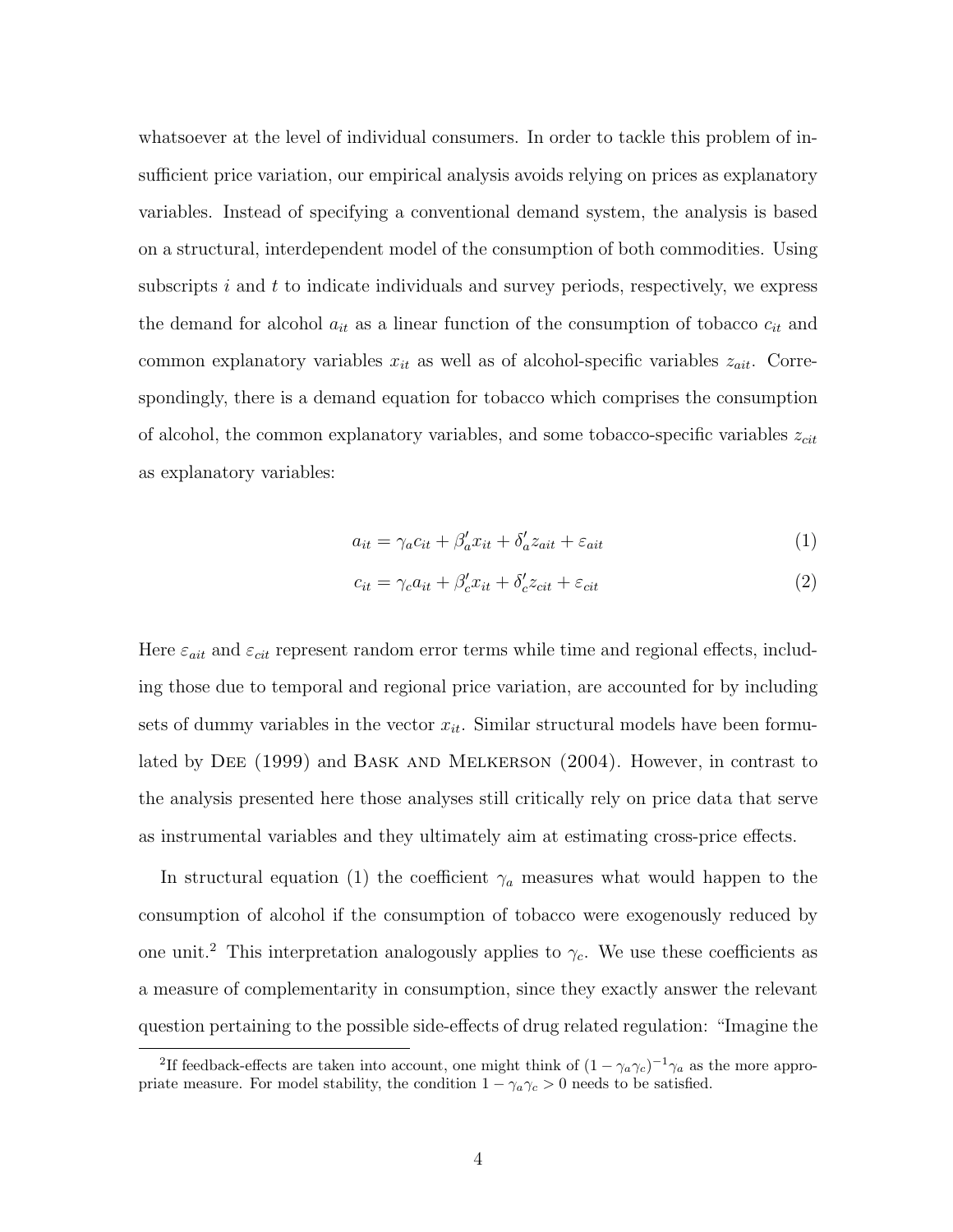regulator could manage to reduce individual levels of smoking by a certain amount, how would this typically affect the consumption of alcohol?" Appendix A demonstrates that in qualitative terms our proposed measure is equivalent to cross-price derivatives of Hicksian demand functions, the standard measures for complementarity, since it necessarily exhibits the opposite sign.

#### 2.2 Identification using Instrumental Variables

Our approach to estimating the parameters of demand equations (1) and (2) is based on the idea that if – as in a controlled experiment – the consumption-level of one drug could be varied exogenously, the effect of this variation on the consumption of the other drug could be measured directly. However, such experimental data is not available to us. For our empirical application we have to use survey data instead. Therefore, both  $a_{it}$  and  $c_{it}$  are themselves choice variables and estimates for  $\gamma_a$  and  $\gamma_c$ obtained from naively estimating (1) and (2) via OLS are severely biased. Nonetheless, the coefficients  $\theta$  of the corresponding reduced-form representation

$$
a_{it} = \theta'_{a1} x_{it} + \theta'_{a2} z_{ait} + \theta'_{a3} z_{cit} + v_{ait}
$$
\n
$$
\tag{3}
$$

$$
c_{it} = \theta_{c1}' x_{it} + \theta_{c3}' z_{ait} + \theta_{c2}' z_{cit} + \nu_{cit}
$$
 (4)

can be estimated consistently by OLS. The structural-form coefficients directly translate into reduced-form coefficients as follows:

$$
\theta_{a1} \equiv \frac{\gamma_a \beta_c + \beta_a}{1 - \gamma_a \gamma_c}, \qquad \theta_{a2} \equiv \frac{\delta_a}{1 - \gamma_a \gamma_c}, \qquad \theta_{a3} \equiv \frac{\gamma_a \delta_c}{1 - \gamma_a \gamma_c}, \qquad v_{ait} \equiv \frac{\gamma_a \varepsilon_{cit} + \varepsilon_{ait}}{1 - \gamma_a \gamma_c}.
$$

The terms for  $\theta_{c1}$ ,  $\theta_{c2}$ ,  $\theta_{c3}$ , and  $v_{cit}$  are defined analogously.

If  $z_{ait}$  and  $z_{cit}$  were empty, that is, if we had no instruments for alcohol and tobacco consumption respectively, estimates for  $\theta$  would be of no value to our principal research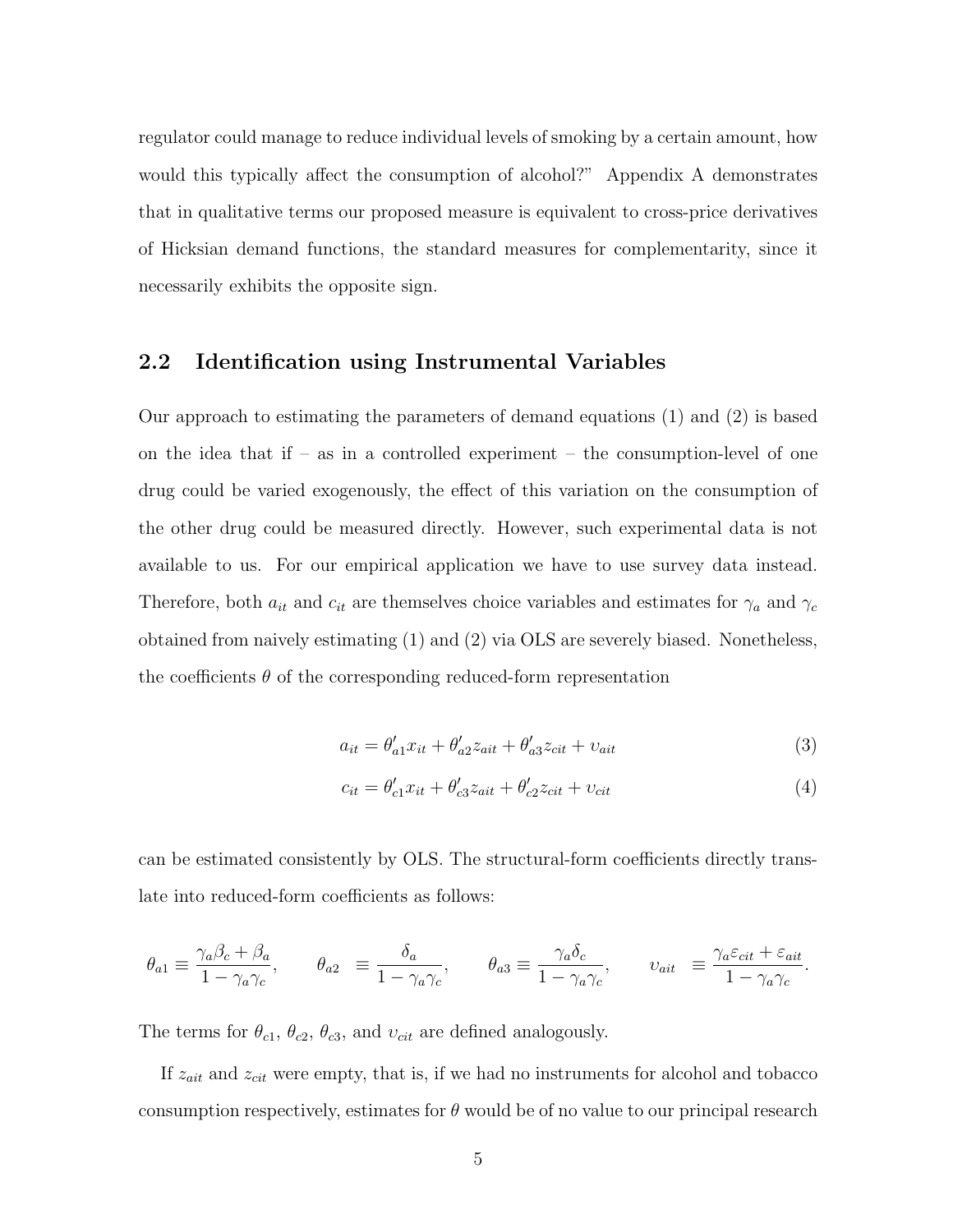question. However, with valid instruments  $z_{ait}$  and  $z_{cit}$  in hand one can calculate any structural coefficients including  $\gamma$  from estimates for  $\theta$ , since  $\gamma_a = \frac{\theta_{a3k}}{\theta_{a3k}}$  $\frac{\theta_{a3k}}{\theta_{c2k}}$  and  $\gamma_c = \frac{\theta_{c3k}}{\theta_{a2k}}$  $\theta_{a2k}$ hold.<sup>3</sup> As a more efficient alternative, one can employ the classical two-stage least squares estimator. Evidently, this two-step approach still relies on valid instruments. That is, to estimate the coefficients of the demand equation for alcohol (1) consistently, we need to find variables which affect the consumption of tobacco, but do not affect the consumption of alcohol through any other channel than through tobacco consumption. Similarly, to estimate equation (2) consistently, we need to search for variables affecting alcohol consumption directly, and yet tobacco consumption only indirectly via the consumption of alcohol. In the quest for such instrumental variables we might succeed for one equation and fail for the other.

Indeed careful reasoning suggests that our data comprises variables which can be regarded as valid instruments both for our principal equation of interest, the demand for alcohol. Our reasoning exploits the close link between parental drinking and children's later consumption patterns.<sup>4</sup> For instance, BANTLE AND HAISKEN-DENEW  $(2002)$ find significant correlations between parental smoking behavior and children's tobacco consumption for Germany. In order to use parental consumption habits as instruments, we argue that the link is only direct for the same substance. Specifically, we presume that parents' smoking habits do influence children's later tobacco consumption, but conditional on children's later smoking behavior (and other observables), they will not have any effect on their drinking habits. Even though parents' tobacco consumption and children's later alcohol use might be correlated, the correlation purely operates through children's own smoking habits (and other observables).

<sup>&</sup>lt;sup>3</sup>The subscript k indicates the kth element of the corresponding vector. I.e. if the vectors  $z_a$  and  $z_c$  consist of more than one element, several different estimates for  $\gamma_a$  and  $\gamma_c$  can be calculated.

<sup>&</sup>lt;sup>4</sup>In principle, the reasoning for the second structural equation (2) is symmetric, although one cannot expect that the argument necessarily holds equally successfully. However, failure to identify equation (2) does not invalidate the approach to equation (1).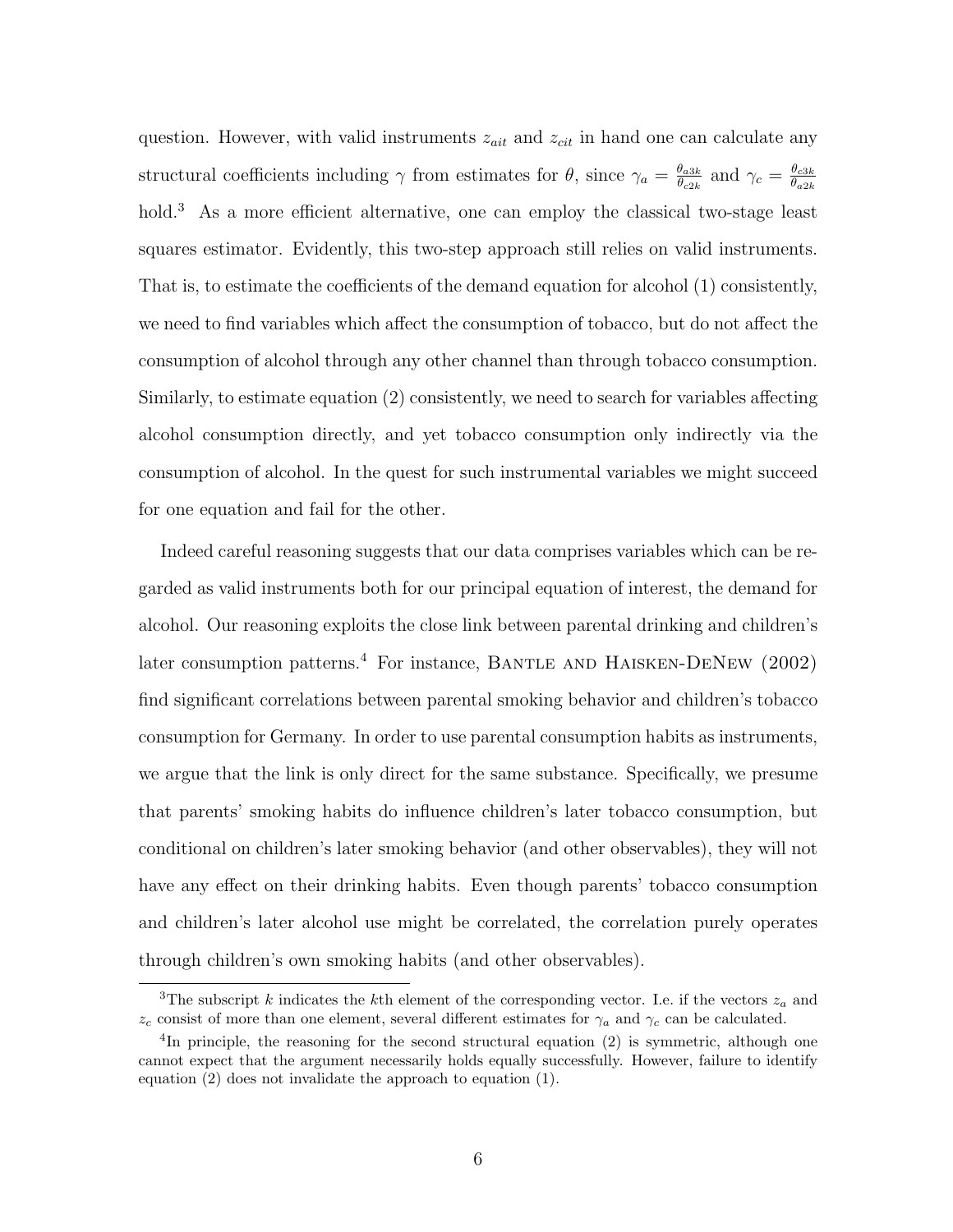When estimating our coefficient of primary interest  $\gamma_a$  via instrumental variables, we have to acknowledge that this coefficient is not necessarily the same for all individuals. Rather, what we can identify if  $\gamma_a$  is heterogenous – given the validity of our exclusion restrictions – are (local) average treatment effects (IMBENS AND  $\Lambda$ N-GRIST, 1994). That is, we estimate average patterns of complementarity for those respondents who would exhibit substantially different smoking and drinking habits if their parents had shown different behavior as well (ANGRIST AND KRUEGER, 2001). One restriction allowing to generalize the estimated pattern of complementarity to the entire population is to assume homogenous effects. In the remainder of this paper, we focus on the interpretation of  $\gamma_a$  in terms of such a structural model parameter, keeping the less restrictive interpretation as a local average effect in mind.

#### 2.3 Testing for Over-Identifying Restrictions

The validity of our exclusion restrictions is decisive for our empirical analysis. As a minimum we need to justify them, equation by equation, by a priori reasoning. It does not seem implausible that parental smoking behavior might arguably be irrelevant for own drinking habits, given own smoking behavior and parental drinking habits.

Fortunately, with respect to our identifying assumptions we do not have to rely on intuition alone but we have the opportunity of testing them since the vectors  $z_{ait}$  and  $z_{cit}$  each consist of more than one element, namely the consumption habits of both mothers and fathers.<sup>5</sup> Hence, the structural coefficients  $\gamma_a$  and  $\gamma_c$  are over-identified and one can apply tests for over-identifying restrictions. We apply three different test procedures.

The first approach represents an intuitive quasi-test for the validity of over-identifying restrictions. As pointed out, estimating the reduced form model allows for calculating

<sup>&</sup>lt;sup>5</sup>In addition, consumption habits of mothers and fathers (expressed in different consumption levels) are parameterized as sets of dummy variables not as two single variables.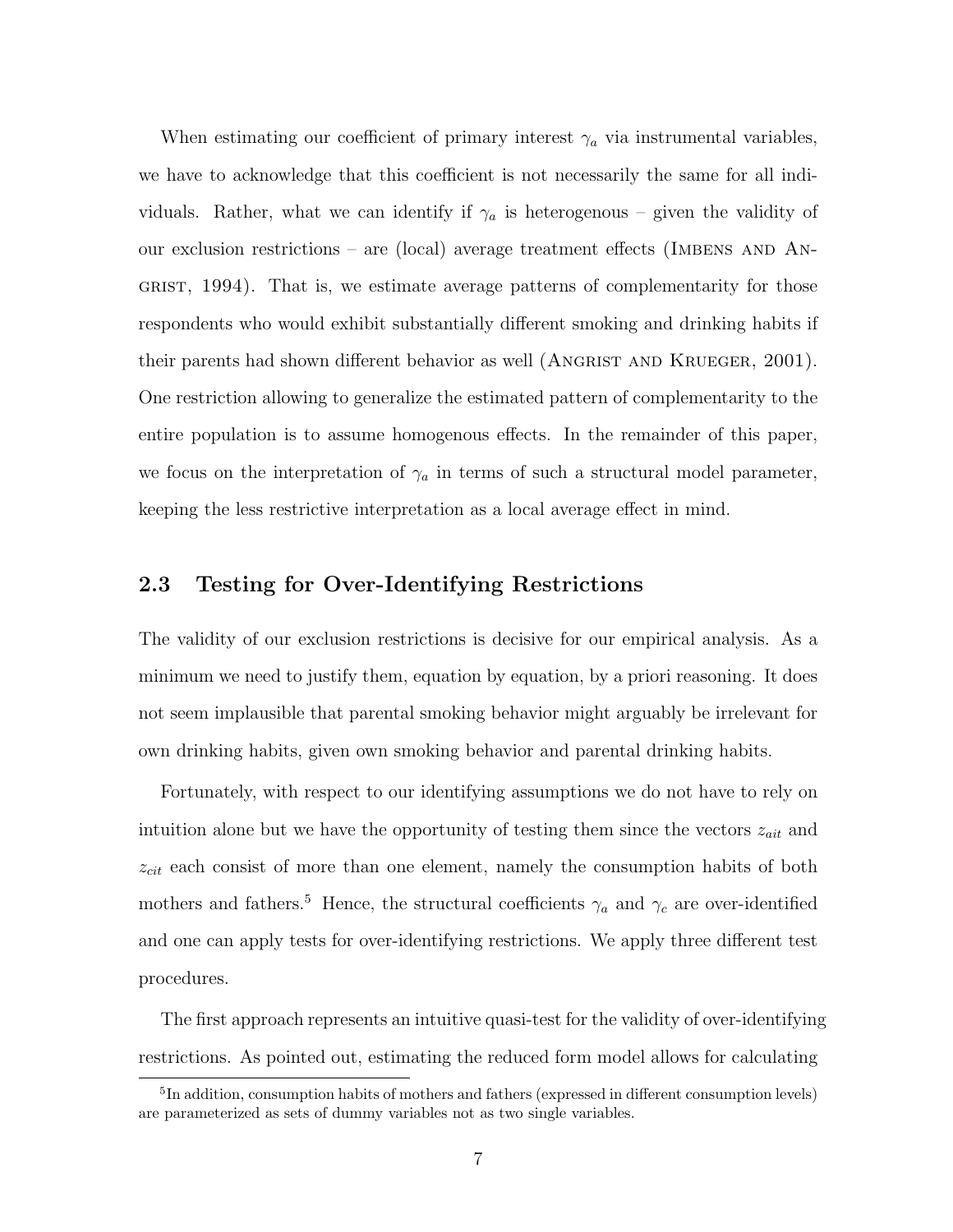as many estimates for  $\gamma_a$  and  $\gamma_c$  as instruments are available. If all instruments are valid, one should expect that these different estimates only differ because of sampling error. Secondly, we employ a regression-based, heteroscedasticity-robust variant of the Hausman test, cf. WOOLDRIDGE  $(2002)$ . The test procedure is based on the idea that a regression of two-stage least squares residuals on all exogenous variables should not exhibit any explanatory power, given that the over-identifying restrictions are valid.<sup>6</sup> Finally, we employ a third test for over-identifying restrictions (NEWEY and McFadden, 1994) that rests on the idea that under the null-hypothesis of valid over-identifying restrictions the structural and the reduced form are fully equivalent representations of the same model. Therefore, predicted values obtained from either estimating the reduced or the structural form should deviate only because of sampling error. Conventional  $\chi^2$ -tests allow for testing the underlying null-hypotheses.

#### 2.4 The Econometric Specification

If only strictly positive values for the consumption of alcohol and tobacco were observed, estimation by standard linear two-stage least squares would be straightforward. Yet, many individuals do not drink or smoke at all and the consumption patterns of both alcohol and tobacco are therefore characterized in our data by large shares of corner solutions. To account for this in the econometric analysis, we suggest two different approaches.

First, we reformulate the equations (1) through (4) in terms of latent demand  $a_{it}^*$  and  $c_{it}^*$  instead of actual consumption  $a_{it}$  and  $c_{it}$ . One may interpret latent demand as the inclination to consume. It might well fall below zero if an individual dislikes tobacco or alcohol. Since negative latent demand is reflected by zero actual consumption, the dependent variables are censored at zero. Under the assumption of normally

<sup>&</sup>lt;sup>6</sup>Since this procedure requires calculating regression residuals, it is not applicable to the Tobit specification of the model, see section 2.4.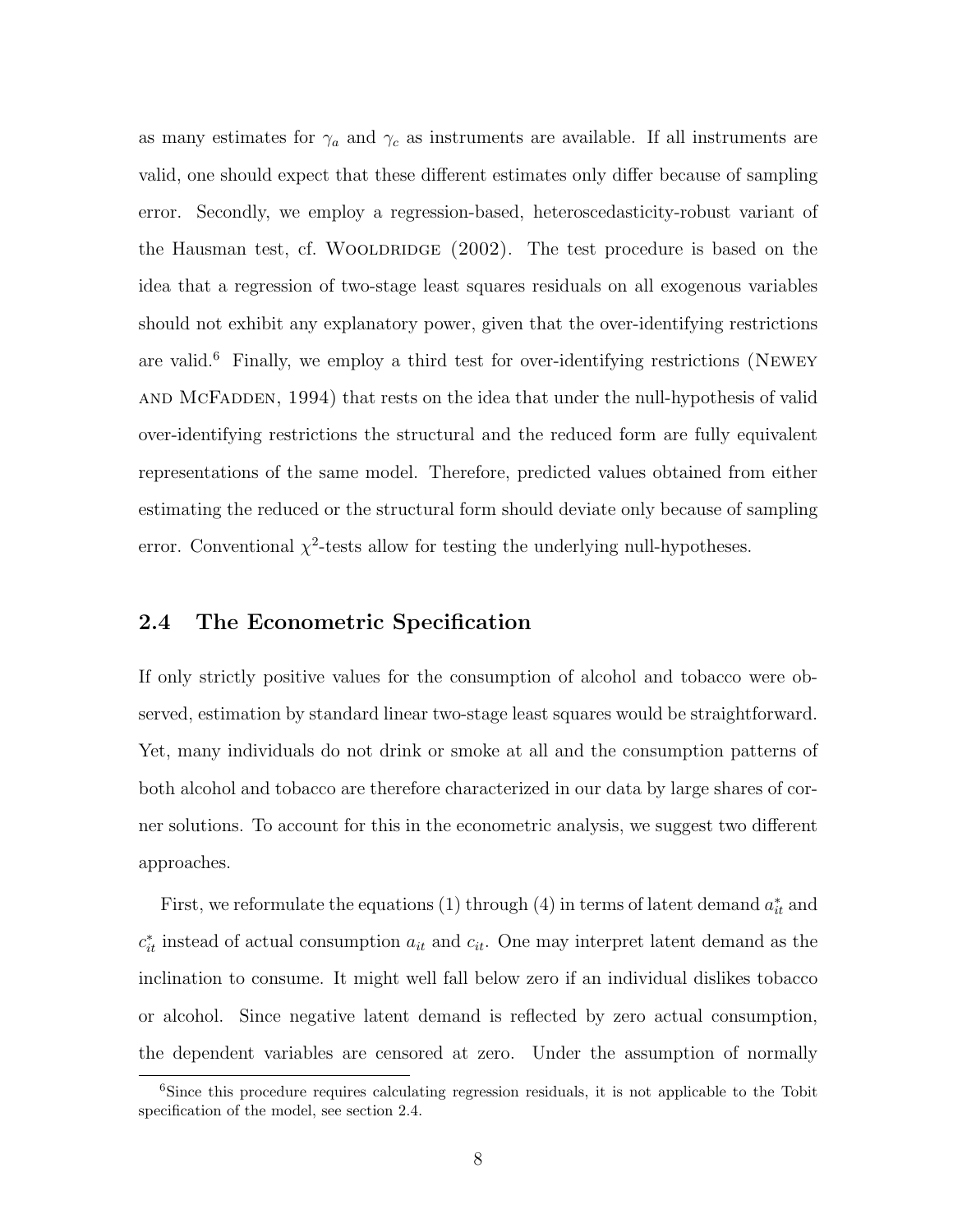distributed errors this leads to an interdependent Tobit model. Several estimators have been proposed for interdependent Tobit models and – more generally – for Tobit models with endogenous regressors. For the former MADDALA (1983) and NELSON AND OLSEN  $(1978)$  discuss several variants. For the latter WOOLDRIDGE  $(2002)$ proposes an efficient full-information maximum-likelihood (FIML) approach, while NEWEY (1986) and SMITH AND BLUNDELL (1986) suggest two-step approaches.<sup>7</sup>

The results reported in this paper are based on a particularly simple instrumentalvariables procedure proposed by Greene (2002) that directly mirrors two-step least squares in the linear case, i.e. the reduced form equations (3) and (4) are individually estimated by standard Tobit procedures. From the estimates for  $\theta$  fitted values  $\hat{a}_{it}^*$ and  $\hat{c}_{it}^*$  are calculated. These serve as regressors in the structural equations, which once again are estimated by conventional Tobit procedures. It is important to note that this simple approach does not allow for identifying  $var(\varepsilon_a)$  and  $var(\varepsilon_c)$ .<sup>8</sup> Thus, marginal effects on expected actual consumption are not identified either. Yet, since we are primarily interested in the signs of the parameters  $\gamma_a$  and  $\gamma_c$  this limitation is of marginal relevance.

The Tobit approach to the model is quite restrictive, though. Besides normality, it assumes that the discrete outcome whether an individual drinks or does not drink at all is determined by exactly the same mechanism that determines the amount of alcohol consumed conditional on drinking. Analogous restrictions are imposed for the smoking equation. Moreover, the simple two-step Tobit estimator relies on the assumption that latent demand  $a_{it}^*$  and  $c_{it}^*$  rather than actual consumption  $a_{it}$  and  $c_{it}$  enters the right-hand side of the structural equations, although one might argue that actual consumption better corresponds with our experiment-like strategy for identification.

<sup>7</sup>Hard-coded procedures for the FIML as well as the two-step approach are currently available in econometric software packages like Stata; see e.g. Winter-Ebmer (2006) for a recent application.

<sup>&</sup>lt;sup>8</sup>Cf. RIVERS AND VUONG (1988) for an equivalent problem in the case of the Probit model.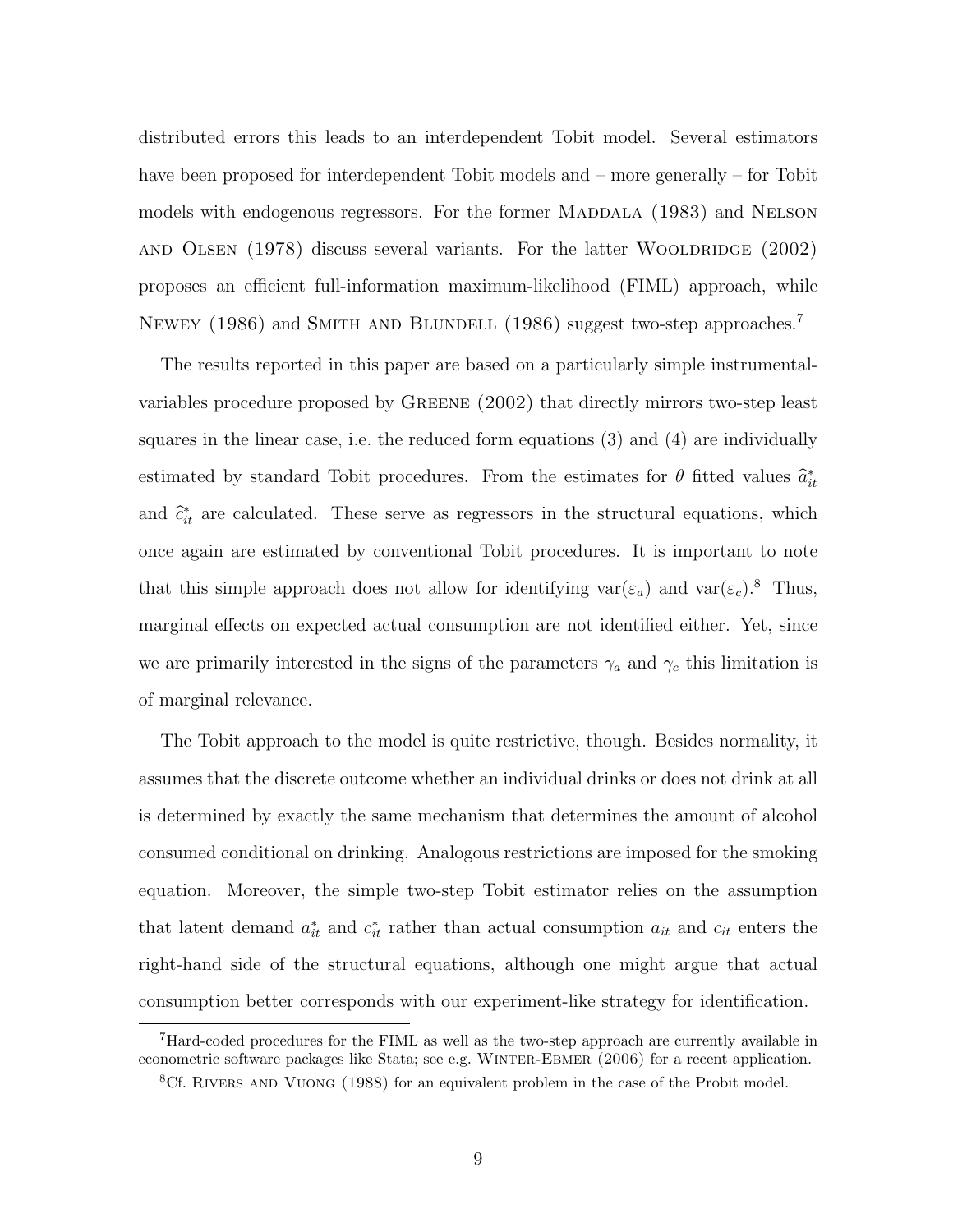In order to relax these restrictive assumptions, we alternatively estimate the equations (1) and (2) as conditional on  $a_{it} > 0$  and  $c_{it} > 0$ .<sup>9</sup> That is, the model explains the interdependence in consumption for those individuals that do both smoke and drink. Yet, whether an individual actually is a smoker or a drinker is determined by a separate upstream model, which may be specified as e.g. a bivariate Probit model. Under the assumption of joint normality the resulting joint model represents the bivariate generalization of Poirier (1980) to the Heckman (1976) sample selection (Heckit) model.

In the Heckit model identification critically relies on valid exclusion restrictions. If however the same set of explanatory variables enters the discrete and the continuous model, identification solely rests on non-linearity. In this case, a simple two-part model that ignores error-correlation across both model components and estimates them separately may clearly outperform the Heckit model in terms of the mean squared error (DOW AND NORTON, 2003). In our data we cannot identify any variable that may legitimately be excluded only from the continuous model. For this reason we prefer the two-part specification to the Heckit model, $^{10}$  though it is hard to defend consistency of this estimator unless one assumes uncorrelated errors (Jones, 2000). In essence, we apply the standard linear two-stage least squares approach simply excluding non-smokers and non-drinkers from the sample. In the following we refer to this specification as the conditional linear model.

All previously suggested econometric specifications use two-step procedures for estimating the structural model equations. This requires some caution in calculating valid standard errors. Either an appropriate correction procedure, cf. MURPHY AND

<sup>&</sup>lt;sup>9</sup>One might think of conditioning equation (1) only on  $a_{it} > 0$  and equation (2) only on  $c_{it} > 0$ . However, if we chose different conditions for both structural equations, for determining the reducedform representation a differentiation of cases were required. Therefore, equation-wise conditioning on either  $a_{it} > 0$  or  $c_{it} > 0$  is not consistent with the basic structure of the model.

 $10$ Nonetheless, we also estimated the generalized Heckit model. Yet, the DOW AND NORTON (2003) MSE-criterion argues in favor of the two-part specification.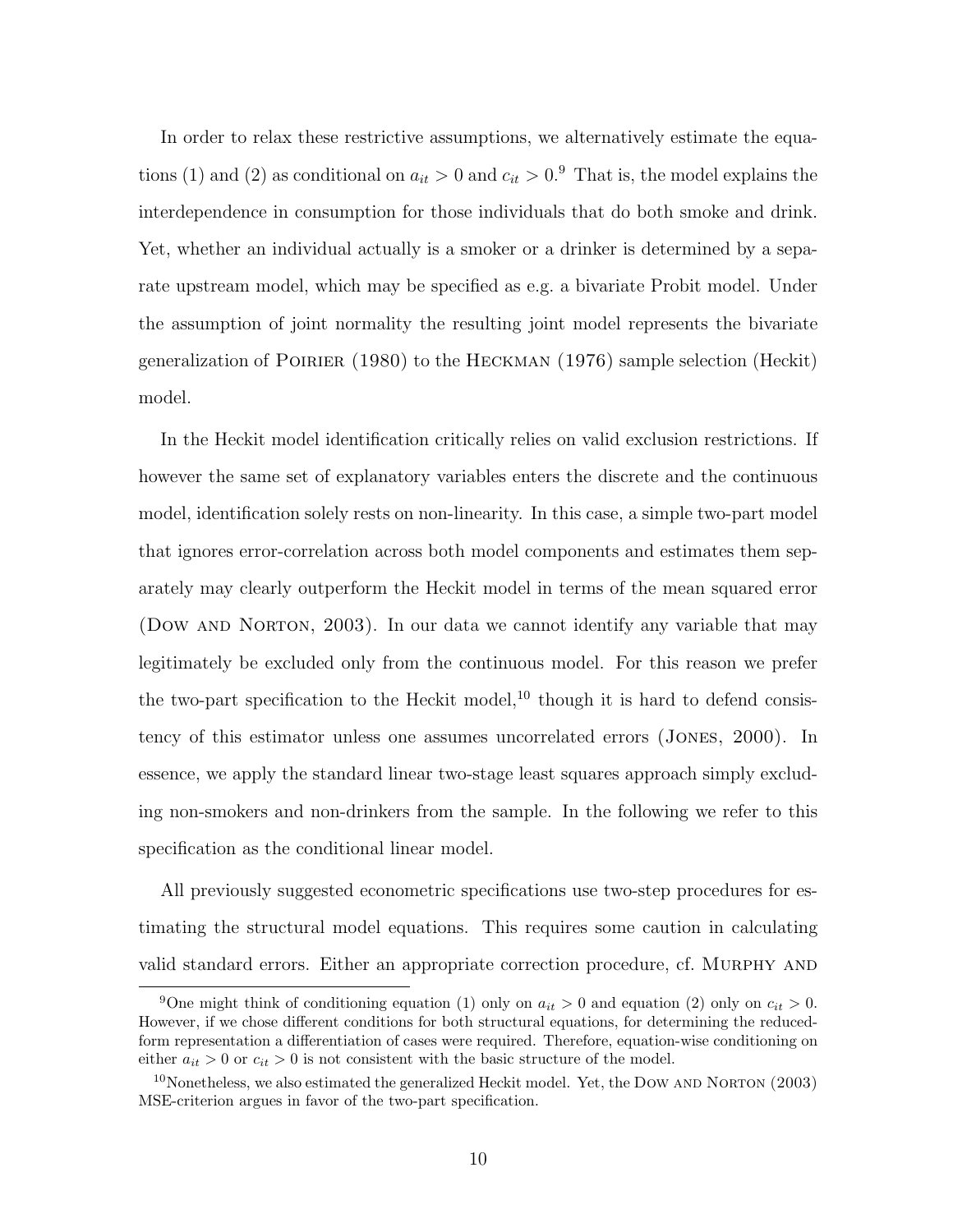TOPEL (1985), is required or bootstrapping, which encompasses both stages of the estimation procedure. We choose the latter strategy and report bootstrapped standard errors for the structural model parameters.

## 3 The Data

#### 3.1 Data Sources

This analysis uses data from the "Population Survey on the Consumption of Psychoactive Substances in Germany"<sup>11</sup> collected by  $IFT^{12}$  Munich; see KRAUS AND AUGUSTIN (2001) for a detailed description. The data originally comprises eight separate cross sections at the level of individual consumers, collected by mail at irregular intervals in the years 1980, 1986, 1990, 1992, 1995, 1997, 2000, and 2003. The sample size varies significantly from 4,455 in 1992 to 21,632 in 1990. While the first two surveys concentrate solely on West Germany, the 1992 survey exclusively deals with the former East German GDR. All other waves cover Germany as a whole. Until 1992 only German citizens were interviewed, immigrants not holding the German citizenship were disregarded. Later on, the complete German speaking population was included in the survey, irrespective of citizenship. The data provides comprehensive information with respect to various legal as well as illicit drugs regarding prevalence, frequency and intensity of consumption, consumption habits and age at first use. Additionally, detailed information on socioeconomic characteristics is provided along with information on attitudes towards several drug-related issues.

Unfortunately, both the questionnaire and the study's target population have changed over time. The first wave focuses on teens and young adults aged 12 to 24. In

 $11$ Bundesstudie "Repräsentativerhebung zum Gebrauch psychoaktiver Substanzen in Deutschland"  $12$ Institute for Therapy Research (Institut für Therapieforschung)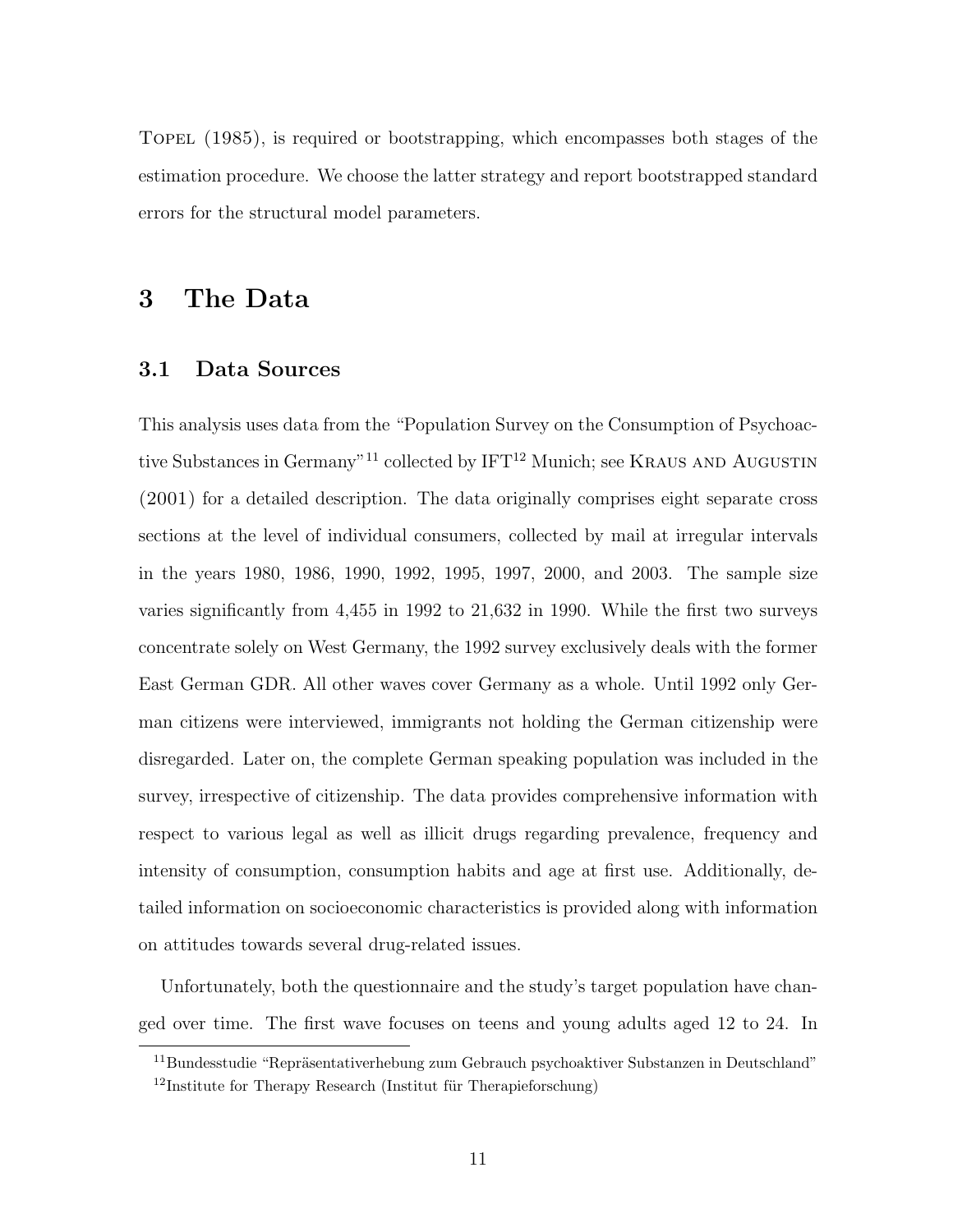subsequent waves the upper age limit was successively raised up to 39 in 1990. Since 1995 the target population solely consists of adults aged 18 to 59. As a consequence, consumers' family background increasingly became a minor issue and therefore smoking as well as drinking habits at the parental home are not reported in waves after 1992. The recent waves therefore lack those instrumental variables that are decisive for our econometric model and, consequently, our analysis has to rely on data collected in 1980, 1986, 1990, and 1992. We also do not consider individuals younger than 16 years for estimating the model. Though numerous people from this age group do report having consumed alcohol or tobacco, this often may reflect experimenting rather than already settled consumption patterns. After excluding observations with missing data the sample consists of 26,516 individuals. Among these, 18,711 individuals drink and  $11,272$  smoke while 8,675 individuals consume both drugs;<sup>13</sup> cf. Table 1.

#### 3.2 Variables

In our analysis, alcohol consumption is defined as grams of alcohol intake per day which is calculated from the reported glasses of beer, wine and spirits consumed per week.<sup>14</sup> The quantity of tobacco consumed is measured by the average number of smoked cigarettes per day. The variable takes the value zero if the individual answers to be an ex- or never smoker. Numerous consumers do report to be drinkers or smokers but do not report the amount of alcohol or nicotine consumed. In our sample, this applies to 20 percent of all drinkers and to 17 percent of all smokers. In the Tobit specification we do not exclude these observation from our analysis but let the probability to either drink or

<sup>&</sup>lt;sup>13</sup>In the Tobit model only 25,695 observations are used for estimating the equations explaining alcohol consumption and only 26,353 are used for estimating the equations explaining tobacco consumption, because of missing information on the respective dependent variable. For the conditional linear model the corresponding figures are 6,819 and 6,940 observations. In the latter specification the sample size is considerably reduced because of conditioning on  $a_{it} > 0$  and  $c_{it} > 0$ .

<sup>14</sup>We use standard values for beverages' alcohol content: one glass of beer (0.3l) contains 12 grams of alcohol, one glass of wine  $(0.251)$  20 grams, and one glass of spirits  $(0.021)$  5.6 grams.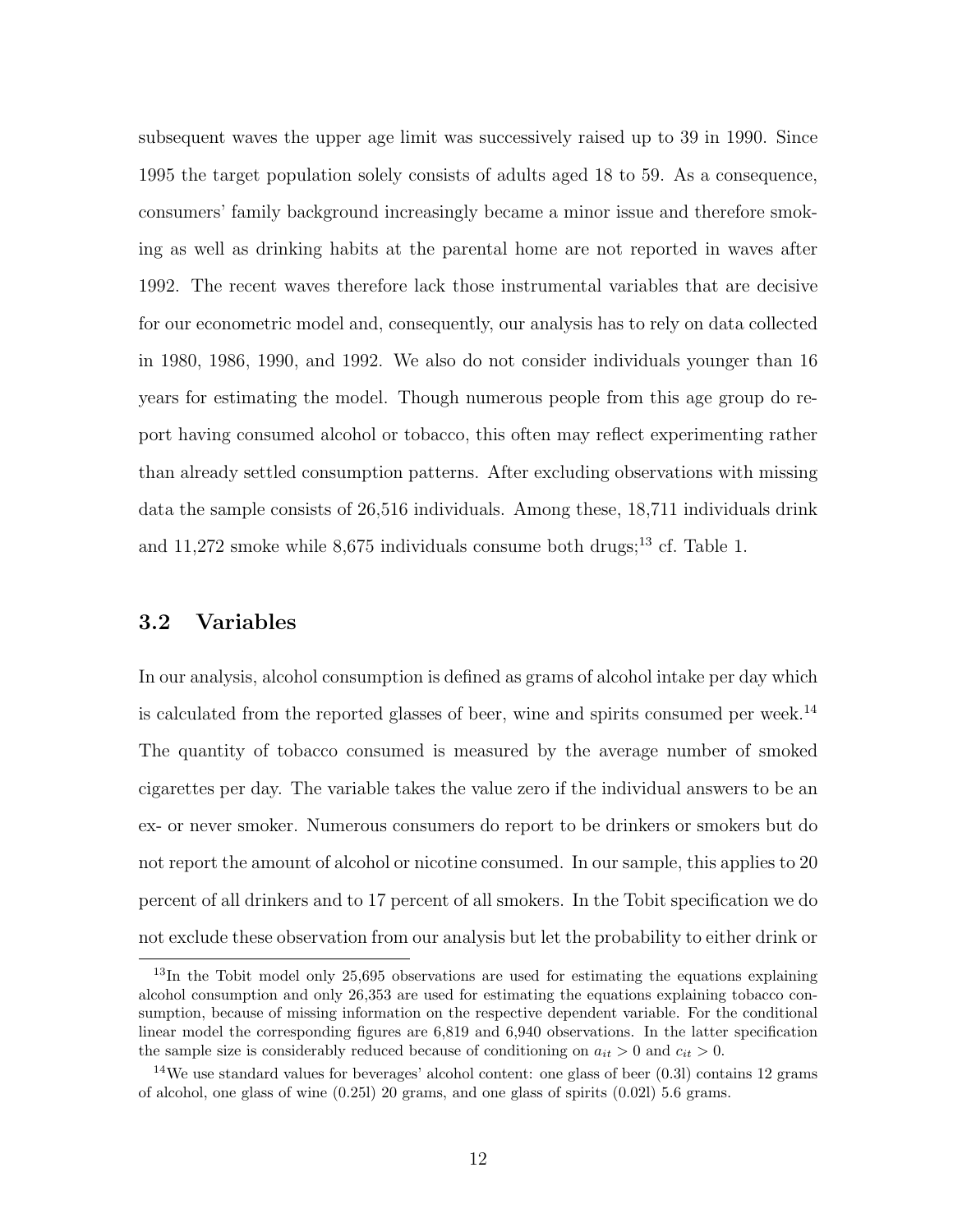| $\frac{1}{2}$ . Descriptive statistics for $\frac{1}{2}$ variables $\frac{1}{2}$ in percent |          |       |         |
|---------------------------------------------------------------------------------------------|----------|-------|---------|
|                                                                                             | All      | Males | Females |
| <b>Smoking and Drinking</b>                                                                 |          |       |         |
| drinker                                                                                     | 72.9     | 83.8  | 62.0    |
| smoker                                                                                      | 42.8     | 46.2  | 39.4    |
| drinker as well as smoker                                                                   | 34.0     | 41.2  | 26.7    |
| Father's drinking habits                                                                    |          |       |         |
| father never drinker                                                                        | 18.6     | 18.0  | 19.3    |
| father monthly drinker                                                                      | 23.6     | 23.6  | 23.5    |
| father weekly drinker                                                                       | 25.9     | 26.8  | 25.0    |
| father daily drinker                                                                        | 31.9     | 31.6  | 32.3    |
| Mother's drinking habits                                                                    |          |       |         |
| mother never drinker                                                                        | 50.7     | 49.9  | 51.4    |
| mother monthly drinker                                                                      | $28.5\,$ | 29.2  | 28.0    |
| mother weekly drinker                                                                       | 13.6     | 14.1  | 13.0    |
| mother daily drinker                                                                        | $7.2\,$  | 6.8   | 7.6     |
| Father's smoking habits                                                                     |          |       |         |
| father never-smoker                                                                         | 27.6     | 27.5  | 27.6    |
| father ex-smoker                                                                            | 35.1     | 35.7  | 34.5    |
| father smoker                                                                               | 37.3     | 36.8  | 37.9    |
| Mother's smoking habits                                                                     |          |       |         |
| mother never-smoker                                                                         | 67.4     | 67.6  | 67.3    |
| mother ex-smoker                                                                            | 12.6     | 12.8  | 12.4    |
| mother smoker                                                                               | 20.0     | 19.7  | 20.3    |

Table 1: Descriptive statistics for key variables [in percent]

Note: See Tables 5 and 6 for a more detailed description.

smoke enter the likelihood function.<sup>15</sup> In contrast, estimation of the conditional linear specification has solely to rely on individuals that report quantities of consumption.

In our empirical analysis, we control for gender, age, age squared, and living in West-Germany. Moreover, the vector  $x_{it}$  includes parental education, parental marital status, number of children at parents' home as well as the way individuals have grown up, reflecting the social background of the family. By interacting parental education with dummy variables indicating having grown up with the parent we allow parental education to have an effect only if the respondent has grown up with the parent.

<sup>&</sup>lt;sup>15</sup>For the univariate Tobit model this can quite easily be implemented by recoding consumers with no information about quantitative consumption as non-consumers and multiplying the explanatory variables by minus one.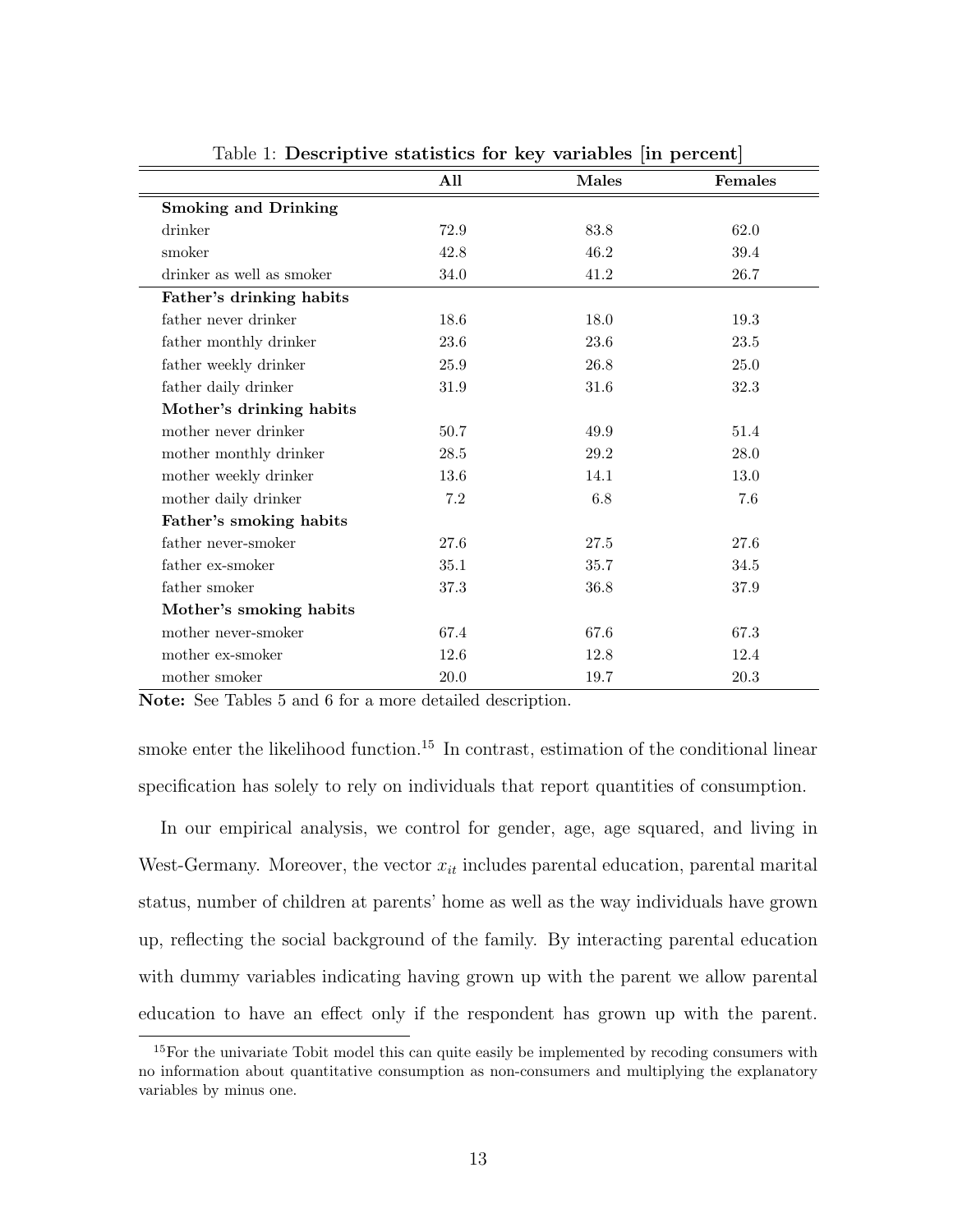Variables often controlled for by other authors – e.g. CHALOUPKA AND LAIXUTHAI (1997), Yen (2005) – like own education, marital and labor market status, number of children, current living situation as well as income are deliberately not used as explanatory variables because of their potential endogeneity. Nevertheless, despite our reservations, we also experimented with including these variables in additional specifications but it turned out that this does not change our main findings.

Most importantly, parental smoking and drinking habits serve as instruments  $z_{\text{cit}}$ and  $z_{ait}$ . Individuals who already have moved out from parental home are retrospectively asked about these variables. For our regression analysis, each parent's smoking behavior is characterized by three categories: (i) smoker, (ii) ex- or (iii) never-smoker, with the latter serving as the reference group. With regard to parents' drinking habits for each parent four categories are distinguished: parent drinks (i) (almost) daily, (ii) several times a week, (iii) several times a month, and (iv) (almost) never. Again, the last category is chosen as reference group. We interact parental consumption habits with the indicator for having grown up with this parent in order to make sure that only those parental habits enter the analysis that could have influenced children's consumption behavior. Table 1 provides the key descriptive statistics. See Tables 5 and 6 in Appendix B for the complete set of descriptive statistics.

## 4 Estimation Results

Naively estimating equations (1) and (2) by the Tobit or the conditional linear model, ignoring the endogeneity of the right hand side variables  $c_{it}$  and  $a_{it}$ , respectively, indicates a strong positive correlation between the consumption of both tobacco and alcohol. The estimates for  $\gamma_a$  as well as for  $\gamma_c$  are highly significant and positive. However, these results are certainly biased and do not tell us much about the structural interdependence of the consumption of both drugs. Thus, we now turn to the reduced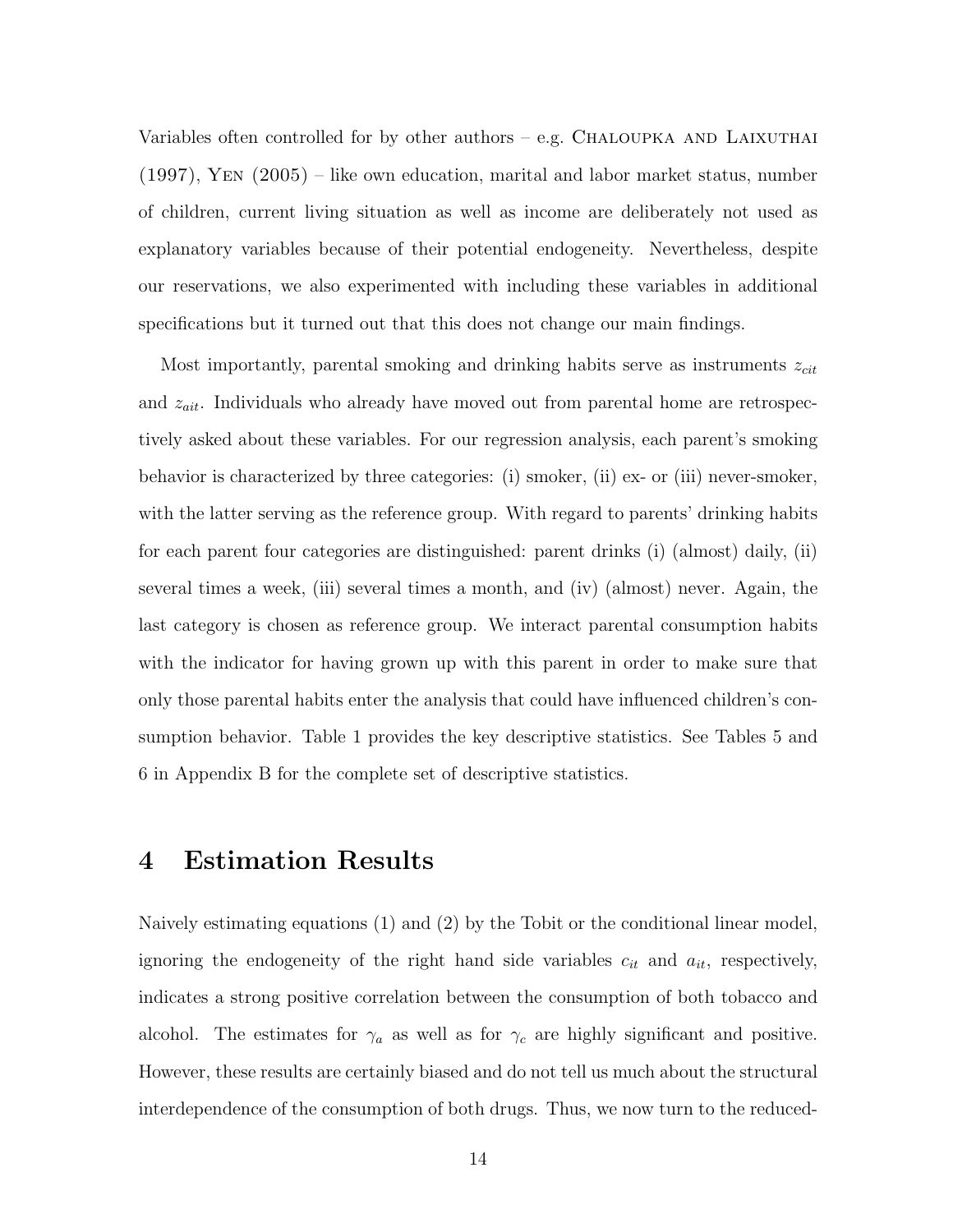form results and to estimating the structural form via instrumental variables.

#### 4.1 Reduced Form Results

The corresponding results for the reduced form equations (3) and (4) are presented in Table 2. In qualitative terms, the main result is that the chosen instruments are highly correlated with the corresponding endogenous variables  $c_{it}$  and  $a_{it}$ . Thus, the parents' drinking habits exert a significant effect on the drinking behavior of their children and this holds for smoking behavior as well. The inclination to drink increases with the intensity of parental alcohol consumption and the propensity to smoke increases with the intensity of parental smoking. The relevance of these direct links is confirmed by formal tests on instrument relevance (DAVIS AND KIM,  $2002$ )<sup>16</sup> and by tests of joint significance of instruments as well.<sup>17</sup> This holds for both the Tobit and the conditional linear model.

Furthermore, the Tobit results also exhibit distinct "cross-correlations" between parental smoking habits to individuals' drinking habits and vice versa. Remarkably, while the correlation between the propensity to drink and parental smoking behavior, i.e. our cross-relation of primary interest, is positive, we find a significantly negative correlation between the propensity to smoke and parental drinking habits. This correlation raises some doubts whether our identifying assumptions do symmetrically hold for the second equation in our demand system.

With regard to our control variables the Tobit results for the reduced forms exhibit a trend of a decreasing inclination to smoke and drink over time as well as a lower

<sup>&</sup>lt;sup>16</sup>For the Tobit model the  $\chi^2(1)$ -statistic of the relevant LR-test takes a value of 716.6 concerning parents' drinking habits and 2,484.9 concerning parents' smoking habits. For the conditional linear model the corresponding values are 121.9 and 122.6. For the former Shea-Partial- $R^2$ 's are calculated using Tobit pseudo residuals.

<sup>&</sup>lt;sup>17</sup>For the Tobit model the F-statistics for the test on joint significance is as high as  $272.6$  (smoking) and 104.9 (drinking). For the conditional linear model the corresponding values are 30.8 and 20.4.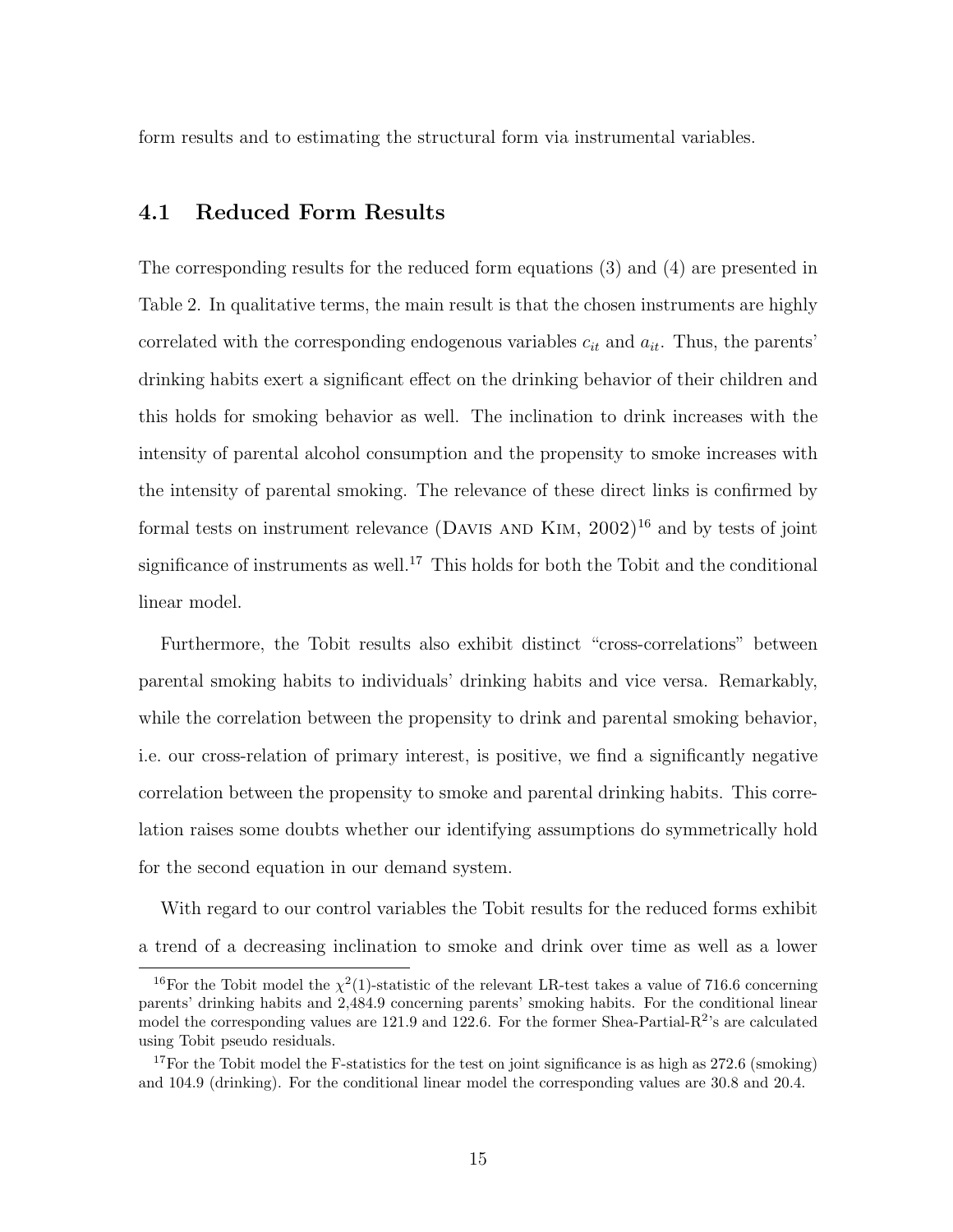|                               |                 | <b>Tobit Model</b> |             |       | <b>Conditional Linear Model</b>                                    |       |            |           |
|-------------------------------|-----------------|--------------------|-------------|-------|--------------------------------------------------------------------|-------|------------|-----------|
|                               | <b>Drinking</b> |                    | Smoking     |       | <b>Drinking</b>                                                    |       | Smoking    |           |
| Variable                      | Estimate        |                    |             |       | Std. Err. Estimate Std. Err. Estimate Std. Err. Estimate Std. Err. |       |            |           |
| father monthly drinker        | $1.796**$       | 0.363              | $-1.542**$  | 0.436 | 0.101                                                              | 0.769 | $-0.334$   | 0.336     |
| father weekly drinker         | $3.230**$       | 0.365              | $-1.507**$  | 0.439 | $2.515**$                                                          | 0.773 | $-0.055$   | 0.339     |
| father daily drinker          | $4.146**$       | 0.357              | $-1.154**$  | 0.426 | $3.916^{\ast\ast}$                                                 | 0.751 | 0.541      | 0.325     |
| mother monthly drinker        | $2.903**$       | 0.268              | $-1.199**$  | 0.329 | $1.790**$                                                          | 0.550 | $-0.450$   | 0.243     |
| mother weekly drinker         | $4.686**$       | 0.355              | $-0.580$    | 0.437 | $3.434**$                                                          | 0.722 | $-0.513$   | 0.324     |
| mother daily drinker          | $4.557**$       | 0.464              | $-0.569$    | 0.569 | $4.185**$                                                          | 0.931 | 0.180      | 0.421     |
| ${\rm father}$ ex-smoker      | $0.711*$        | 0.288              | $3.593**$   | 0.366 | 0.311                                                              | 0.642 | 0.422      | 0.294     |
| father smoker                 | $0.821**$       | 0.297              | $6.995**$   | 0.369 | $-0.297$                                                           | 0.639 | $1.226**$  | 0.288     |
| mother ex-smoker              | 0.185           | 0.341              | $2.997**$   | 0.415 | 0.360                                                              | 0.695 | $0.814**$  | 0.312     |
| mother smoker                 | 0.497           | 0.296              | $7.464**$   | 0.345 | 0.608                                                              | 0.558 | $2.136**$  | 0.241     |
| constant                      | $-8.246**$      | 1.978              | $-35.171**$ | 2.379 | 2.886                                                              | 4.662 | $-9.009**$ | 1.841     |
| year 1986                     | $-2.826**$      | 0.385              | $-3.893**$  | 0.467 | 0.595                                                              | 0.762 | $-0.267$   | 0.342     |
| year $1990$                   | $-3.075**$      | 0.313              | $-4.983**$  | 0.373 | 0.596                                                              | 0.615 | $-0.778**$ | 0.273     |
| year 1992                     | $-7.622**$      | 0.776              | $-5.667**$  | 0.768 | $8.382**$                                                          | 2.516 | $-0.820$   | 0.564     |
| west                          | $-7.738**$      | 0.654              | 0.119       | 0.575 | 5.890*                                                             | 2.365 | $2.940**$  | 0.425     |
| female                        | $-11.231**$     | 0.211              | $-4.449**$  | 0.257 | $-11.316**$                                                        | 0.448 | $-2.787**$ | 0.198     |
| age                           | $2.200**$       | 0.143              | $3.271**$   | 0.176 | $0.742*$                                                           | 0.308 | $1.728**$  | 0.137     |
| age <sup>2</sup> /100         | $-3.120**$      | 0.267              | $-5.536**$  | 0.327 | $-0.569$                                                           | 0.574 | $-2.568**$ | 0.253     |
| parents married               | $-0.215$        | 0.324              | $-2.086**$  | 0.382 | $-0.715$                                                           | 0.645 | $-1.108**$ | 0.276     |
| father has low degree         | $0.766*$        | 0.364              | $-0.425$    | 0.436 | $-0.044$                                                           | 0.747 | $-0.264$   | 0.326     |
| father has medium degree      | 0.489           | 0.455              | $-0.769$    | 0.553 | $-0.341$                                                           | 0.932 | $-0.923*$  | 0.415     |
| father has high degree        | 0.025           | 0.736              | $-1.908*$   | 0.911 | $-0.021$                                                           | 1.567 | $-1.557*$  | 0.705     |
| father has univ. degree       | 0.958           | 0.503              | $-2.450**$  | 0.614 | $-0.081$                                                           | 1.067 | $-1.209*$  | 0.470     |
| mother has low degree         | $-0.141$        | 0.280              | $-0.520$    | 0.338 | $-0.979$                                                           | 0.571 | $-0.534*$  | 0.251     |
| mother has medium degree      | $-0.002$        | 0.359              | $-0.517$    | 0.439 | 0.279                                                              | 0.741 | 0.010      | 0.335     |
| mother has high degree        | $-0.980$        | 0.765              | $-2.852**$  | 0.968 | 0.635                                                              | 1.638 | 0.391      | 0.735     |
| mother has univ. degree       | $-0.094$        | 0.584              | $-2.121**$  | 0.719 | 1.576                                                              | 1.283 | $-0.860$   | 0.559     |
| grown up with mother          | $-2.024**$      | 0.716              | $-4.596**$  | 0.826 | $-2.947*$                                                          | 1.385 | $-1.716**$ | 0.601     |
| grown up with father          | $-4.580**$      | 1.230              | $-5.387**$  | 1.508 | $-5.488*$                                                          | 2.729 | $-1.512$   | 1.115     |
| grown up with both            | 1.181           | 1.326              | 0.873       | 1.532 | 4.141                                                              | 2.735 | $1.256\,$  | $1.120\,$ |
| no. children at parents' home | $0.104\,$       | $\,0.075\,$        | $0.648**$   | 0.089 | $0.360*$                                                           | 0.155 | $0.190**$  | 0.066     |
| number of observations        | 25,695          |                    | 26,353      |       | 6,819                                                              |       | 6,940      |           |
| LR-statistic                  | 4,364.43        |                    | 2,419.64    |       |                                                                    |       |            |           |
| F-statistic                   |                 |                    |             |       | 31.31                                                              |       | 34.34      |           |

Table 2: Results for the reduced form

Note: \*\* significant at the 1%-level; \* significant at the 5% level.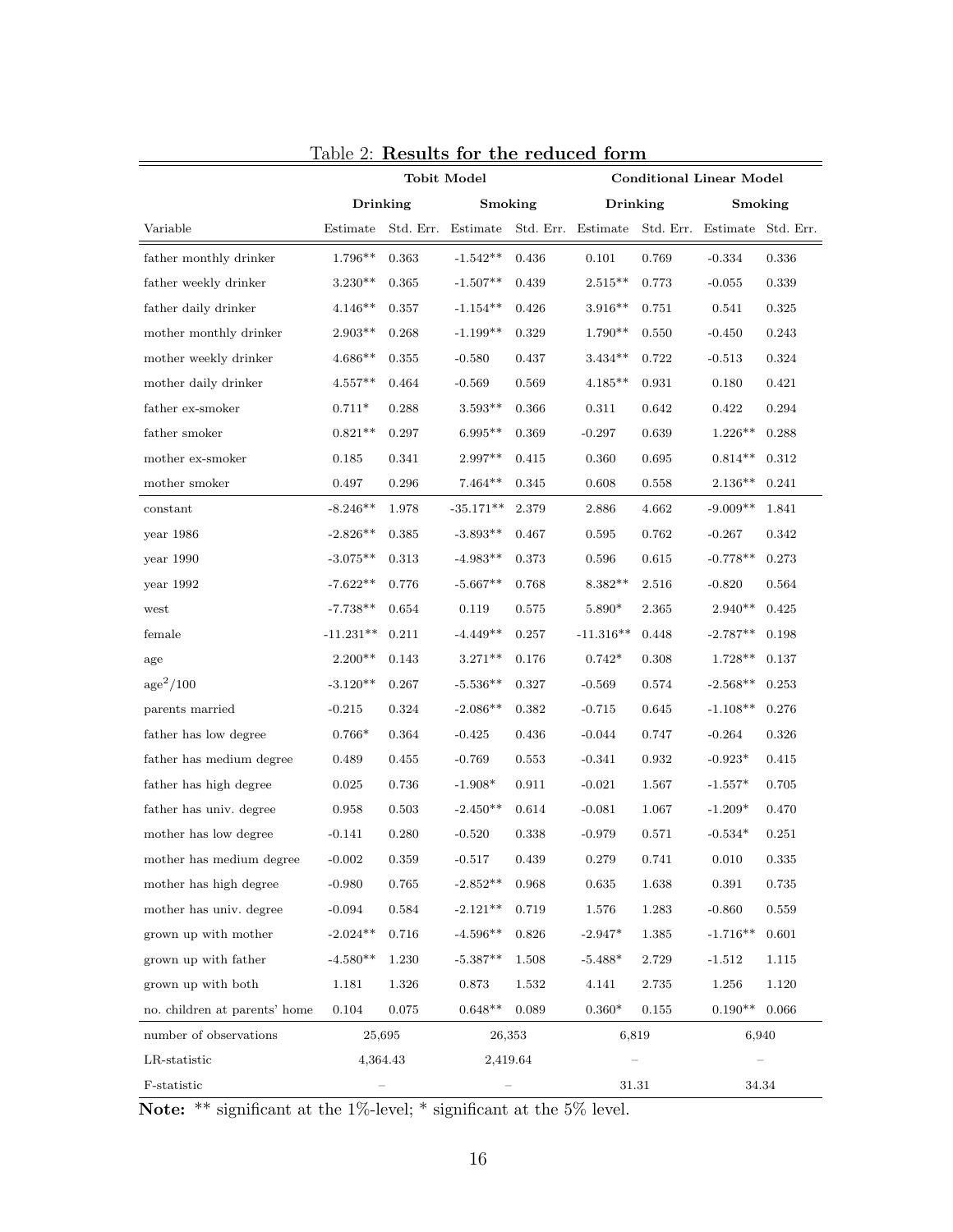propensity to consume tobacco and alcohol for women compared to men. We also find a significantly positive (but diminishing) correlation with age. Moreover, results indicate a significantly negative correlation of the propensity to drink or smoke with having grown up with at least one parent compared to individuals having grown up with other persons. We further find that parental education has a significantly negative effect on the propensity to smoke. The number of children at parents' home as well as the parental marital status are significant only for the inclination to smoke. Except for the time effect on drinking and those for living in western Germany, the conditional linear model exhibits similar patterns of estimated coefficients. Yet, fewer coefficients are significant.

#### 4.2 Structural Model Results

Table 3 reports the results for the structural equations (1) and (2). For the control variables, the structural estimates by and large confirm the reduced form estimates. Our discussion can therefore concentrate on the parameters of primary interest,  $\gamma_a$ and  $\gamma_c$ . Regarding the effect of smoking on alcohol consumption  $\gamma_a$ , the estimate from the Tobit model is clearly significant while that from the conditional linear model is insignificant, albeit of the same sign and order of magnitude. The lack of significance might most likely be explained by the rather small subsample that is used for estimating the conditional linear model. According to the Tobit results, the estimates exhibit that smoking significantly increases the propensity to drink. Thus smoking and drinking are classified as complements in consumption. By contrast, the Tobit equation for smoking behavior suggests that drinking significantly decreases the propensity to smoke, which would indicate that drinking and smoking are substitutes.

We do now that the true parameters  $\gamma_a$  and  $\gamma_c$  need to bear the same sign, opposite to the sign of the Hicksian cross-price derivatives, which are necessarily symmetric.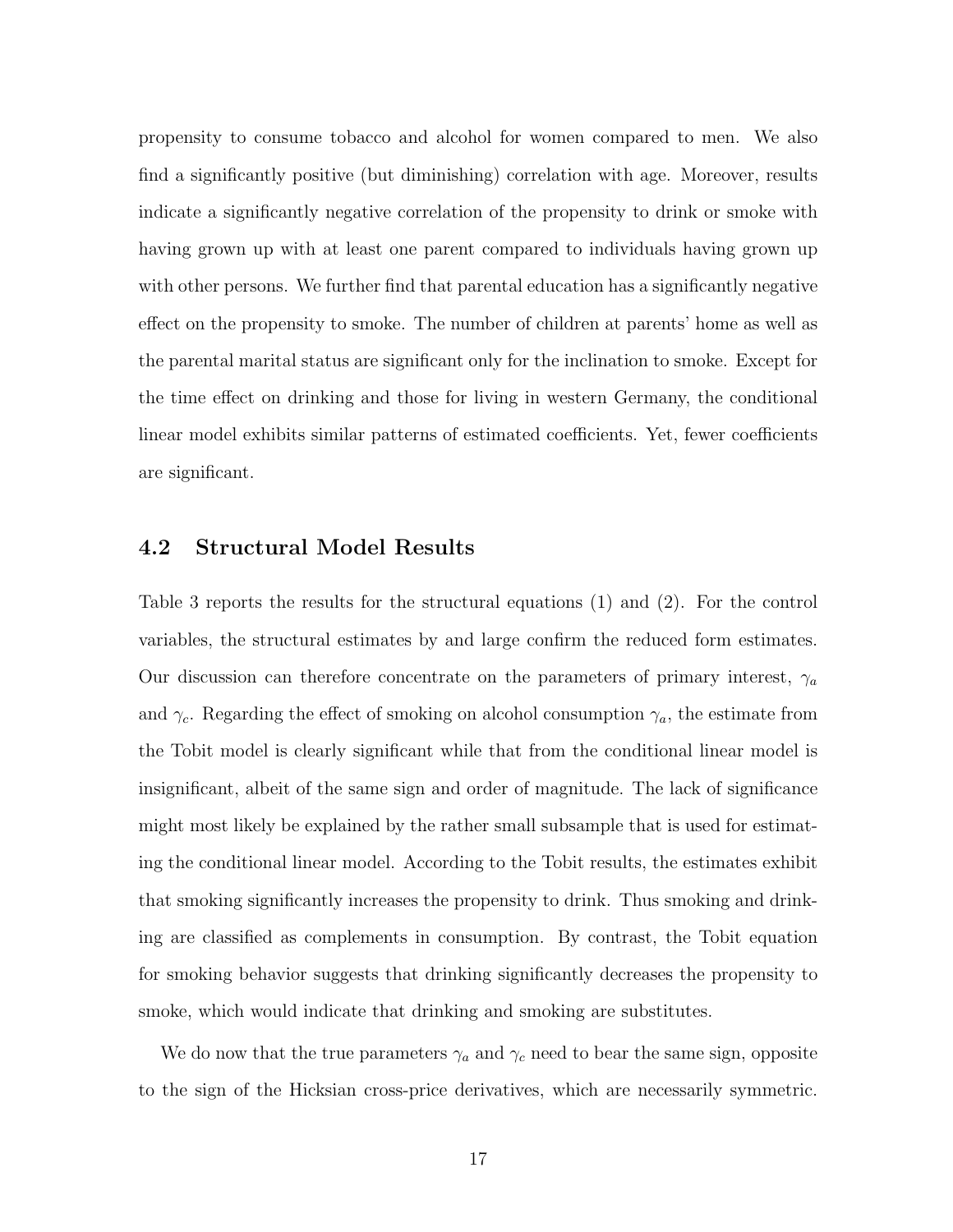|            |                                                     | <b>Tobit Model</b>       |           |                          |          | <b>Conditional Linear Model</b>                                    |       |                          |                          |
|------------|-----------------------------------------------------|--------------------------|-----------|--------------------------|----------|--------------------------------------------------------------------|-------|--------------------------|--------------------------|
|            |                                                     | Drinking                 |           | Smoking                  |          | Drinking                                                           |       |                          | Smoking                  |
|            | Parameter / Exp. Variable                           | Estimate                 |           |                          |          | Std. Err. Estimate Std. Err. Estimate Std. Err. Estimate Std. Err. |       |                          |                          |
| $\gamma_a$ | fitted smoking                                      | $0.089**$                | 0.024     |                          |          | 0.107                                                              | 0.209 |                          |                          |
| $\gamma_c$ | fitted drinking                                     |                          |           | $-0.224**$               | 0.049    |                                                                    |       | 0.057                    | 0.042                    |
|            | father monthly drinker                              | $1.947**$                | 0.299     | $\overline{\phantom{0}}$ |          | 0.126                                                              | 0.706 | $\overline{\phantom{0}}$ | $\overline{\phantom{0}}$ |
|            | father weekly drinker                               | 3.399**                  | 0.323     |                          |          | $2.493**$                                                          | 0.734 | $\overline{\phantom{0}}$ | $-$                      |
|            | father daily drinker                                | $4.293**$                | 0.371     |                          |          | $3.789**$                                                          | 0.712 |                          | $\overline{\phantom{0}}$ |
| $\delta_a$ | mother monthly drinker                              | $2.994**$                | $0.276\,$ |                          |          | $1.860**$                                                          | 0.521 |                          |                          |
|            | mother weekly drinker                               | $4.707**$                | 0.404     |                          |          | $3.553**$                                                          | 0.698 |                          |                          |
|            | mother daily drinker                                | $4.587**$                | 0.513     |                          |          | $4.248**$                                                          | 1.036 |                          |                          |
|            | father ex-smoker                                    | $\overline{\phantom{0}}$ |           | $3.775***$               | 0.440    |                                                                    |       | 0.461                    | 0.267                    |
|            | father smoker                                       | $\qquad \qquad$          |           | $7.222**$                | 0.408    | $\overline{\phantom{0}}$                                           |       | $1.348**$                | 0.267                    |
| $\delta_c$ | mother ex-smoker                                    |                          |           | $3.063**$                | 0.420    |                                                                    |       | $0.778**$                | 0.298                    |
|            | mother smoker                                       |                          |           | $7.604**$                | 0.353    |                                                                    |       | $2.064^{\ast\ast}$       | 0.248                    |
|            | constant                                            | $-5.234**$               | 1.947     | $-37.053**$              | 2.387    | 3.890                                                              | 4.450 | $-9.234**$               | 1.883                    |
|            | year 1986                                           | $-2.491**$               | 0.358     | $-4.515**$               | 0.482    | 0.636                                                              | 0.753 | $-0.306$                 | 0.305                    |
|            | year 1990                                           | $-2.655**$               | 0.340     | $-5.649**$               | 0.453    | 0.722                                                              | 0.612 | $-0.774**$               | 0.251                    |
|            | year 1992                                           | $-7.136**$               | 0.590     | $-7.366**$               | 0.892    | $8.524**$                                                          | 1.962 | $-1.240*$                | 0.578                    |
|            | west                                                | $-7.751**$               | 0.478     | $-1.618*$                | 0.753    | $5.628**$                                                          | 1.837 | $2.572**$                | 0.434                    |
|            | female                                              | $-10.841**$              | 0.253     | $-6.957**$               | 0.639    | $-11.030**$                                                        | 0.668 | $-2.152**$               | 0.486                    |
|            | age                                                 | $1.915**$                | 0.155     | $3.763**$                | 0.202    | 0.548                                                              | 0.458 | $1.688**$                | 0.143                    |
|            | age <sup>2</sup> /100                               | $-2.631**$               | 0.281     | $-6.230**$               | 0.361    | $-0.280$                                                           | 0.764 | $-2.533**$               | 0.264                    |
|            | parents married                                     | 0.016                    | 0.271     | $-2.171**$               | 0.388    | $-0.520$                                                           | 0.698 | $-1.107**$               | 0.289                    |
|            | father has low degree                               | $0.808*$                 | 0.324     | $-0.325$                 | 0.463    | $-0.001$                                                           | 0.802 | $-0.311$                 | 0.353                    |
| $\beta$    | father has medium degree                            | 0.559                    | 0.379     | $-0.758$                 | 0.647    | $-0.183$                                                           | 0.964 | $-1.003*$                | 0.423                    |
|            | father has high degree                              | 0.191                    | 0.601     | $-1.951$                 | 1.001    | 0.207                                                              | 1.608 | $-1.593*$                | 0.734                    |
|            | father has univ. degree                             | $1.176**$                | 0.432     | $-2.296**$               | 0.664    | 0.126                                                              | 1.121 | $-1.330*$                | 0.517                    |
|            | mother has low degree                               | $-0.102$                 | 0.270     | $-0.575$                 | 0.333    | $-0.906$                                                           | 0.588 | $-0.509*$                | 0.243                    |
|            | mother has medium degree                            | 0.039                    | 0.341     | $-0.547$                 | 0.491    | 0.292                                                              | 0.791 | $-0.074$                 | 0.331                    |
|            | mother has high degree                              | $-0.732$                 | 0.860     | $-3.028**$               | 0.957    | 0.671                                                              | 1.646 | 0.321                    | 0.808                    |
|            | mother has univ. degree                             | 0.085                    | 0.560     | $-2.144*$                | 0.884    | 1.687                                                              | 1.411 | $-0.968$                 | 0.556                    |
|            | grown up with mother                                | $-1.653*$                | 0.674     | $-5.111**$               | 0.854    | $-2.584$                                                           | 1.666 | $-1.763**$               | 0.635                    |
|            | grown up with father                                | $-3.898**$               | 1.232     | $-6.899**$               | 1.537    | $-5.451*$                                                          | 2.626 | $-1.286$                 | $1.113\,$                |
|            | grown up with both                                  | 1.078                    | 1.150     | $1.128\,$                | 1.515    | 3.930                                                              | 2.734 | 1.080                    | 1.157                    |
|            | no. children at parents' home                       | 0.045                    | 0.084     | $0.681**$                | 0.093    | $0.329*$                                                           | 0.164 | $0.182**$                | 0.070                    |
|            | number of observations                              |                          | 25,695    | 26,353                   |          | 6,819                                                              |       |                          | 6,940                    |
|            | LR-statistic                                        |                          | 4,362.32  |                          | 2,400.04 |                                                                    |       |                          |                          |
|            | F-statistic                                         |                          |           |                          |          |                                                                    | 34.72 |                          | 40.50                    |
|            | tests for over-identifying restrictions (p-values): |                          |           |                          |          |                                                                    |       |                          |                          |
|            | intuitive                                           | 0.555                    |           |                          | 0.012    | 0.874                                                              |       | 0.242                    |                          |
|            | Hausman                                             |                          |           | $\qquad \qquad -$        |          | 0.449                                                              |       |                          | 0.009                    |
|            | Newey & McFadden                                    | 0.489                    |           |                          | 0.000    | 0.647                                                              |       |                          | 0.023                    |

### Table 3: Results for the structural model

Notes: \*\* significant at the the 1% level; \* significant at the the 5% level; bootstrapped standard errors reported.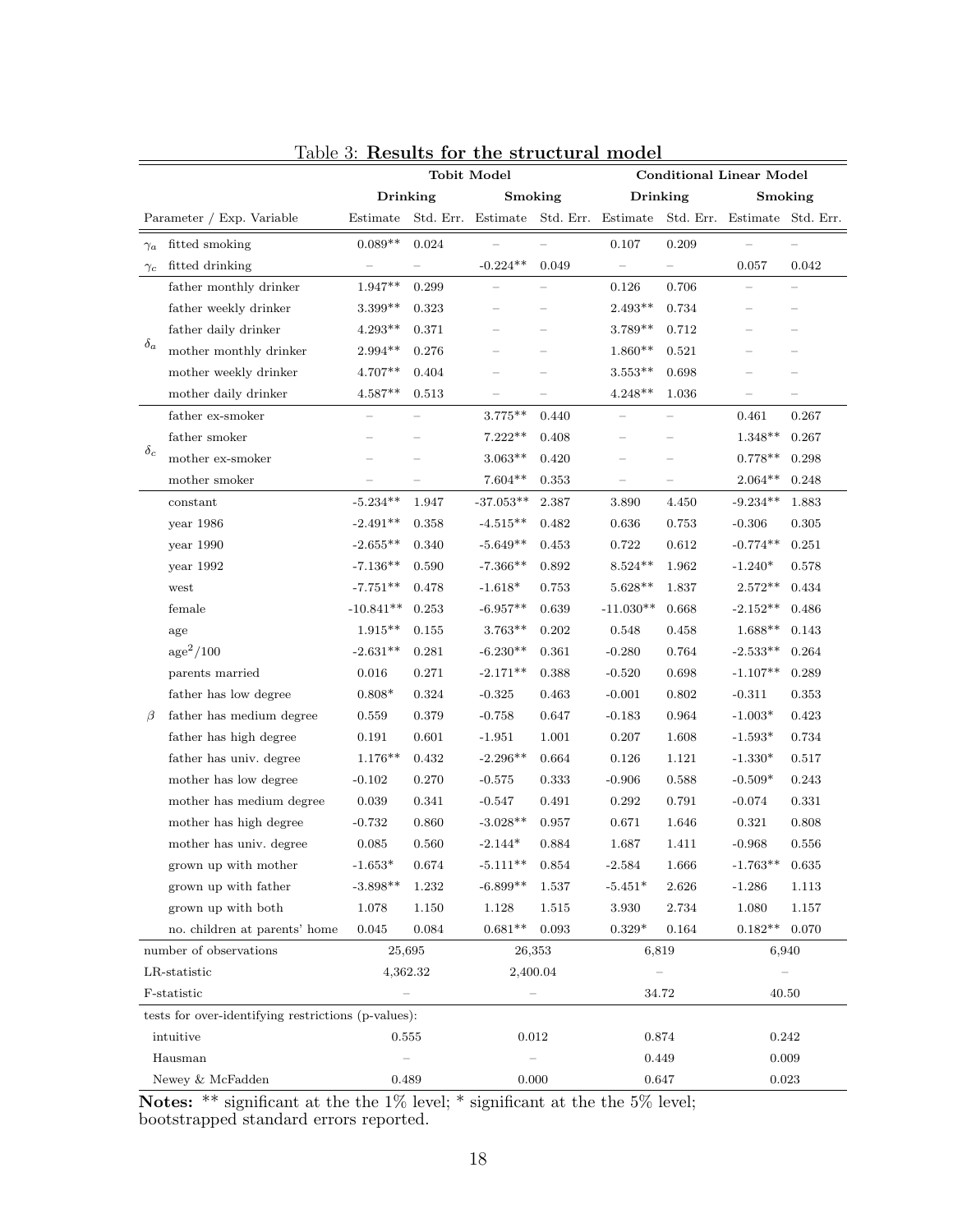Thus this asymmetry in estimation results reveals that our identifying assumptions do not apply to both of our equations. In order to gain more insights, we turn to the tests on over-identifying restrictions. According to these tests, the exclusion restrictions are warranted in the equation for alcohol consumption (1). In contrast, for the smoking equation (2) all over-identification tests but one presented in Table 3 clearly reject the null-hypothesis of parental drinking habits having no direct effects on children's later tobacco consumption. Drinking at the parental home accordingly seems to affect children's future lives in a more general way than parental smoking habits. This is quite plausible in the case of severe alcohol abuse that is likely to damage family life in general and therefore might affect children through various channels. Excessive smoking – though harmful to health – is not likely to have comparable effects. Yet, the asymmetry may even apply to moderate consumption. Unlike smoking, drinking often is a social activity and possibly even a reflection of competence in the controlled consumption of psychoactive substances. Thus, we can be confident that parental smoking behavior constitutes a valid instrument in the equation explaining alcohol consumption. Drinking and smoking seem to be complements in consumption.

While this result confirms the main body of previous literature, the insignificant estimate for  $\gamma_a$  obtained from the conditional linear specification neither confirms nor contradicts this result. We regard the substantially smaller sample size as the most likely explanation for this insignificance. Correspondingly, our conclusions are based on the Tobit model. In quantitative terms, our preferred estimate for  $\gamma_a$  indicates that one cigarette less per day results in roughly the consumption of a tenth of a gram alcohol less per day.<sup>18</sup> This represents merely one-hundredth of a half-pint. Thus, the reduction of drinking levels that will result from successful anti-smoking policies

<sup>&</sup>lt;sup>18</sup>The implicit assumption that the size of this effect does not depend on consumption levels is quite strong. We therefore estimate extensions to the basic model that allow for consumption-dependent effects. Yet, due to the lack of additional valid instruments, the corresponding estimation results do not provide further insights.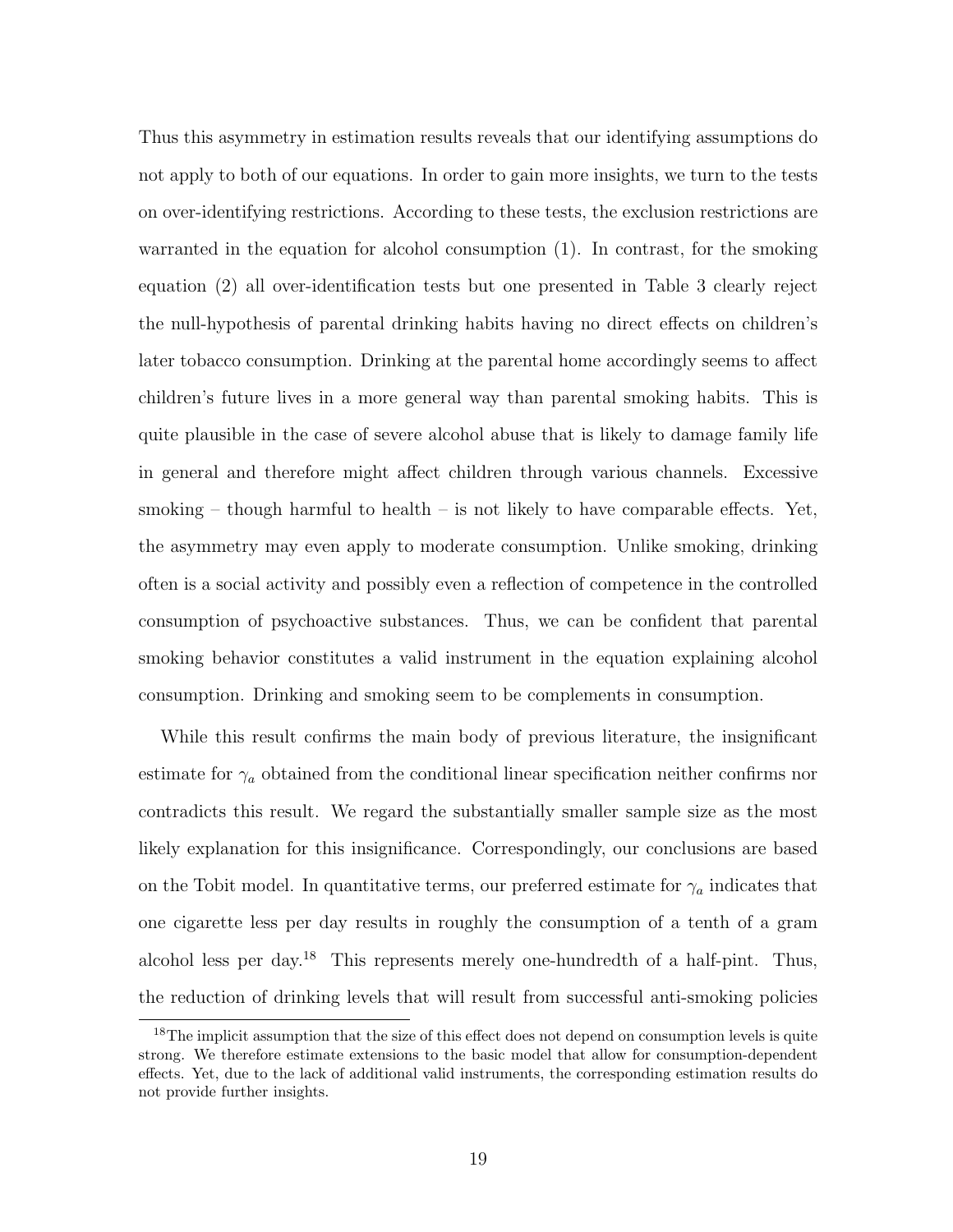is likely to be rather moderate. But still, the estimate for  $\gamma_a$  clearly argues against an unintended side-effect. That is, effective anti-smoking policies will not result in an increase of the consumption of alcohol, but rather tend to improve population health on several margins simultaneously.

#### 4.3 Separate Models for Males and Females

Our analysis reveals pronounced gender-effects on the consumption of tobacco as well as the consumption of alcohol, see Tables 2 and 3. In order to analyze whether gender does not only matter for the level of consumption but also for the interdependence in consumption, the model is estimated separately for males and females. Table 4 displays our preferred estimates for the structural coefficients  $\gamma$ ; see Tables 7 to 10 in Appendix B for a comprehensive list of estimation results.

For both the Tobit as well as the conditional linear specification, results of corresponding LR-tests argue in favor of separate models for males and females. Yet, in qualitative terms the results are similar to those obtained from the pooled model for men and women. In the case of the conditional linear model the estimated coefficients  $\gamma$  are insignificant for either gender, confirming the results for the pooled model. Tests for over-identification do not reject the validity of instruments in either demand equations. Yet, the p-values are still considerable smaller for the smoking equation. Apparently, the power of these tests is considerably reduced by the smaller sample size.

Regarding the gender-specific variants of the Tobit specification for smoking, for both men and women  $\hat{\gamma}_c$  is negative, yet – as in the pooled model – over-identification tests reject the identifying assumptions. In contrast,  $\hat{\gamma}_a$  takes positive values for both genders and our identification strategy is supported by the relevant test-statistics. The main differences to the results from Table 3 are quantitative in nature. While for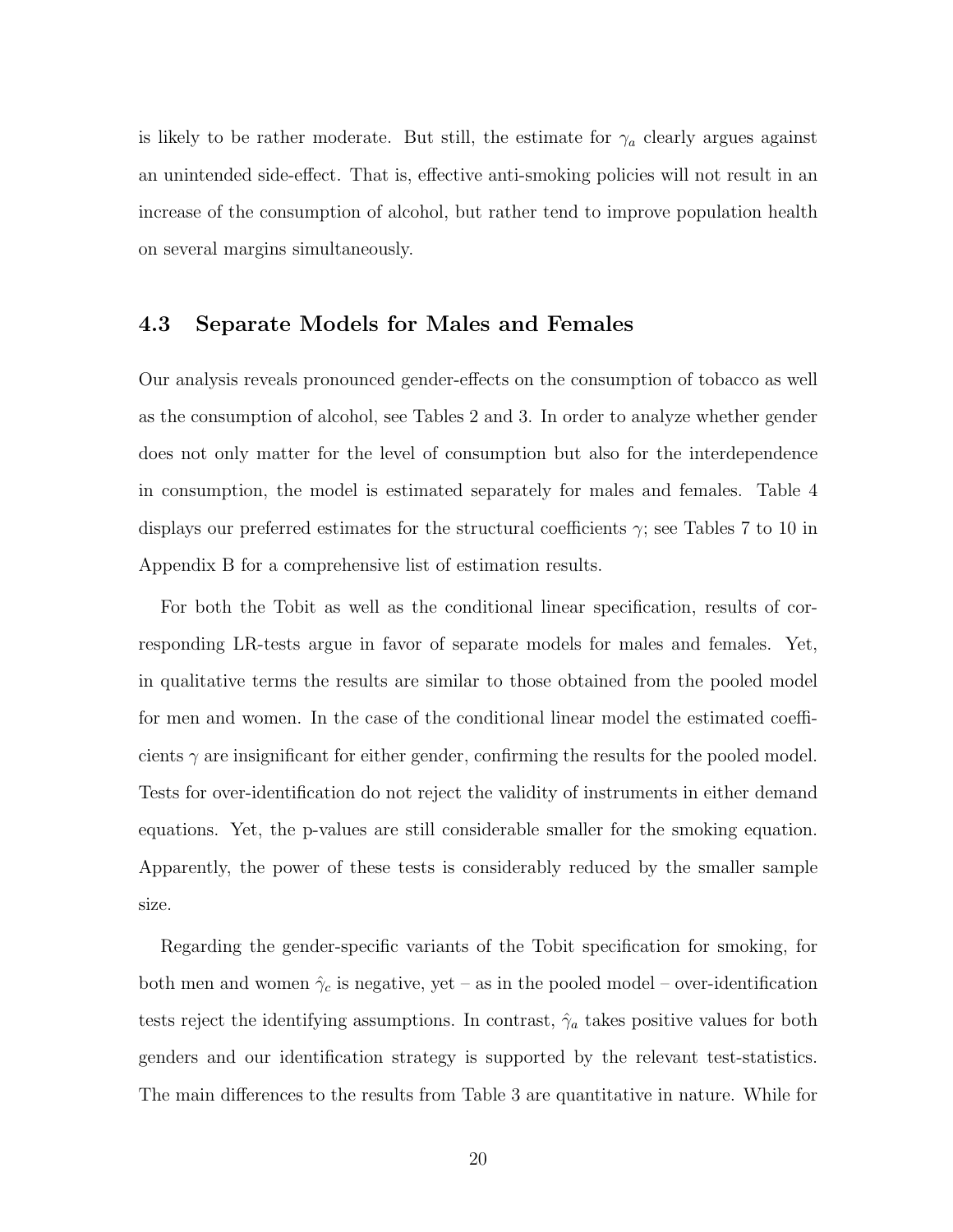|                                                     |           |          | <b>Tobit Model</b>                                                          |       |          |          | <b>Conditional Linear Model</b> |       |
|-----------------------------------------------------|-----------|----------|-----------------------------------------------------------------------------|-------|----------|----------|---------------------------------|-------|
|                                                     |           | Drinking | Smoking                                                                     |       |          | Drinking | Smoking                         |       |
| Parameter                                           |           |          | Estimate Std. Err. Estimate Std. Err. Estimate Std. Err. Estimate Std. Err. |       |          |          |                                 |       |
| Males                                               |           |          |                                                                             |       |          |          |                                 |       |
| $\gamma_a$                                          | $0.135**$ | 0.041    |                                                                             |       | 0.115    | 0.314    |                                 |       |
| $\gamma_c$                                          |           |          | $-0.159**$                                                                  | 0.055 |          |          | 0.056                           | 0.042 |
| number of obs.                                      | 12,922    |          | 13,064                                                                      |       | 4,212    |          |                                 | 4,313 |
| tests for over-identifying restrictions (p-values): |           |          |                                                                             |       |          |          |                                 |       |
| intuitive                                           | 0.383     |          | 0.080                                                                       |       | 0.434    |          | 0.408                           |       |
| Hausman                                             |           |          |                                                                             |       | 0.410    |          |                                 | 0.122 |
| Newey & McFadden                                    | 0.379     |          | 0.000                                                                       |       | 0.297    |          |                                 | 0.214 |
| Females                                             |           |          |                                                                             |       |          |          |                                 |       |
| $\gamma_a$                                          | 0.037     | 0.025    |                                                                             |       | $-0.008$ | 0.205    |                                 |       |
| $\gamma_c$                                          |           |          | $-0.337**$                                                                  | 0.102 |          |          | 0.037                           | 0.144 |
| number of obs.                                      |           | 12,773   | 13,291                                                                      |       | 2,607    |          | 2,627                           |       |
| tests for over-identifying restrictions (p-values): |           |          |                                                                             |       |          |          |                                 |       |
| intuitive                                           | 0.936     |          | 0.207                                                                       |       | 0.938    |          |                                 | 0.989 |
| Hausman                                             |           |          |                                                                             |       | 0.638    |          | 0.225                           |       |
| Newey & McFadden                                    | 0.920     |          | 0.061                                                                       |       | 0.676    |          | 0.263                           |       |

|  | Table 4: Results for separate models for males and females |  |  |  |
|--|------------------------------------------------------------|--|--|--|
|  |                                                            |  |  |  |

Notes: \*\* significant at the the 1% level; \* significant at the the 5% level; bootstrapped standard errors reported.

males  $\hat{\gamma}_a$  is of a substantially larger magnitude than in the pooled model, the parameter takes a much smaller value for females and even becomes insignificant. Therefore, the complementarity between smoking and drinking seems to be a predominately male phenomenon.

## 5 Conclusions

This paper proposes a new approach for analyzing the interdependence in the consumption of alcohol and tobacco and applies this idea to German survey data. We use an alternative measure of complementarity which – in qualitative terms – is shown to be equivalent to conventional Hicksian cross-price derivatives, yet it is not based on the estimation of cross-price effects. In fact, the proposed instrumental variable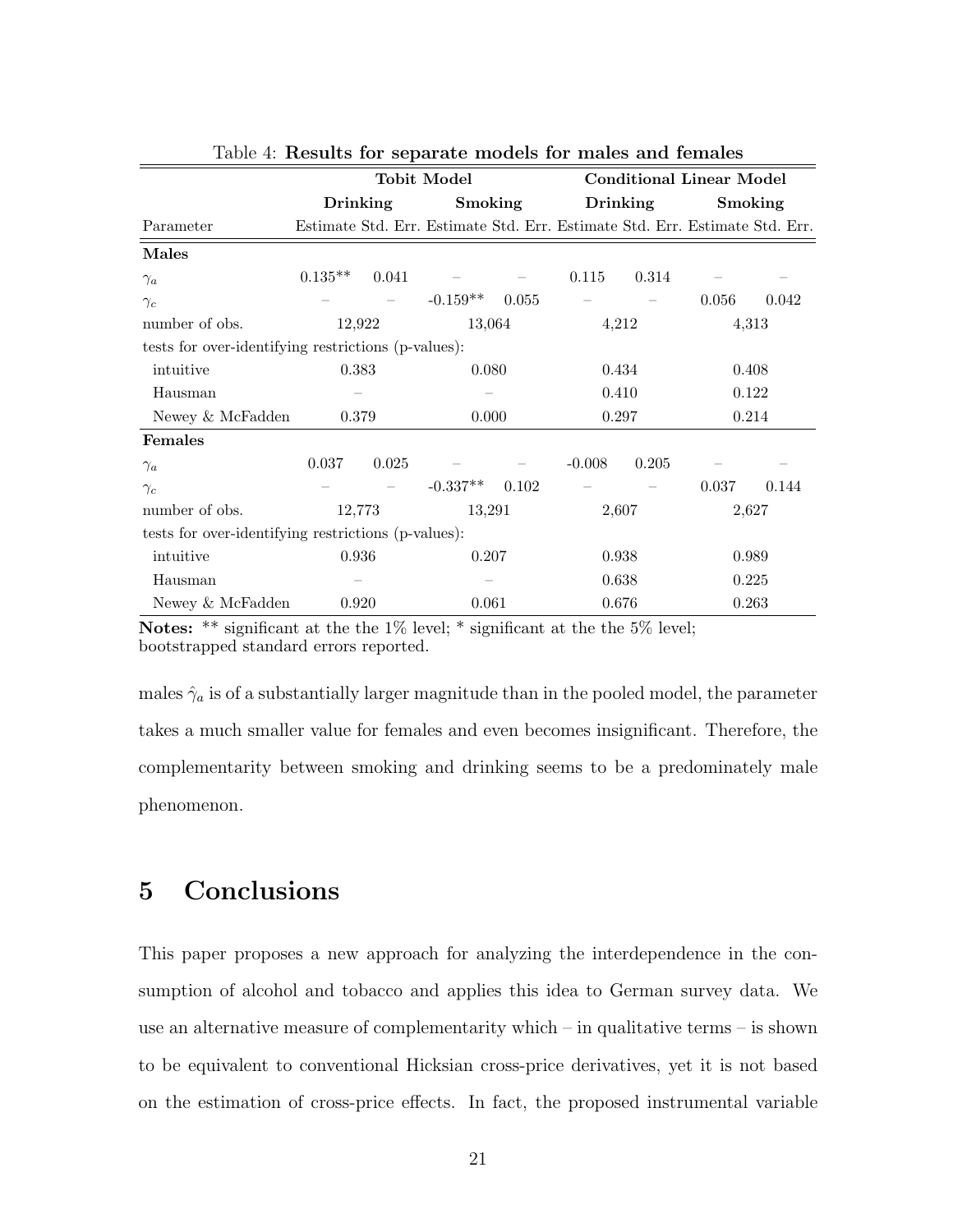approach mimics an experimental study and therefore does not rely on high-quality price data which often may not be available. This makes it particularly well-suited to the German case where price variation for both goods is extremely limited. Moreover, the lack of price variation is a frequent obstacle to survey data-based analyses of consumer behavior irrespective of the specific goods under scrutiny. Instrumental variables approaches, similar to the one proposed here, might therefore serve as a promising modeling strategy for gathering evidence on interdependencies in consumption.

Our estimation results suggest that tobacco and alcohol are consumed as complements. This result rests on a positive effect from the consumption of tobacco to the consumption of alcohol that is found in the data using a Tobit specification for estimation. Less restrictive specifications of the model neither confirm nor challenge this finding but suffer from smaller number of observations. From a policy perspective, complementarity can be interpreted as follows: if the government could achieve a reduction in smoking or in the inclination to smoke by any anti-drug policy, this would also decrease the propensity to consume alcohol. Thus, there would be no unintended side-effects in form of an increased (ab)use of alcohol to compensate for the reduced level of nicotine intake. Even the reverse, i.e. a moderate reduction in the consumption of alcohol, seems to be the consequence. Yet, this result seems only to be relevant for males.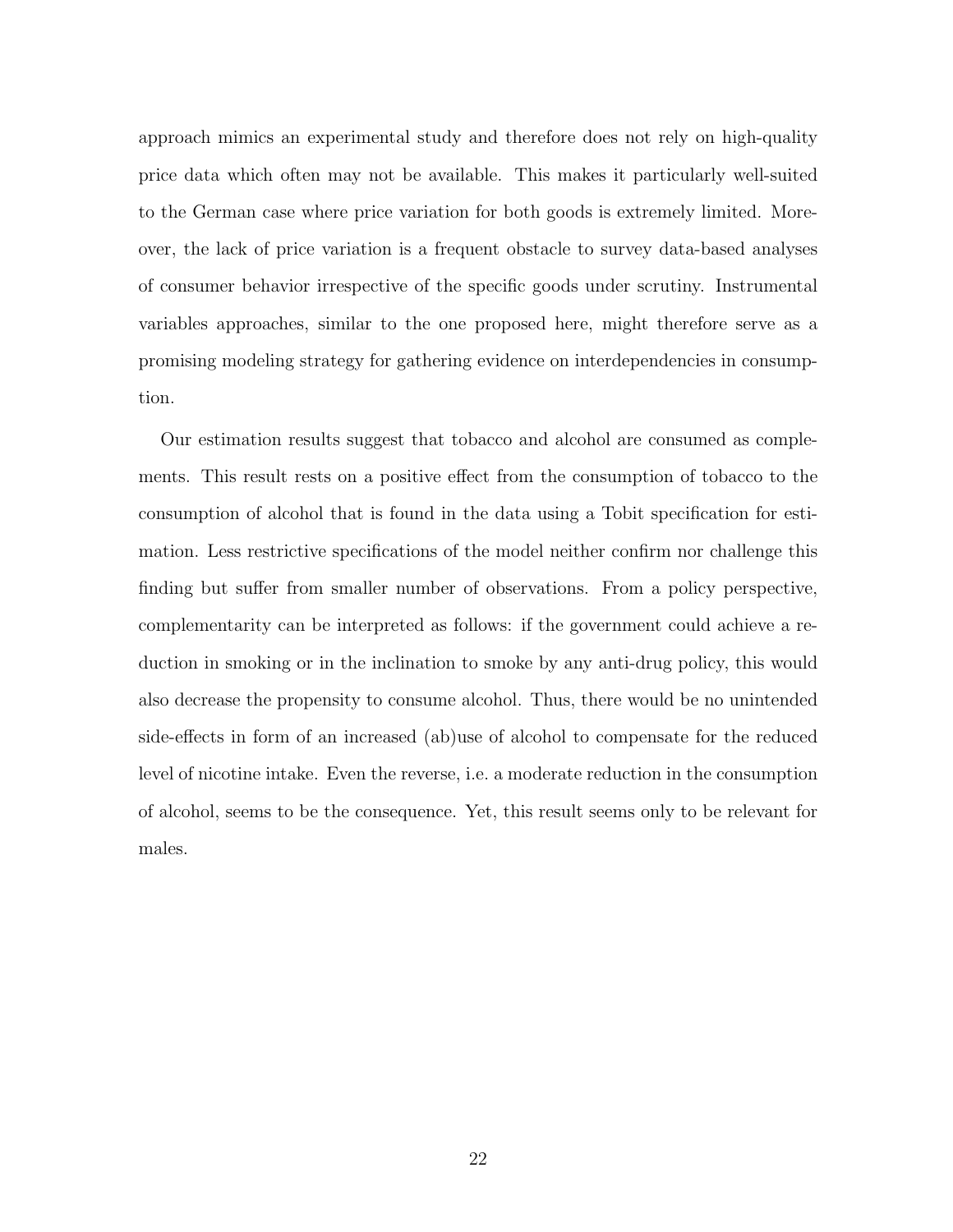## References

- Angrist, J. D. and Krueger, A. B. (2001). Instrumental variables and the search for identification: From supply and demand to natural experiments, Journal of Economic Perspectives 15: 69–85.
- Bantle, C. and Haisken-DeNew, J. P. (2002). Smoke signals: The intergenerational transmission of smoking behavior, DIW Discussion Paper 227.
- Bask, M. and Melkerson, M. (2004). Rationally addicted to drinking and smoking?, Applied Economics 36: 373–381.
- Cameron, L. and Williams, J. (2001). Cannabis, alcohol and cigarettes: Substitutes or complements?, The Economic Record 77: 19–34.
- Chaloupka, F. J. and Laixuthai, A. (1997). Do youths substitute alcohol and marijuana? Some econometric evidence, Eastern Economic Journal 23: 253–276.
- Davis, G. C. and Kim, S. Y. (2002). Measuring instrument relevance in the single endogenous regressor - multiple instrument case: a simplifying procedure, Economics Letters 74: 321–325.
- Decker, S. L. and Schwartz, A. E. (2000). Cigarettes and alcohol: Substitutes or complements, NBER Working Paper Series 7535.
- Dee, T. S. (1999). The complementarity of teen smoking and drinking, Journal of Health Economics 18: 769–793.
- DiNardo, J. and Lemieux, T. (2001). Alcohol, marijuana, and American youth: the unintended effects of government regulation, Journal of Health Economics 20: 991– 1010.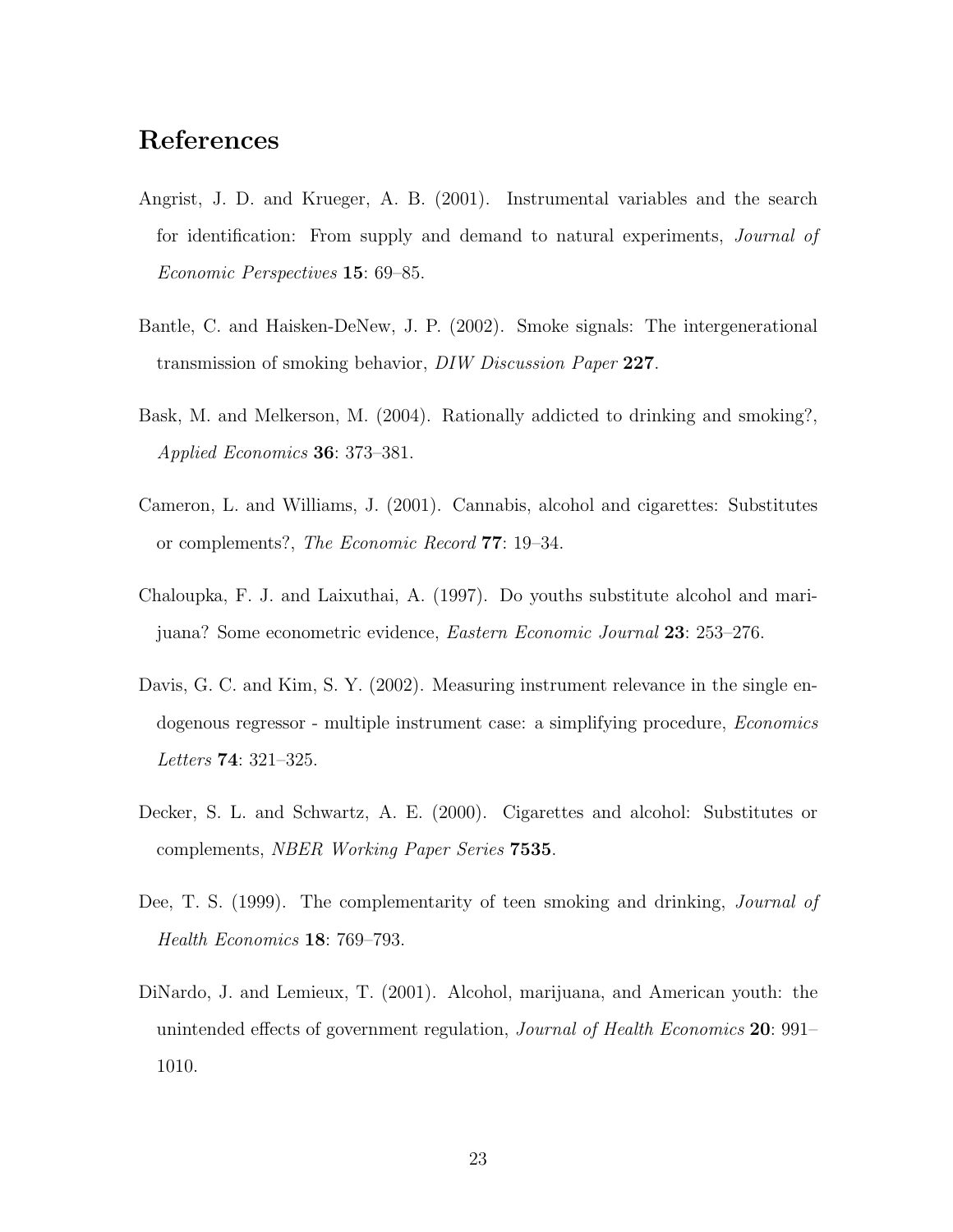- Dow, W. H. and Norton, E. C. (2003). Choosing between and interpreting the heckit and two-part models for corner solutions, Health Services and Outcomes Research Methodology 4: 5–18.
- Florkowski, W. J. and McNamara, K. T. (1992). Policy implications of alcohol and tobacco demand in Poland, Journal of Policy Modelling 14: 93–99.
- Goel, R. K. and Morey, M. J. (1995). The interdependence of cigarette and liquor demand, Southern Economics Journal 62: 451–459.
- Greene, W. H. (2002). *LIMDEP 8.0 Econometric Modeling Guide*, *Vol.2*, Plainview, New York.
- Heckman, J. J. (1976). The common structure of statistical models of truncation, sample selection and limited dependent variables and a simple estimator for such models, Annals of Economics and Social Measurement 5: 475–492.
- Imbens, G. W. and Angrist, J. D. (1994). Identification and estimation of local average treatment effects, Econometrica 62: 467–476.
- Jimenez, S. and Labeaga, J. M. (1994). It is possible to reduce tobacco consumption via alcohol taxation, Health Economics 3: 231–241.
- Jones, A. M. (1989). A system approach to the demand for alcohol and tobacco, Bulletin of Economic Research 41: 85–106.
- Jones, A. M. (2000). Health econometrics, in A. Culyer and J. Newhouse (eds), Handbook of Health Economics, Vol. 1A, pp. 265–344.
- Kraus, L. and Augustin, R. (2001). Population survey on the consumption of psychoactive substances in the German adult population 2000,  $Such - Zeitschrift$  für Wissenschaft und Praxis 47: 1–88.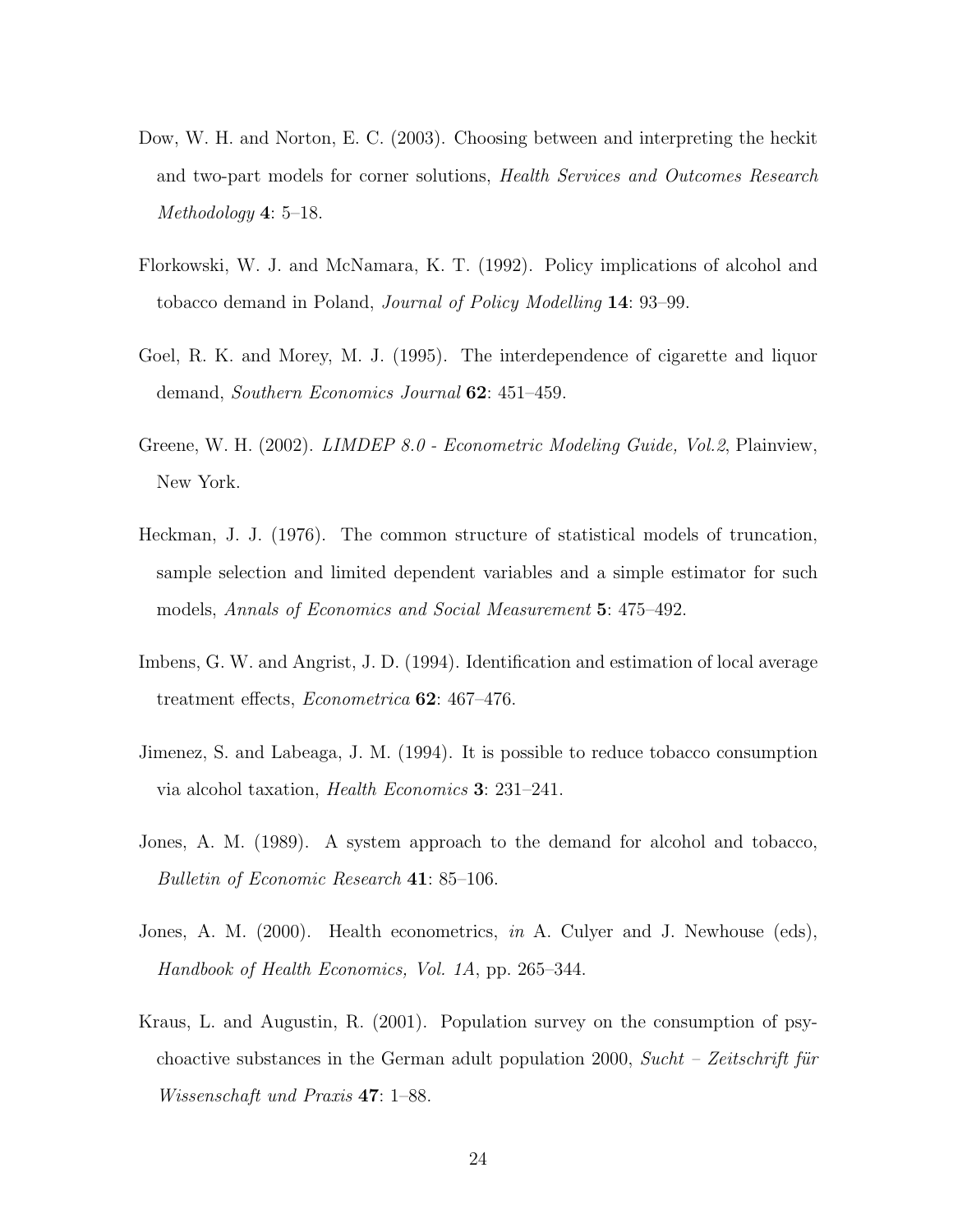- Lee, Y. G. and Abdel-Ghany, M. (2004). American youth consumption of licit and illicit substances, International Journal of Consumer Studies 28: 454–465.
- Maddala, G. S. (1983). Limited-dependent and qualitative variables in econometrics, Cambridge University Press, Cambridge U.K.
- Murphy, K. M. and Topel, R. H. (1985). Estimation and inference in two-step econometric models, Journal of Business  $\mathscr B$  Economic Statistics 3: 370–379.
- Nelson, F. D. and Olsen, L. (1978). Specification and estimation of a simultaneous equation model with limited dependent variables, International Economic Review 19: 695–710.
- Newey, W. K. (1986). Efficient estimation of limited dependent variable models with endogenous explanatory variables, Journal of Econometrics 36: 231–250.
- Newey, W. K. and McFadden, D. (1994). Large sample estimation and hypothesis testing, in R. Engle and D. McFadden (eds), Handbook of Econometrics, Vol. 4, Elsevier, pp. 2111–2245.
- Picone, G. A., Sloan, F. and Trogdon, J. G. (2004). The effect of the tobacco settlement and smoking bans on alcohol consumption, Health Economics 13: 1063–1080.
- Poirier, D. J. (1980). Partial observability in bivariate probit models, *Journal of* Econometrics 12: 209–217.
- Rivers, D. and Vuong, H. Q. (1988). Limited information estimators and exogeneity tests for simultaneous probit models, Journal of Econometrics 39: 347–366.
- Smith, R. and Blundell, R. (1986). An exogeneity test for the simultaneous equation tobit model with an application to labor supply, Econometrica 54: 679–685.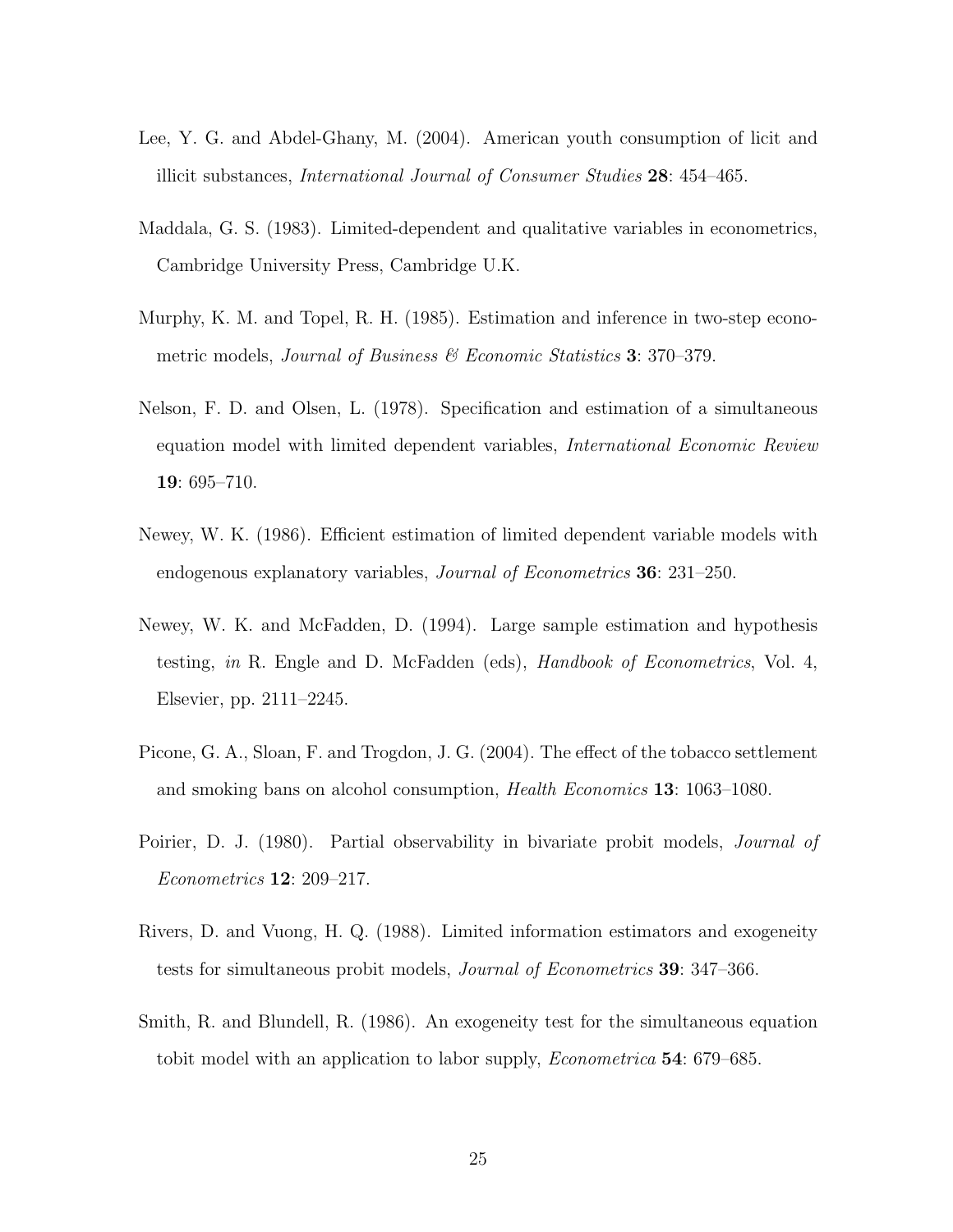- Su, S. B. and Yen, S. T. (2000). A censored system of cigarette and alcohol consumption, Applied Economics 32: 729–737.
- Williams, J., Pacula, R. L., Chaloupka, F. J. and Wechsler, H. (2001). Alcohol and marijuana use among college students: economic complements or substitutes?, NBER Working Paper Series 8401.
- Winter-Ebmer, R. (2006). Coping with a structural crisis: Evaluating an innovative redundancy-retraining project, International Journal of Manpower 27: 700–721.
- Wooldridge, J. M. (2002). Econometric Analysis of Cross Section and Panel Data, MIT Press, Cambridge, Massachusetts.
- Yen, S. T. (2005). A multivariate sample-selection model: estimating cigarette and alcohol demands with zero observations, American Journal of Agricultural Economics 87: 452–466.
- Zhao, X. and Harris, M. N. (2004). Demand for marijuana, alcohol and tobacco: participation, levels of consumption and cross-equation correlation, The Economic Record 80: 394–410.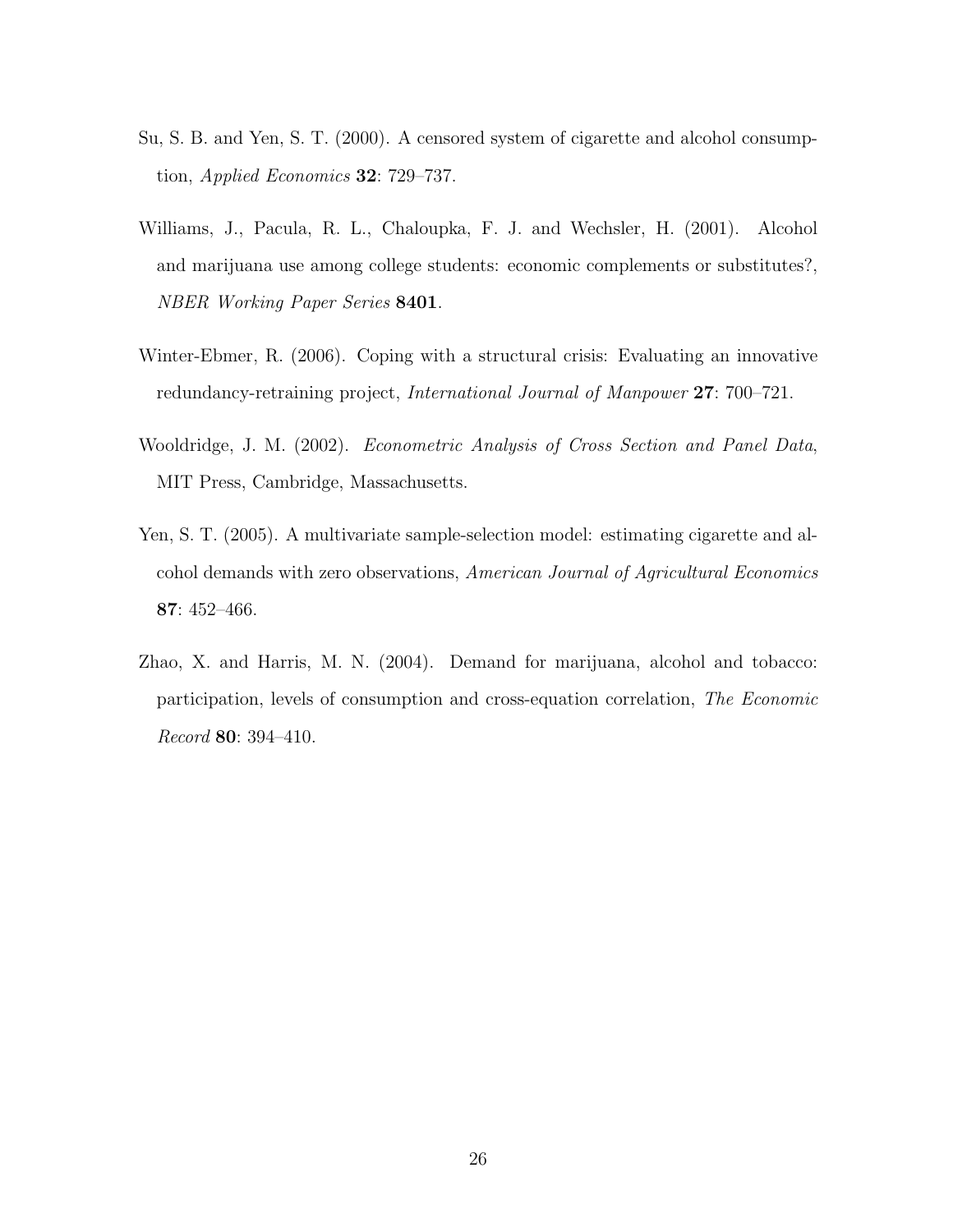## Appendix

## A Equivalence of Measures of Complementarity

The measure of complementarity  $\gamma_a$  that is used in this analysis is defined in terms of observed changes in consumption, i.e. in terms of Marshallian demand. It represents the derivative of the Marshallian demand for alcohol with respect to the exogenously given consumption of tobacco. This analogously applies to  $\gamma_c$ . In micro-economic theory however complementarity is defined in terms of cross-price effects on Hicksian, i.e. compensated, demand. Though Hicksian demand is an theoretical concept that cannot directly be observed, it allows for disentangling pure substitution effects from income effects.<sup>19</sup> In this appendix we show that the cross-price effect of increasing the price of tobacco on the Hicksian demand for alcohol has always the opposite sign of the effect resulting from increasing the consumption of tobacco on the Marshallian demand for alcohol. For this reason, in qualitative terms the measure of complementarity that is used in this analysis corresponds with the standard definition of complementarity.

To see this, we write the consumer's direct utility as  $U(a, c, w)$ , where we denote by a, c, and w the amounts of consumed alcohol, tobacco and a compound good consisting of all other goods, respectively. For simplicity, any subscripts  $i$  and  $t$  denoting specific individuals and periods are skipped. The corresponding prices are  $p_a, p_c$ , and  $p_w$ . Hicksian demand for alcohol is written as  $a^H(p_a, p_c, p_w, \overline{U})$ , for some fixed utility level  $\overline{U}$ . Accordingly, the restricted Marshallian demand for alcohol, if the consumption of tobacco  $\bar{c}$  is given, is denoted by  $a^M(p_a, p_c, p_w, \bar{c}, y)$  where y is income. We now state the following result:

<sup>&</sup>lt;sup>19</sup>Cross-price effects on Marshallian demand capture both, substitution and price-induced income effects and therefore their sign may differ from those on Hicksian demand.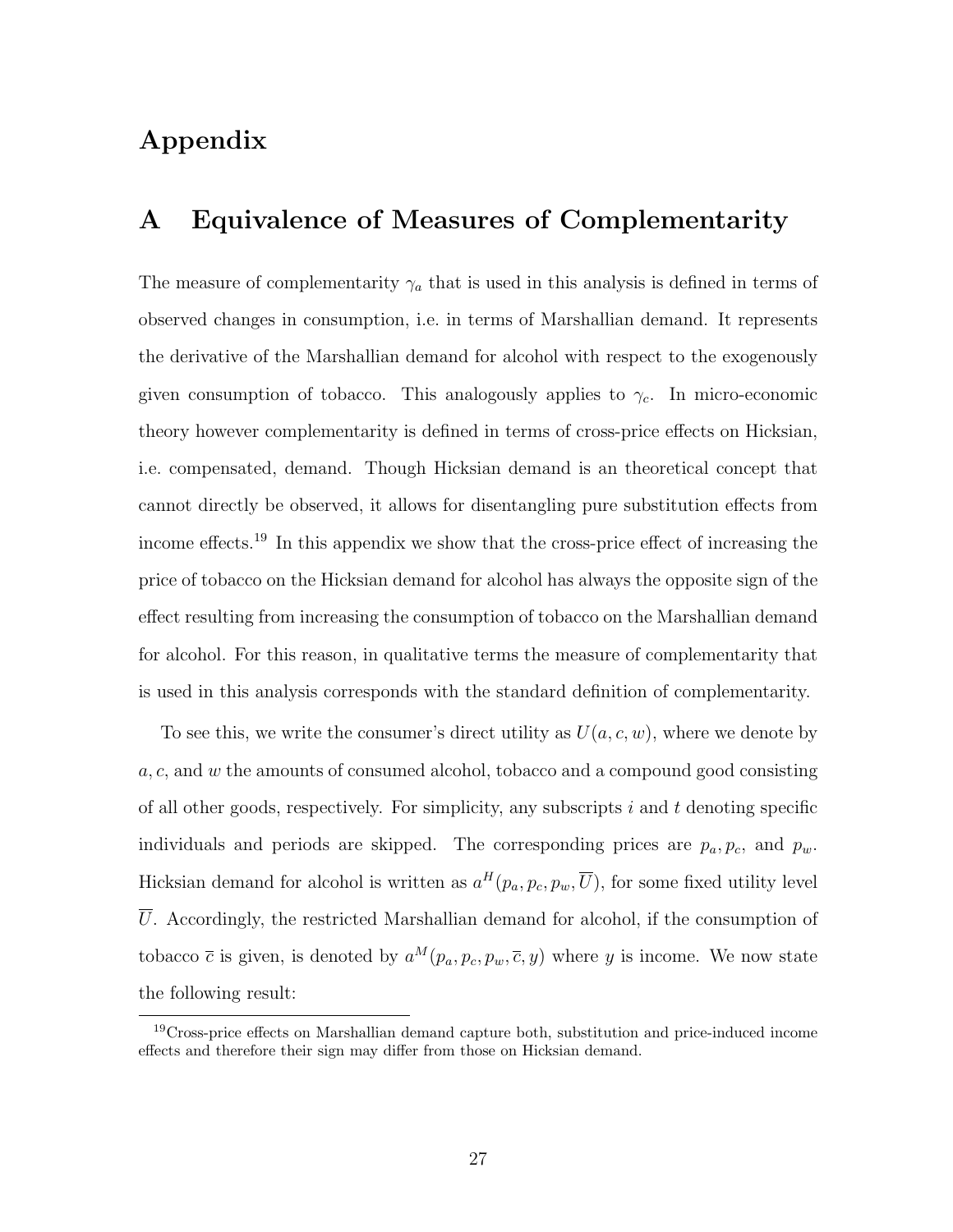**Proposition:** If U is strictly quasi-concave, and both the Marshallian and the Hicksian demand is characterized by interior solutions in  $a, c$ , and w, then

$$
\operatorname{sign}\left[\frac{\partial a^H(p_a, p_c, p_w, \overline{U})}{\partial p_c}\right] = -\operatorname{sign}\left[\frac{\partial a^M(p_a, p_c, p_w, \overline{c}, y)}{\partial \overline{c}}\right].\tag{5}
$$

**Proof:** By definition  $a^H(p_a, p_c, p_w, \overline{U})$  is the solution of  $\min_{a,c,w} \{p_a a + p_c c + p_w w\}$ subject to

$$
U(a,c,w) = \overline{U}.
$$
\n<sup>(6)</sup>

The first-order necessary conditions for the expenditure minimum are given by

$$
U_a(a, c, w) = \lambda^{-1} p_a \equiv \mu p_a \tag{7}
$$

$$
U_c(a, c, w) = \lambda^{-1} p_c \equiv \mu p_c \tag{8}
$$

$$
U_w(a, c, w) = \lambda^{-1} p_w \equiv \mu p_w \tag{9}
$$

where  $U_a$ ,  $U_c$ , and  $U_w$  are partial derivatives of  $U(\cdot)$  and  $\lambda$ , with  $\lambda > 0$ , is the Langrange multiplier with respect to (6) and  $\mu \equiv \lambda^{-1}$ . In order to obtain  $\partial a^H / \partial p_c$  we differentiate the equation system (7) trough (9) and (6) totally with respect to  $p_c$  to obtain:

$$
\begin{bmatrix}\nU_{aa} & U_{ac} & U_{aw} & -p_a \\
U_{ac} & U_{cc} & U_{cw} & -p_c \\
U_{aw} & U_{cw} & U_{ww} & -p_w \\
\mu p_a & \mu p_c & \mu p_w & 0\n\end{bmatrix}\n\times\n\begin{bmatrix}\n\partial a^H / \partial p_c \\
\partial c^H / \partial p_c \\
\partial w^H / \partial p_c\n\end{bmatrix}\n=\n\begin{bmatrix}\n0 \\
\mu \\
0 \\
0\n\end{bmatrix}
$$
\n(10)

where we have made use of (7) trough (9) in the last row of the matrix. Solving (10) we obtain for  $\partial a^H/\partial p_c$  (we omit the expressions of the other effects being of no further interest here):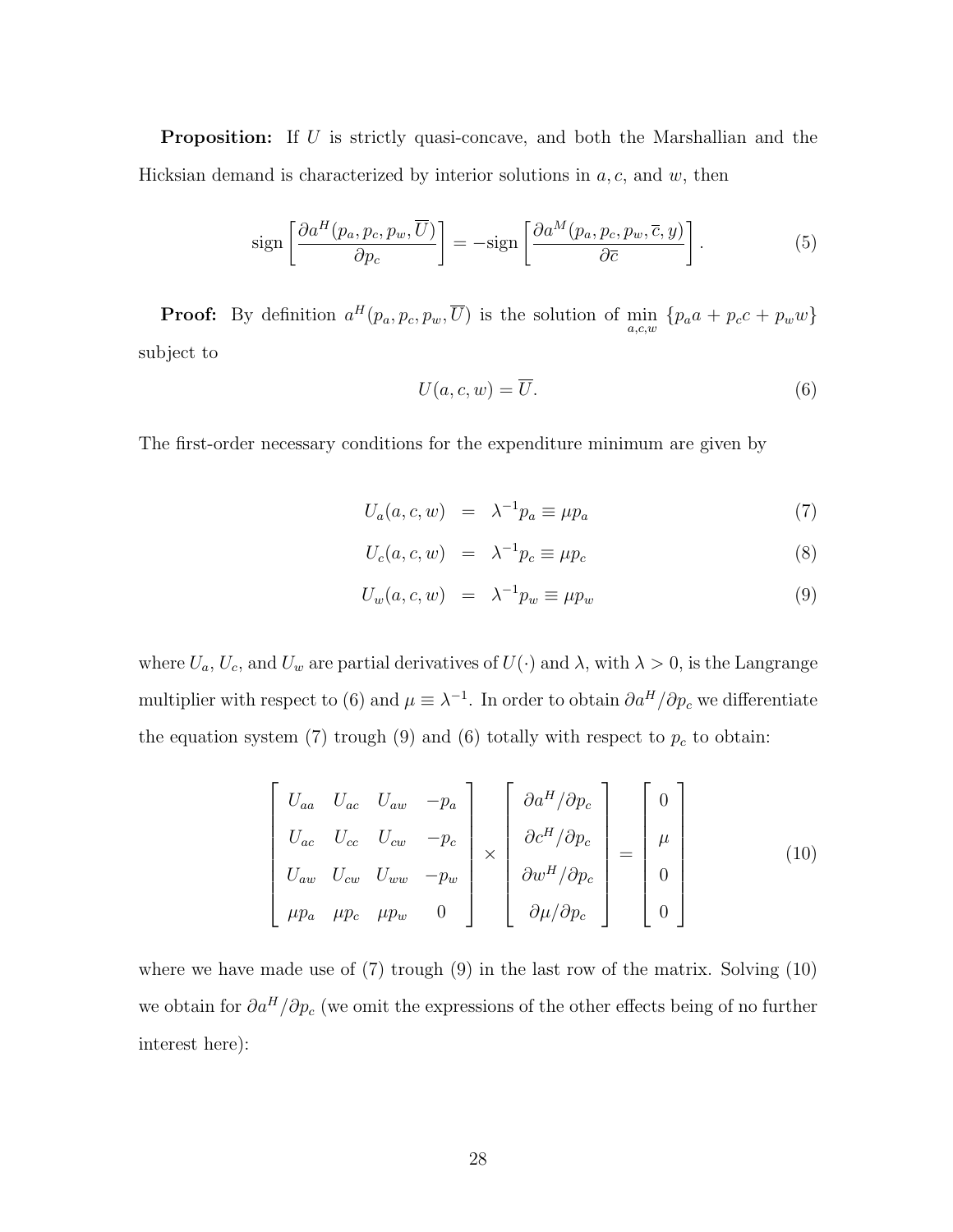$$
\frac{\partial a^H}{\partial p_c} = -\mu \frac{p_w^2 U_{ac} - p_c p_w U_{aw} - p_a p_w U_{cw} + p_a p_c U_{ww}}{D} \tag{11}
$$

where the denominator  $D$  is given by

$$
D = p_a^2 [U_{cc} U_{ww} - U_{cw}^2] + p_c^2 [U_{aa} U_{ww} - U_{aw}^2] + p_w^2 [U_{aa} U_{cc} - U_{ac}^2]
$$
  
+2p\_a p\_c [U\_{aw} U\_{cw} - U\_{ac} U\_{ww}] + 2p\_a p\_w [U\_{ac} U\_{cw} - U\_{cc} U\_{aw}]  
+2p\_c p\_w [U\_{ac} U\_{aw} - U\_{aa} U\_{cw}]

and is greater than zero by strict quasi-concavity and the resulting second-order condition of the consumer's expenditure minimization problem.

We now look at the restricted Marshallian demand  $a^M(p_a, p_c, p_w, \overline{c}, y)$  which by definition is the solution of  $\max_{a,c,w} U(a,c,w)$  subject to

$$
p_a a + p_c c + p_w w = y \tag{12}
$$

and  $c \leq \overline{c}$ . The Lagrange function is then given by  $\mathcal{L}(a, c, w, \mu, \nu) = U(a, c, w) +$  $\mu[y - p_a a - p_c c - p_w w] + \nu[\bar{c} - c]$ . Assuming that the constraint  $c \le \bar{c}$  holds with equality, the first-order necessary conditions for the utility maximum are given by

$$
U_a(a, \overline{c}, w) = \mu p_a \tag{13}
$$

$$
U_w(a, \overline{c}, w) = \mu p_w. \tag{14}
$$

Differentiating (13), (14) and (12) with respect to  $\bar{c}$  we obtain:

$$
\begin{bmatrix}\nU_{aa} & U_{aw} & -p_a \\
U_{aw} & U_{ww} & -p_w \\
p_a & p_w & 0\n\end{bmatrix}\n\times\n\begin{bmatrix}\n\frac{\partial a^M}{\partial \bar{c}} \\
\frac{\partial w^M}{\partial \bar{c}}\n\end{bmatrix}\n=\n\begin{bmatrix}\n-U_{ac} \\
-U_{cw} \\
-D_{cw}\n\end{bmatrix}.
$$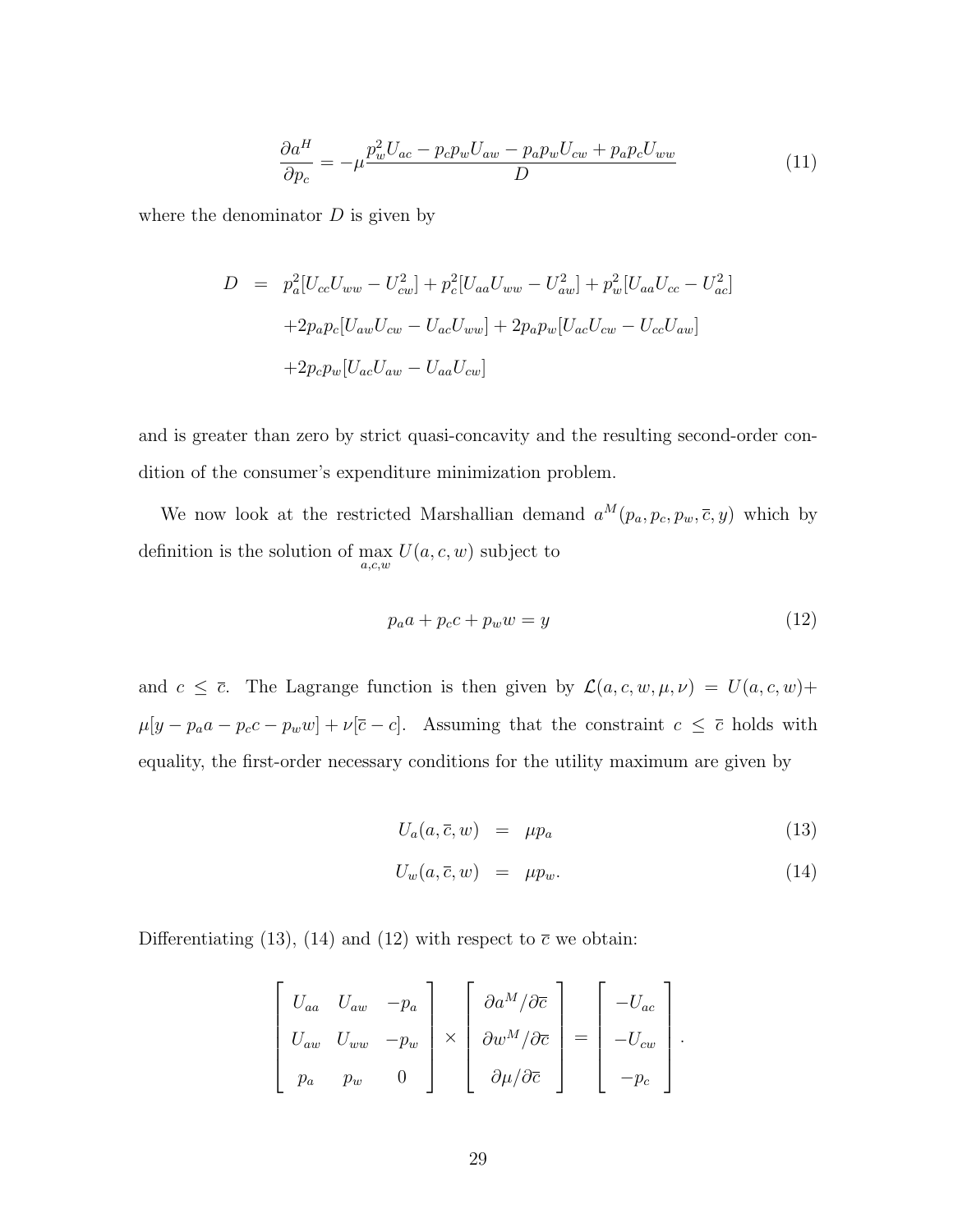Solving this system for  $\partial a^M/\partial \overline{c}$  (again omitting the other expressions) we obtain:

$$
\frac{\partial a^M}{\partial \overline{c}} = -\frac{p_w^2 U_{ac} - p_c p_w U_{aw} - p_a p_w U_{cw} + p_a p_c U_{ww}}{D'}
$$
\n(15)

where the denominator  $D' = p_w^2 U_{aa} + p_a^2 U_{ww} - 2p_a p_w U_{aw}$  is negative by strict quasiconcavity.

Finally, comparing (11) and (15) we obtain

$$
\frac{\partial a^H}{\partial p_c} = \frac{\partial a^M}{\partial \overline{c}} \frac{\mu D'}{D} \tag{16}
$$

establishing (5).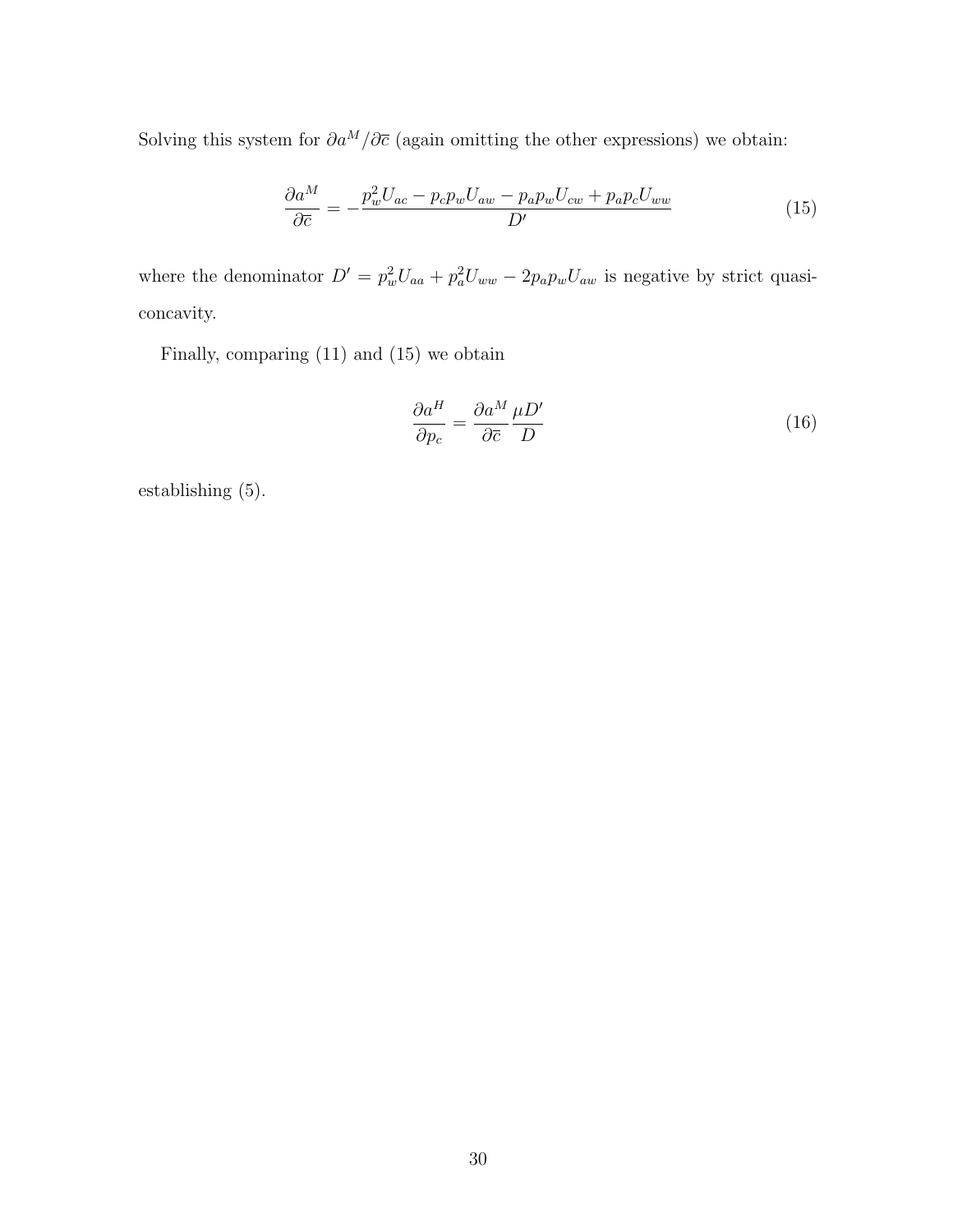## B Supplementary Tables

| Table 5: Description of dependent variables |        |           |                |  |  |  |  |
|---------------------------------------------|--------|-----------|----------------|--|--|--|--|
| Variable                                    | Mean   | Std. Dev. | Number of obs. |  |  |  |  |
| All                                         |        |           |                |  |  |  |  |
| drinker                                     | 0.729  | 0.444     | 25,654         |  |  |  |  |
| smoker                                      | 0.428  | 0.495     | 26,353         |  |  |  |  |
| drinker as well as smoker                   | 0.340  | 0.474     | 25,532         |  |  |  |  |
| grams of alcohol consumed by drinkers       | 15.112 | 16.418    | 15,505         |  |  |  |  |
| number of cigarettes smoked by smokers      | 16.043 | 8.547     | 9,372          |  |  |  |  |
| drinker without quantitative information    | 0.203  | 0.402     | 18,711         |  |  |  |  |
| smoker without quantitative information     | 0.169  | 0.374     | 11,272         |  |  |  |  |
| <b>Males</b>                                |        |           |                |  |  |  |  |
| drinker                                     | 0.838  | 0.369     | 12,916         |  |  |  |  |
| smoker                                      | 0.462  | 0.499     | 13,063         |  |  |  |  |
| drinker as well as smoker                   | 0.412  | 0.492     | 12,817         |  |  |  |  |
| grams of alcohol consumed by drinkers       | 19.076 | 18.763    | 9,056          |  |  |  |  |
| number of cigarettes smoked by smokers      | 17.433 | 8.801     | 5,061          |  |  |  |  |
| drinker without quantitative information    | 0.185  | 0.389     | 10,817         |  |  |  |  |
| smoker without quantitative information     | 0.161  | 0.368     | 6,034          |  |  |  |  |
| Females                                     |        |           |                |  |  |  |  |
| drinker                                     | 0.620  | 0.486     | 12,738         |  |  |  |  |
| smoker                                      | 0.394  | 0.489     | 13,290         |  |  |  |  |
| drinker as well as smoker                   | 0.267  | 0.442     | 12,715         |  |  |  |  |
| grams of alcohol consumed by drinkers       | 9.546  | 10.037    | 6,449          |  |  |  |  |
| number of cigarettes smoked by smokers      | 14.412 | 7.936     | 4,311          |  |  |  |  |
| drinker without quantitative information    | 0.228  | 0.419     | 7,894          |  |  |  |  |
| smoker without quantitative information     | 0.177  | 0.382     | 5,238          |  |  |  |  |

|  |  | Table 5: Description of dependent variables |  |
|--|--|---------------------------------------------|--|
|--|--|---------------------------------------------|--|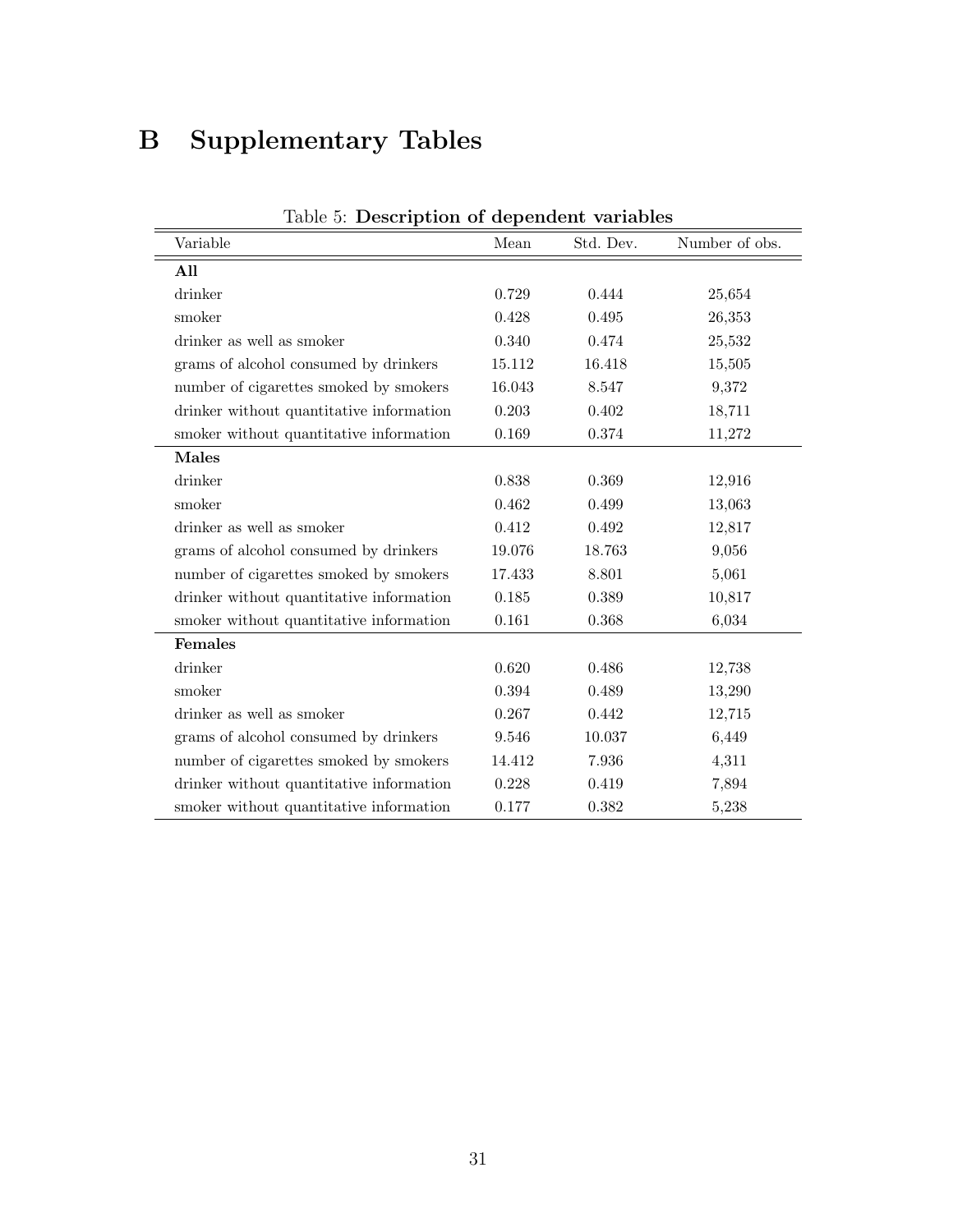|                                | All   |             |            | Males             | Females     |                          |
|--------------------------------|-------|-------------|------------|-------------------|-------------|--------------------------|
| Variable                       | Mean  | Std. Dev.   | Mean       | Std. Dev.         | Mean        | Std. Dev.                |
| father never drinker           | 0.186 | 0.389       | 0.180      | 0.384             | 0.193       | $0.395\,$                |
| father monthly drinker         | 0.236 | 0.424       | 0.236      | $0.425\,$         | 0.235       | 0.424                    |
| father weekly drinker          | 0.259 | $0.438\,$   | 0.268      | 0.443             | 0.250       | 0.433                    |
| father daily drinker           | 0.319 | 0.466       | 0.316      | 0.465             | 0.323       | 0.468                    |
| mother never drinker           | 0.507 | $0.500\,$   | 0.499      | $0.500\,$         | 0.514       | $0.500\,$                |
| mother monthly drinker         | 0.285 | $0.452\,$   | 0.292      | $0.455\,$         | 0.280       | 0.449                    |
| mother weekly drinker          | 0.136 | $0.342\,$   | 0.141      | 0.348             | 0.130       | $0.336\,$                |
| mother daily drinker           | 0.072 | $0.259\,$   | 0.068      | $0.251\,$         | 0.076       | $0.266\,$                |
| father never-smoker            | 0.276 | $0.447\,$   | $\bf0.275$ | 0.447             | 0.276       | $0.447\,$                |
| father ex-smoker               | 0.351 | $0.477\,$   | 0.357      | $0.479\,$         | 0.345       | $0.475\,$                |
| father smoker                  | 0.373 | $\,0.484\,$ | 0.368      | 0.482             | $\bf0.379$  | $0.485\,$                |
| mother never-smoker            | 0.674 | 0.469       | 0.676      | 0.468             | 0.673       | 0.469                    |
| mother ex-smoker               | 0.126 | $0.331\,$   | 0.128      | $0.334\,$         | 0.124       | 0.330                    |
| mother smoker                  | 0.200 | $0.400\,$   | 0.197      | $0.397\,$         | 0.203       | $0.402\,$                |
| year 1980                      | 0.187 | $0.390\,$   | 0.193      | $0.395\,$         | 0.180       | $0.384\,$                |
| year 1986                      | 0.128 | $0.334\,$   | 0.133      | 0.340             | 0.123       | $0.328\,$                |
| year 1990                      | 0.581 | 0.493       | 0.573      | $0.495\,$         | 0.590       | $\,0.492\,$              |
| year 1992                      | 0.104 | $0.305\,$   | 0.101      | $0.302\,$         | 0.107       | $0.309\,$                |
| west                           | 0.838 | $0.368\,$   | 0.844      | 0.362             | 0.832       | $0.374\,$                |
| female                         | 0.503 | $0.500\,$   |            | $\qquad \qquad -$ |             | $\overline{\phantom{0}}$ |
| age                            | 24.31 | 6.297       | 24.213     | 6.275             | 24.421      | 6.317                    |
| age <sup>2</sup> /100          | 6.310 | 3.351       | 6.256      | 0.064             | 6.363       | $3.366\,$                |
| parents married                | 0.807 | $0.395\,$   | 0.811      | $0.392\,$         | 0.805       | $0.396\,$                |
| father has no school degree    | 0.139 | $0.346\,$   | 0.138      | $0.344\,$         | 0.140       | $0.347\,$                |
| father has a low degree        | 0.531 | 0.499       | 0.533      | 0.499             | 0.529       | $0.499\,$                |
| father has a medium degree     | 0.156 | $\,0.363\,$ | 0.159      | $0.366\,$         | 0.151       | $0.358\,$                |
| father has a high degree       | 0.032 | 0.175       | 0.032      | $0.176\,$         | 0.032       | $0.176\,$                |
| father has a university degree | 0.142 | $0.349\,$   | 0.138      | 0.345             | 0.148       | $0.355\,$                |
| mother has no school degree    | 0.309 | 0.462       | 0.304      | 0.460             | 0.315       | 0.464                    |
| mother has a low degree        | 0.416 | 0.493       | 0.424      | 0.494             | 0.408       | 0.491                    |
| mother has a medium degree     | 0.191 | $0.393\,$   | 0.189      | $\!0.391\!$       | 0.193       | $\,0.395\,$              |
| mother has a high degree       | 0.024 | 0.154       | 0.025      | 0.157             | 0.023       | 0.150                    |
| mother has a university degree | 0.059 | 0.236       | 0.058      | 0.234             | 0.061       | 0.240                    |
| grown up with mother           | 0.953 | $0.212\,$   | 0.954      | 0.211             | $\bf 0.952$ | $0.214\,$                |
| grown up with father           | 0.891 | $0.312\,$   | 0.891      | $0.312\,$         | 0.890       | $0.312\,$                |
| grown up with both             | 0.881 | $0.324\,$   | 0.881      | $0.324\,$         | 0.882       | $0.323\,$                |
| no. children at parents' home  | 2.752 | 1.462       | 2.732      | $1.434\,$         | 2.772       | $1.488\,$                |

Table 6: Description of explanatory variables

Notes: Descriptive statistics for those 26,516 observations that are included in at least one of the reduced form Tobit regressions; statistics are constructed for all variables prior to interacting with dummies indicating having grown up with the parent; reference-categories italicized.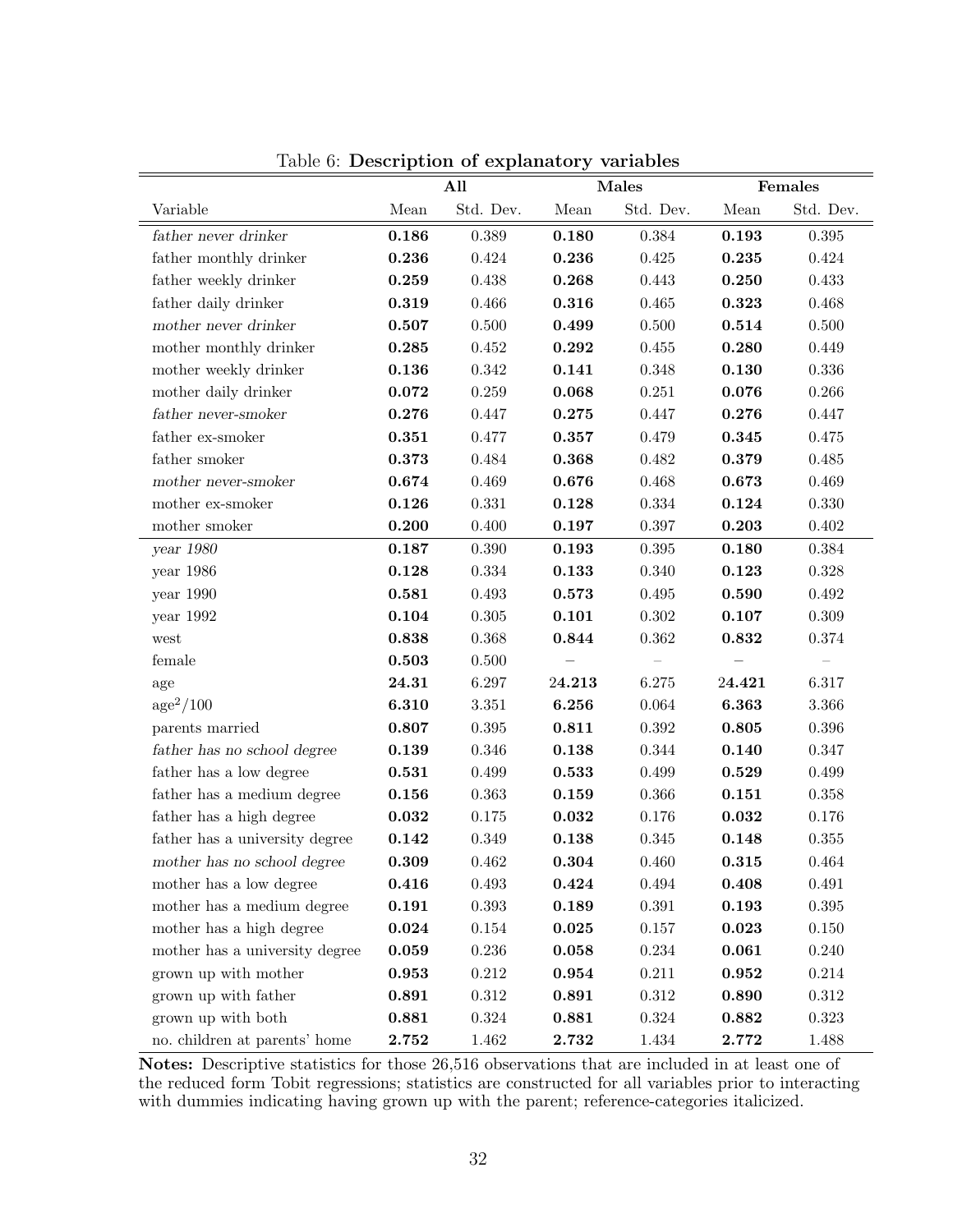|                               |                 | <b>Tobit Model</b> |                                                |             | <b>Conditional Linear Model</b> |           |             |           |
|-------------------------------|-----------------|--------------------|------------------------------------------------|-------------|---------------------------------|-----------|-------------|-----------|
|                               | <b>Drinking</b> |                    | Smoking                                        |             | Drinking                        |           | Smoking     |           |
| Variable                      | Estimate        | Std. Err.          | Estimate Std. Err. Estimate Std. Err. Estimate |             |                                 |           |             | Std. Err. |
| father monthly drinker        | $1.820**$       | $\,0.604\,$        | $-2.006**$                                     | 0.634       | 0.131                           | 1.114     | $-0.084$    | 0.426     |
| father weekly drinker         | $4.200**$       | 0.606              | $-2.076**$                                     | 0.439       | $3.827**$                       | 1.117     | 0.042       | 0.428     |
| father daily drinker          | $5.914**$       | 0.597              | $-1.154$                                       | 0.620       | $5.869**$                       | 1.092     | 0.797       | 0.414     |
| mother monthly drinker        | $2.689**$       | 0.443              | $-1.095**$                                     | 0.471       | $2.310**$                       | 0.804     | $-0.393$    | 0.312     |
| mother weekly drinker         | $4.784**$       | 0.584              | $-0.722$                                       | 0.627       | $4.091**$                       | 1.067     | $-0.422$    | 0.426     |
| mother daily drinker          | $4.291**$       | 0.795              | $-0.305$                                       | 0.840       | $4.213**$                       | 1.427     | 0.072       | 0.556     |
| father ex-smoker              | $1.257**$       | 0.476              | $3.957**$                                      | $\,0.523\,$ | 1.107                           | 0.941     | 0.015       | 0.375     |
| father smoker                 | $1.209*$        | 0.497              | $7.411**$                                      | 0.535       | $-0.203$                        | 0.949     | $0.980**$   | 0.372     |
| mother ex-smoker              | 0.235           | 0.566              | $2.758**$                                      | 0.598       | 0.918                           | 1.036     | $1.126**$   | 0.405     |
| mother smoker                 | 0.764           | 0.491              | $6.934**$                                      | 0.501       | 0.857                           | 0.826     | $2.042**$   | 0.312     |
| constant                      | $-18.087**$     | 3.310              | $-40.047**$                                    | 3.433       | $-1.397$                        | 6.910     | $-12.838**$ | 2.36      |
| year 1986                     | $-1.564*$       | 0.628              | $-3.968**$                                     | 0.663       | 1.370                           | 1.103     | $-0.724$    | 0.436     |
| year $1990$                   | $-2.241**$      | 0.515              | $-5.763**$                                     | 0.538       | 1.044                           | 0.912     | $-1.054**$  | 0.357     |
| year 1992                     | $-5.609**$      | 1.363              | $-7.078**$                                     | 1.116       | $8.519*$                        | 3.756     | $-0.834$    | 0.716     |
| west                          | $-8.271**$      | 1.169              | $-2.138**$                                     | 0.839       | 3.880                           | 3.540     | $2.451**$   | 0.537     |
| age                           | $2.952**$       | 0.237              | $3.666**$                                      | 0.254       | $1.129*$                        | 0.455     | $1.975**$   | 0.176     |
| age <sup>2</sup> /100         | $-4.278**$      | 0.445              | $-6.026**$                                     | 0.473       | $-1.122$                        | 0.848     | $-2.897**$  | 0.326     |
| parents married               | $-0.407$        | 0.421              | $-2.000**$                                     | 0.556       | $-1.261$                        | 0.942     | $-1.097**$  | 0.352     |
| father has low degree         | 0.760           | 0.606              | $-1.243*$                                      | 0.630       | $-0.182$                        | 1.087     | $-0.179$    | 0.414     |
| father has medium degree      | $-0.126$        | 0.754              | $-2.018*$                                      | 0.797       | $-1.031$                        | 1.372     | $-0.614$    | 0.537     |
| father has high degree        | $-1.307$        | 1.222              | $-2.439$                                       | 1.314       | $-0.606$                        | 2.258     | $-0.955$    | 0.911     |
| father has univ. degree       | $-0.077$        | 0.846              | $-3.693**$                                     | 0.892       | $-1.092$                        | 1.578     | $-1.220*$   | 0.605     |
| mother has low degree         | $-0.591$        | 0.464              | $-0.447$                                       | 0.488       | $-1.355$                        | 0.832     | $-0.557$    | 0.323     |
| mother has medium degree      | $-0.179$        | 0.602              | $-0.193$                                       | 0.639       | 0.689                           | 1.091     | $-0.154$    | 0.432     |
| mother has high degree        | $-1.596$        | 1.242              | $-2.441$                                       | 1.346       | $-0.939$                        | 2.357     | $-1.502$    | 0.929     |
| mother has univ. degree       | $-1.293$        | $\,0.986\,$        | $-2.038$                                       | 1.051       | 0.932                           | $1.917\,$ | $-1.071$    | 0.726     |
| grown up with mother          | $-4.071**$      | 1.199              | $-4.970**$                                     | 1.216       | $-4.799*$                       | 2.021     | $-0.950$    | 0.772     |
| grown up with father          | $-8.252**$      | 2.111              | $-7.333**$                                     | 2.168       | $-10.072*$                      | 3.981     | $-1.250$    | 1.433     |
| grown up with both            | $4.409*$        | 2.154              | 4.213                                          | 2.206       | $8.755*$                        | 3.984     | 0.568       | 1.439     |
| no. children at parents' home | $0.338**$       | 0.128              | $0.764**$                                      | 0.131       | $0.657**$ 0.227                 |           | $0.240**$   | 0.084     |
| number of observations        | 12,922          |                    | 13,064                                         |             | 4,212                           |           | 4,313       |           |
| LR-statistic                  | 1,084.95        |                    | 1,177.50                                       |             |                                 |           |             |           |
| F-statistic                   |                 |                    |                                                |             | 8.81                            |           | 21.32       |           |

|  |  | Table 7: Males: reduced form estimates |
|--|--|----------------------------------------|

Note: \*\* significant at the 1%-level; \* significant at the 5% level.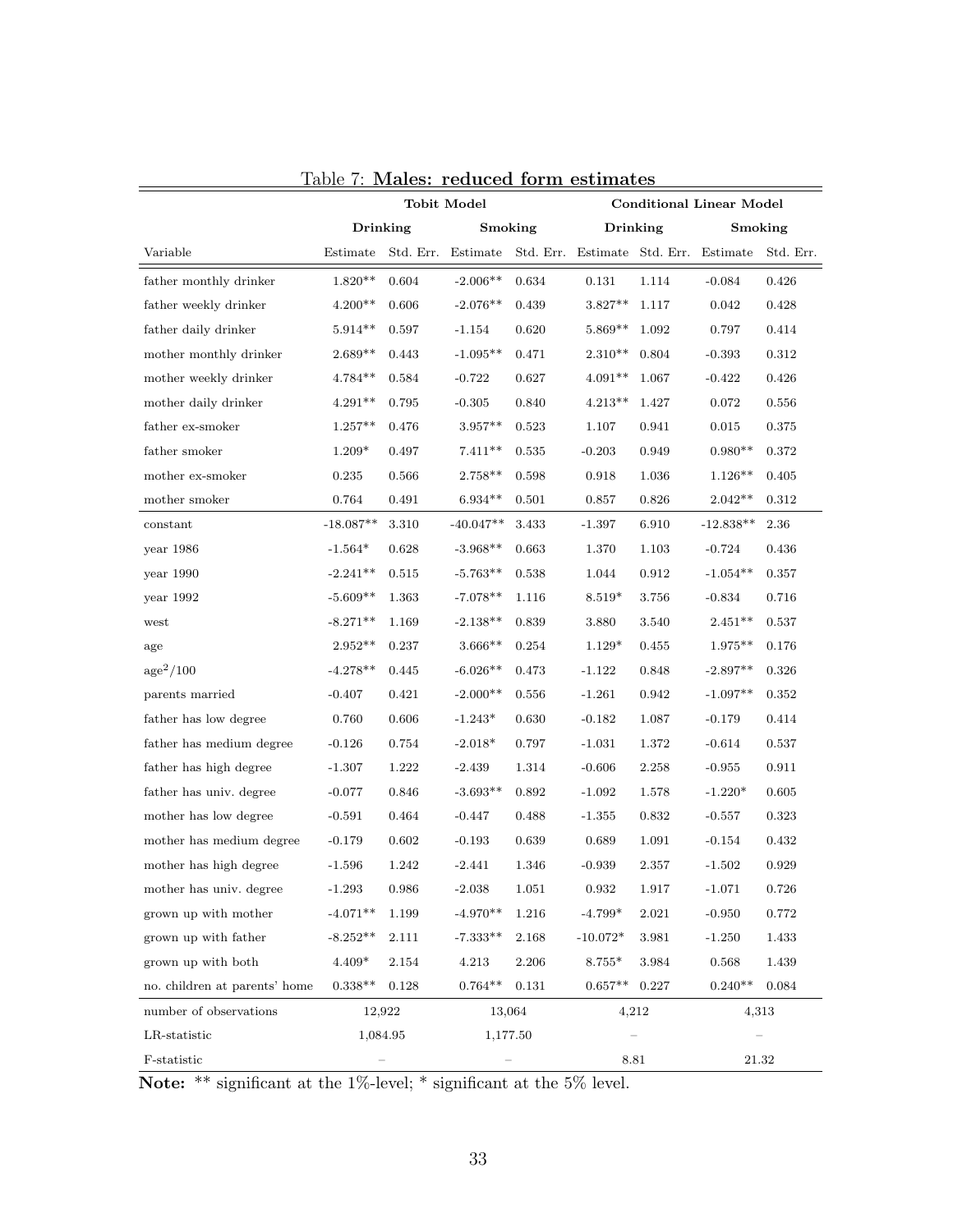|                               |                    | <b>Tobit Model</b> |             |           | <b>Conditional Linear Model</b> |                    |                    |         |
|-------------------------------|--------------------|--------------------|-------------|-----------|---------------------------------|--------------------|--------------------|---------|
|                               | Drinking           |                    | Smoking     |           |                                 | <b>Drinking</b>    |                    | Smoking |
| Variable                      |                    | Estimate Std. Err. | Estimate    | Std. Err. |                                 | Estimate Std. Err. | Estimate Std. Err. |         |
| father monthly drinker        | $1.413**$          | 0.346              | $-1.059$    | 0.590     | $-0.170$                        | 0.859              | $-0.746$           | 0.542   |
| father weekly drinker         | $1.863**$          | 0.350              | $-0.914$    | 0.596     | 0.102                           | 0.867              | $-0.245$           | 0.551   |
| father daily drinker          | $2.021**$          | 0.339              | $-1.156*$   | 0.574     | 0.598                           | 0.833              | 0.147              | 0.522   |
| mother monthly drinker        | $2.505^{\ast\ast}$ | 0.260              | $-1.355**$  | 0.452     | 0.855                           | 0.603              | $-0.534$           | 0.384   |
| mother weekly drinker         | $3.903**$          | 0.344              | $-0.405$    | 0.599     | $2.408**$                       | 0.783              | $-0.584$           | 0.497   |
| mother daily drinker          | $4.230**$          | 0.433              | $-1.324$    | 0.760     | $3.768**$                       | 0.96               | 0.077              | 0.640   |
| father ex-smoker              | 0.051              | 0.277              | $3.163**$   | 0.502     | $-0.910$                        | 0.705              | $1.222^{\ast\ast}$ | 0.468   |
| father smoker                 | 0.296              | 0.283              | $6.402**$   | 0.501     | $-0.510$                        | 0.686              | $1.601**$          | 0.452   |
| mother ex-smoker              | 0.236              | 0.327              | $3.239**$   | 0.567     | $-0.119$                        | 0.743              | 0.451              | 0.484   |
| mother smoker                 | 0.214              | 0.285              | $7.856**$   | 0.468     | 0.264                           | 0.601              | $2.339**$          | 0.378   |
| constant                      | $-7.900**$         | 1.881              | $-34.204**$ | 3.238     | $-0.320$                        | 5.009              | $-5.812*$          | 2.922   |
| year 1986                     | $-3.698**$         | 0.377              | $-3.741**$  | 0.647     | $-0.865$                        | 0.86               | 0.650              | 0.553   |
| year 1990                     | $-3.372**$         | 0.303              | $-4.166**$  | 0.509     | $-0.202$                        | 0.661              | $-0.297$           | 0.421   |
| year $1992\,$                 | $-6.943**$         | 0.709              | $-4.368**$  | 1.043     | $6.312*$                        | 2.687              | $-0.894$           | 0.918   |
| west                          | $-4.853**$         | 0.586              | $2.248**$   | 0.778     | $7.496**$                       | 2.514              | $3.884**$          | 0.692   |
| age                           | $1.216**$          | 0.136              | $2.852**$   | 0.239     | 0.124                           | 0.332              | $1.344**$          | 0.215   |
| age <sup>2</sup> /100         | $-1.606**$         | 0.255              | $-5.008**$  | 0.445     | 0.307                           | 0.62               | $-2.074**$         | 0.398   |
| parents married               | 0.015              | 0.309              | $-2.137**$  | 0.516     | $-0.022$                        | 0.711              | $-1.198**$         | 0.440   |
| father has low degree         | 0.650              | 0.348              | 0.383       | 0.592     | 0.317                           | 0.828              | $-0.308$           | 0.524   |
| father has medium degree      | $0.945*$           | 0.438              | 0.503       | 0.754     | 0.606                           | 1.015              | $-1.300*$          | 0.652   |
| father has high degree        | 1.071              | 0.708              | $-1.439$    | 1.241     | 1.522                           | 1.777              | $-2.303*$          | 1.108   |
| father has univ. degree       | $1.749**$          | 0.478              | $-1.127$    | 0.832     | 1.801                           | 1.155              | $-1.193$           | 0.743   |
| mother has low degree         | 0.286              | 0.270              | $-2.122*$   | 0.967     | $-0.305$                        | 0.632              | $-0.401$           | 0.398   |
| mother has medium degree      | 0.250              | 0.342              | $-0.542$    | 0.460     | $-0.432$                        | 0.808              | 0.211              | 0.527   |
| mother has high degree        | $-0.146$           | 0.751              | $-0.876$    | 0.593     | 2.910                           | 1.863              | $3.646**$          | 1.197   |
| mother has univ. degree       | 0.905              | 0.552              | $3.229*$    | 1.376     | 2.146                           | 1.368              | $-0.388$           | 0.872   |
| grown up with mother          | $-0.123$           | 0.682              | $-4.149**$  | 1.103     | $-0.056$                        | 1.527              | $-3.097**$         | 0.947   |
| grown up with father          | $-0.026$           | 1.279              | $-3.035$    | 2.068     | 1.019                           | 3.012              | $-2.005$           | 1.761   |
| grown up with both            | $-2.453$           | 1.304              | $-2.730$    | 2.098     | $-2.199$                        | 3.024              | 2.456              | 1.768   |
| no. children at parents' home | $-0.116$           | 0.071              | $0.536**$   | 0.118     | $-0.166$                        | 0.172              | 0.085              | 0.103   |
| number of observations        |                    | 12,773             | 13,291      |           |                                 | 2,607              |                    | 2,627   |
| LR-statistic                  | 966.00             |                    | 1,098.15    |           |                                 |                    |                    |         |
| F-statistic                   |                    |                    |             |           |                                 | 3.43               |                    | 10.42   |

|  |  | Table 8: Females: reduced form estimates |  |
|--|--|------------------------------------------|--|
|  |  |                                          |  |

Note: \*\* significant at the 1%-level; \* significant at the 5% level.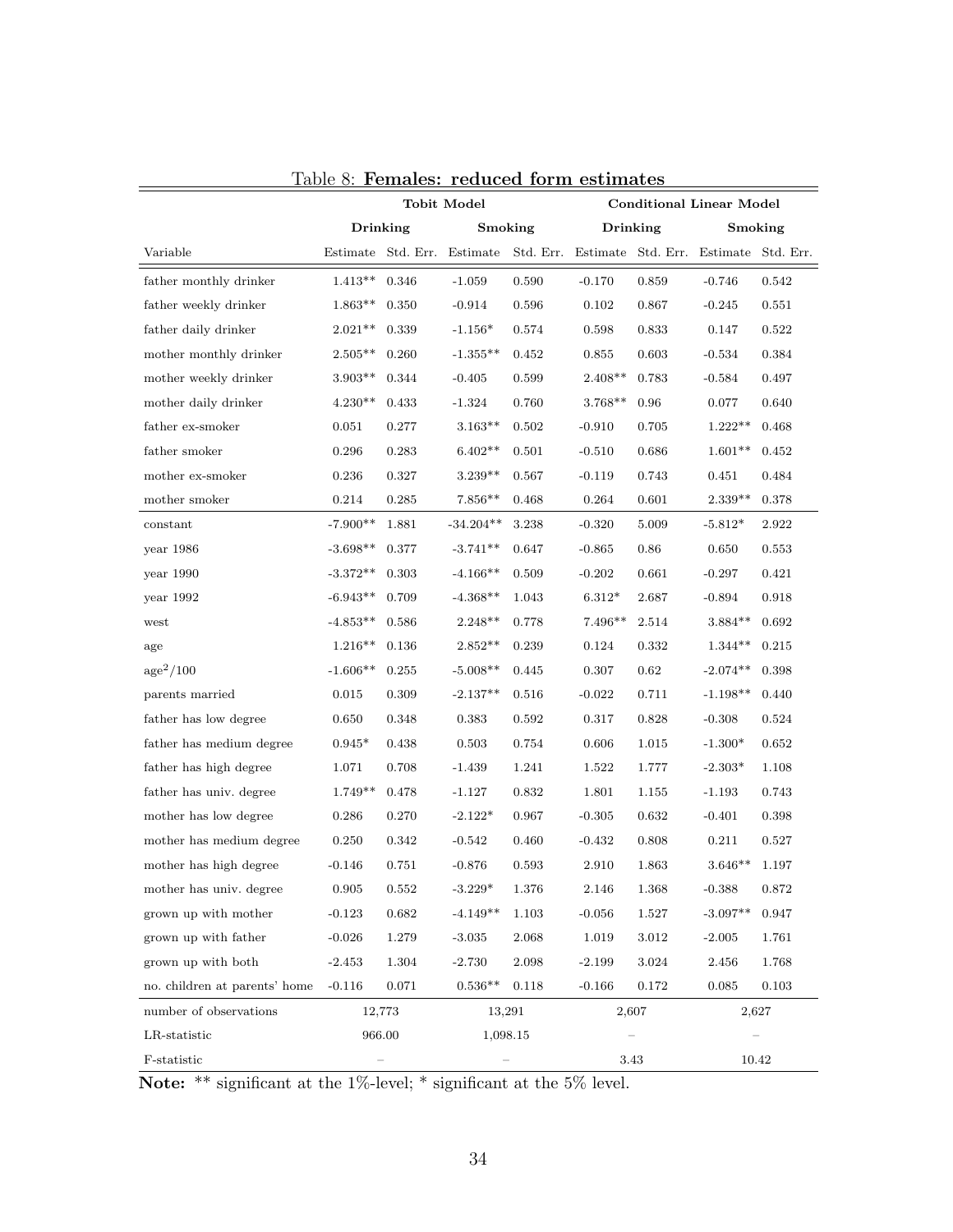|                           |                                                      | <b>Tobit Model</b> |       |                                                          | <b>Conditional Linear Model</b> |                          |       |                          |                          |
|---------------------------|------------------------------------------------------|--------------------|-------|----------------------------------------------------------|---------------------------------|--------------------------|-------|--------------------------|--------------------------|
|                           |                                                      | Drinking           |       | Smoking                                                  |                                 | <b>Drinking</b>          |       | Smoking                  |                          |
| Parameter / Exp. Variable |                                                      | Estimate           |       | Std. Err. Estimate Std. Err. Estimate Std. Err. Estimate |                                 |                          |       |                          | Std. Err.                |
| $\gamma_a$                | fitted smoking                                       | $0.135**$          | 0.041 |                                                          |                                 | 0.115                    | 0.314 |                          |                          |
| $\gamma_c$                | fitted drinking                                      | $\equiv$           |       | $-0.159**$                                               | 0.055                           |                          |       | 0.056                    | 0.042                    |
|                           | father monthly drinker                               | $2.108**$          | 0.458 |                                                          |                                 | 0.124                    | 0.937 |                          |                          |
|                           | father weekly drinker                                | $4.529**$          | 0.533 |                                                          |                                 | $3.761**$                | 1.050 | ÷                        | $\overline{\phantom{0}}$ |
|                           | father daily drinker                                 | $6.122^{\ast\ast}$ | 0.547 | $\overline{\phantom{0}}$                                 |                                 | $5.686**$                | 1.050 | $\overline{\phantom{0}}$ | $\overline{\phantom{0}}$ |
| $\delta_a$                | mother monthly drinker                               | $2.813^{\ast\ast}$ | 0.414 |                                                          |                                 | $2.373**$                | 0.809 |                          | $\overline{\phantom{0}}$ |
|                           | mother weekly drinker                                | $4.855***$         | 0.563 |                                                          |                                 | $4.266**$                | 0.988 |                          |                          |
|                           | mother daily drinker                                 | $4.279**$          | 0.885 | $\overline{\phantom{0}}$                                 |                                 | $4.391**$                | 1.676 | $\qquad \qquad -$        | $\equiv$                 |
|                           | father ex-smoker                                     |                    |       | $4.209**$                                                | 0.596                           |                          |       | 0.012                    | 0.374                    |
|                           | father smoker                                        |                    |       | 7.697**                                                  | 0.557                           |                          |       | $1.099**$                | 0.371                    |
| $\delta_c$                | mother ex-smoker                                     |                    |       | $2.824**$                                                | 0.592                           | $\overline{\phantom{0}}$ |       | $1.043*$                 | 0.407                    |
|                           | mother smoker                                        |                    |       | 7.092**                                                  | 0.544                           |                          |       | $1.956**$                | 0.312                    |
|                           | constant                                             | $-12.869**$        | 3.167 | $-42.937**$                                              | 3.797                           | 0.135                    | 6.986 | $-12.844**$              | 2.140                    |
|                           | year 1986                                            | $-1.048$           | 0.666 | $-4.218**$                                               | 0.727                           | 1.441                    | 1.119 | $-0.799*$                | 0.389                    |
|                           | year 1990                                            | $-1.494*$          | 0.593 | $-6.119**$                                               | 0.603                           | 1.231                    | 0.909 | $-1.071**$               | 0.321                    |
|                           | year 1992                                            | $-4.694**$         | 1.218 | $-7.970**$                                               | 1.220                           | $8.736**$                | 3.133 | $-1.264$                 | 0.736                    |
|                           | west                                                 | $-8.001**$         | 0.922 | $-3.481**$                                               | 0.954                           | 3.739                    | 3.007 | $2.187**$                | 0.535                    |
|                           | age                                                  | $2.467**$          | 0.242 | $4.134**$                                                | 0.311                           | 0.883                    | 0.732 | $1.916**$                | 0.166                    |
|                           | age <sup>2</sup> /100                                | $-3.472**$         | 0.441 | $-6.696**$                                               | 0.548                           | $-0.757$                 | 1.201 | $-2.837**$               | 0.309                    |
|                           | parents married                                      | $-0.034$           | 0.608 | $-2.142**$                                               | 0.615                           | $-0.934$                 | 1.094 | $-1.049**$               | 0.363                    |
|                           | father has low degree                                | 0.940              | 0.656 | $-1.264$                                                 | 0.671                           | $-0.105$                 | 1.174 | $-0.220$                 | 0.429                    |
|                           | father has medium degree                             | 0.150              | 0.779 | $-2.234**$                                               | 0.768                           | $-0.821$                 | 1.408 | $-0.646$                 | 0.542                    |
| β                         | father has high degree                               | $-0.972$           | 1.225 | $-2.771*$                                                | 1.375                           | $-0.431$                 | 2.141 | $-0.998$                 | 0.901                    |
|                           | father has univ. degree                              | 0.432              | 0.839 | $-3.903**$                                               | 0.957                           | $-0.798$                 | 1.689 | $-1.308*$                | 0.587                    |
|                           | mother has low degree                                | $-0.536$           | 0.397 | $-0.593$                                                 | $\,0.465\,$                     | $-1.248$                 | 0.803 | $-0.515$                 | 0.319                    |
|                           | mother has medium degree                             | $-0.159$           | 0.549 | $-0.287$                                                 | 0.659                           | 0.760                    | 1.126 | $-0.277$                 | 0.421                    |
|                           | mother has high degree                               | $-1.249$           | 1.057 | $-2.695*$                                                | 1.307                           | $-0.506$                 | 2.124 | $-1.512$                 | 0.940                    |
|                           | mother has univ. degree                              | $-1.020$           | 0.950 | $-2.240*$                                                | 1.044                           | 1.068                    | 2.304 | $-1.162$                 | 0.735                    |
|                           | grown up with mother                                 | $-3.429*$          | 1.565 | $-5.770**$                                               | 1.255                           | $-4.339$                 | 2.577 | $-0.862$                 | 0.849                    |
|                           | grown up with father                                 | $-6.939**$         | 1.968 | $-9.329**$                                               | 2.041                           | $-9.610**$               | 3.389 | -0.617                   | 1.428                    |
|                           | grown up with both                                   | 3.775              | 2.154 | 4.877*                                                   | 2.063                           | 8.372*                   | 3.624 | 0.074                    | 1.519                    |
|                           | no. children at parents' home                        | 0.232              | 0.144 | $0.835**$                                                | 0.132                           | $0.605*$                 | 0.260 | $0.212*$                 | 0.087                    |
| number of observations    |                                                      | 12,922             |       | 13,064                                                   |                                 | 4,212                    |       | 4,313                    |                          |
| LR-statistic              |                                                      | 1,082.24           |       | 1,158.07                                                 |                                 |                          |       |                          |                          |
| F-statistic               |                                                      | $\equiv$           |       |                                                          |                                 | 9.65                     |       | 25.39                    |                          |
|                           | tests for over-identifying restrictions: (p-values): |                    |       |                                                          |                                 |                          |       |                          |                          |
| intuitive                 |                                                      | 0.383              |       | 0.080                                                    |                                 | 0.434                    |       | 0.408                    |                          |
|                           | Hausman                                              |                    |       |                                                          |                                 | 0.410                    |       | 0.122                    |                          |
| Newey & McFadden          |                                                      | 0.379              |       | 0.000                                                    |                                 | 0.297                    |       | 0.214                    |                          |

### Table 9: Males: structural form estimates

Notes: \*\* significant at the the 1% level; \* significant at the the 5% level; bootstrapped standard errors reported.